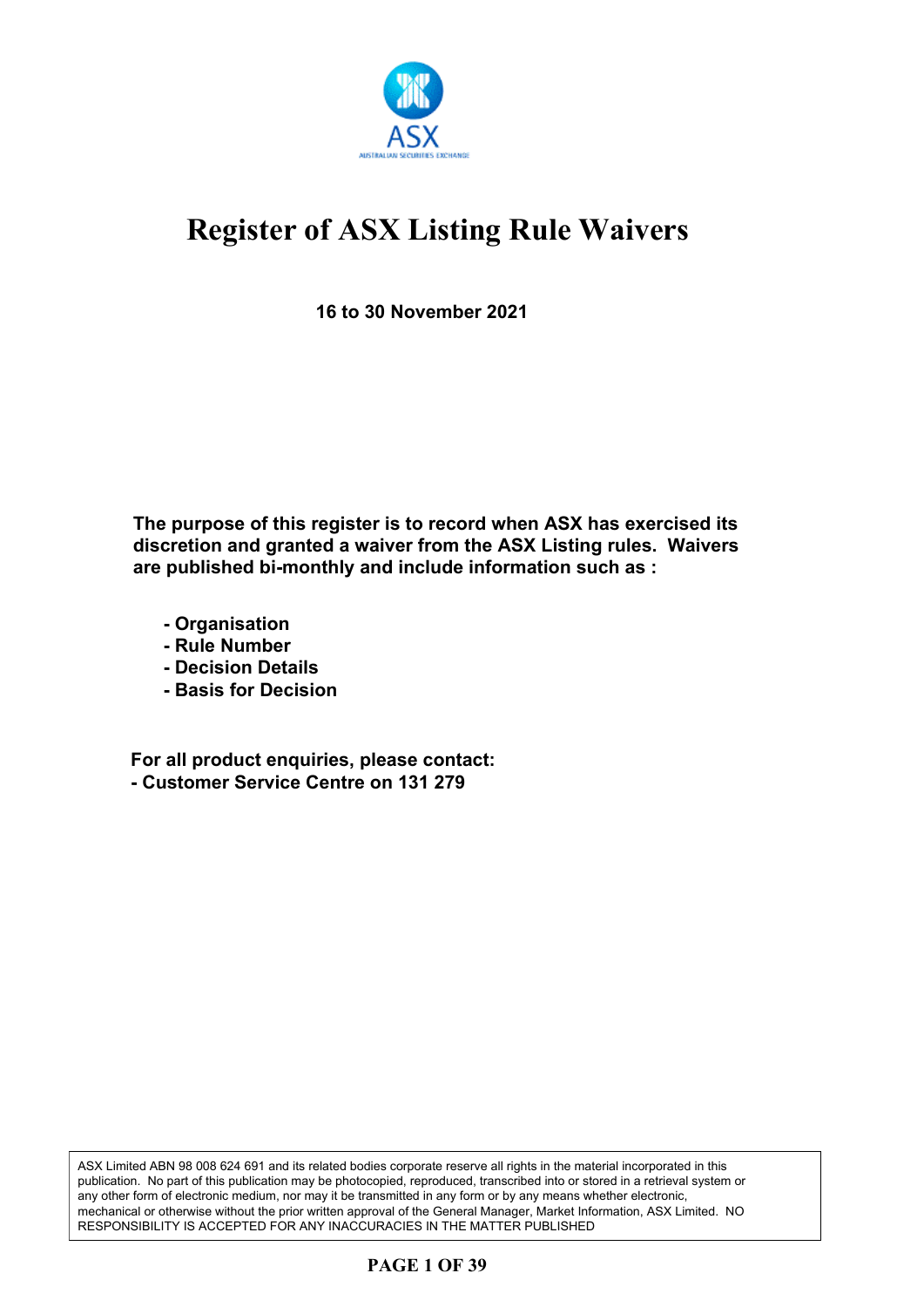

| <b>Rule Number</b>        | 1.1 condition 12                                                                                                                                                                                                                                                                                                                                                                                                                                                                                                                                                                                                                                                                                                                                                                                                                                       |
|---------------------------|--------------------------------------------------------------------------------------------------------------------------------------------------------------------------------------------------------------------------------------------------------------------------------------------------------------------------------------------------------------------------------------------------------------------------------------------------------------------------------------------------------------------------------------------------------------------------------------------------------------------------------------------------------------------------------------------------------------------------------------------------------------------------------------------------------------------------------------------------------|
| <b>Date</b>               | 24/11/2021                                                                                                                                                                                                                                                                                                                                                                                                                                                                                                                                                                                                                                                                                                                                                                                                                                             |
| <b>ASX Code</b>           | <b>EBR</b>                                                                                                                                                                                                                                                                                                                                                                                                                                                                                                                                                                                                                                                                                                                                                                                                                                             |
| <b>Listed Company</b>     | EBR SYSTEMS INC.                                                                                                                                                                                                                                                                                                                                                                                                                                                                                                                                                                                                                                                                                                                                                                                                                                       |
| <b>Waiver Number</b>      | WLC210312-001                                                                                                                                                                                                                                                                                                                                                                                                                                                                                                                                                                                                                                                                                                                                                                                                                                          |
| <b>Decision</b>           | 1. Based solely on the information provided, ASX Limited ('ASX')<br>grants EBR Systems, Inc. (the 'Company') a waiver from Listing Rule<br>1.1 Condition 12 to the extent necessary to permit the Company to<br>have on issue up to 28,544,839 options held by employees, directors<br>and consultants ('Options') and 441,500 warrants held by Silicon<br>Valley Bank ('Warrants') with an exercise price of less than A\$0.20 on<br>condition that the material terms and conditions of the Options and<br>Warrants are clearly disclosed in the Company's initial public offering<br>prospectus ('Prospectus').                                                                                                                                                                                                                                     |
| <b>Basis For Decision</b> | <b>Underlying Policy</b><br>If an entity seeking admission to the official list has options or<br>performance rights on issue, the exercise price for each underlying<br>security must be at least 20 cents in cash. This rule supports Listing<br>Rule 2.1 condition 2 which requires the issue price or sale price of all<br>the securities for which an entity is seeking quotation (except options)<br>upon admission to the official list to be at least 20 cents in cash.<br>These requirements together support the integrity of the ASX market,<br>as they demonstrate that the entity's ordinary securities have a<br>minimum value suitable for a listed entity.                                                                                                                                                                             |
|                           | <b>Present Application</b><br>In the present case, the number of the Options and Warrants will<br>represent a maximum of 10.65% of the ordinary shares on issue at<br>the time of the Company's admission on an undiluted post-Offer share<br>capital of the Company. The Options and Warrants are unquoted and<br>fixed in number are therefore unlikely to have any impact on the<br>trading price of the Company's shares. The Options and Warrants will<br>convert into common stock in the Company on a one-for-one basis.<br>It is considered that the existence of the Options and Warrants will not<br>undermine the existence of the 20 cent rule in the circumstances. The<br>waiver is granted on the condition that the material terms and<br>conditions of the Options and Warrants are clearly disclosed in the<br>Company's Prospectus. |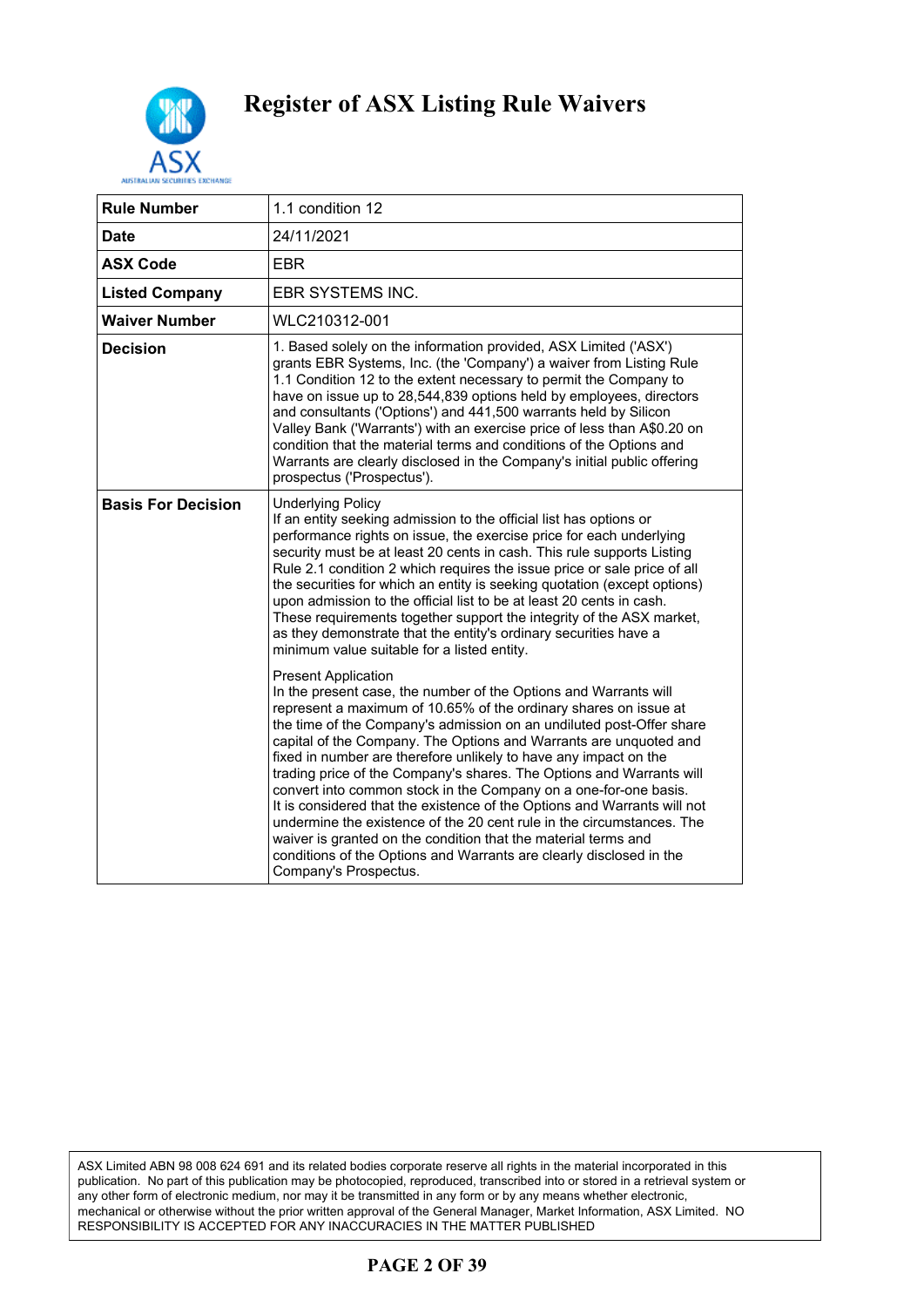

| <b>Rule Number</b>        | 1.1 condition 12                                                                                                                                                                                                                                                                                                                                                                                                                                                                                                                                                                                                                                                                                                                                                                                                        |
|---------------------------|-------------------------------------------------------------------------------------------------------------------------------------------------------------------------------------------------------------------------------------------------------------------------------------------------------------------------------------------------------------------------------------------------------------------------------------------------------------------------------------------------------------------------------------------------------------------------------------------------------------------------------------------------------------------------------------------------------------------------------------------------------------------------------------------------------------------------|
| <b>Date</b>               | 23/11/2021                                                                                                                                                                                                                                                                                                                                                                                                                                                                                                                                                                                                                                                                                                                                                                                                              |
| <b>ASX Code</b>           | <b>RTH</b>                                                                                                                                                                                                                                                                                                                                                                                                                                                                                                                                                                                                                                                                                                                                                                                                              |
| <b>Listed Company</b>     | RAS TECHNOLOGY HOLDINGS LIMITED                                                                                                                                                                                                                                                                                                                                                                                                                                                                                                                                                                                                                                                                                                                                                                                         |
| <b>Waiver Number</b>      | WLC210317-001                                                                                                                                                                                                                                                                                                                                                                                                                                                                                                                                                                                                                                                                                                                                                                                                           |
| <b>Decision</b>           | 1. Based solely on the information provided, ASX Limited ('ASX')<br>grants RAS Technology Holdings Limited (the 'Company') a waiver<br>from Listing Rule 1.1 Condition 12 to the extent necessary to permit<br>the Company to have on issue:<br>1.1 up to 66,667 options with a nil exercise price ('ZEPOs'); and<br>1.2 up to 301,284 performance rights with nil exercise price<br>('Performance Rights'), under its employee incentive scheme on<br>condition that the material terms and conditions of the ZEPOs and full<br>terms of the Performance Rights are clearly disclosed in the<br>Company's initial public offering prospectus ('Prospectus').                                                                                                                                                           |
| <b>Basis For Decision</b> | <b>Underlying Policy</b><br>If an entity seeking admission to the official list has options or<br>performance rights on issue, the exercise price for each underlying<br>security must be at least 20 cents in cash. This rule supports listing<br>rule 2.1 condition 2 which requires the issue price or sale price of all<br>securities for which an entity is seeking quotation (except options)<br>upon admission to the official list to be at least 20 cents in cash.<br>These requirements together support the integrity of the ASX market,<br>as they demonstrate that the entity's ordinary securities have a<br>minimum value suitable for a listed entity.                                                                                                                                                  |
|                           | <b>Present Application</b><br>In the present case:<br>1.1 the number of ZEPOs and Performance Rights represent less<br>than 1% of the ordinary shares on issue at the time of the Company's<br>admission; and<br>1.2 the ZEPOs and Performance Rights will be fixed in number, be<br>held by specified employees of the Company, are non-voting and<br>non-transferrable without consent of the board, and therefore unlikely<br>to have any impact on the trading price of the Company's shares.<br>2. It is considered that the existence of the ZEPOs and the<br>Performance Rights will not undermine the existence of the 20 cent<br>rule in the circumstances. Material terms and conditions of the ZEPOs<br>and full terms of the Performance Rights have been clearly disclosed<br>in the Company's Prospectus. |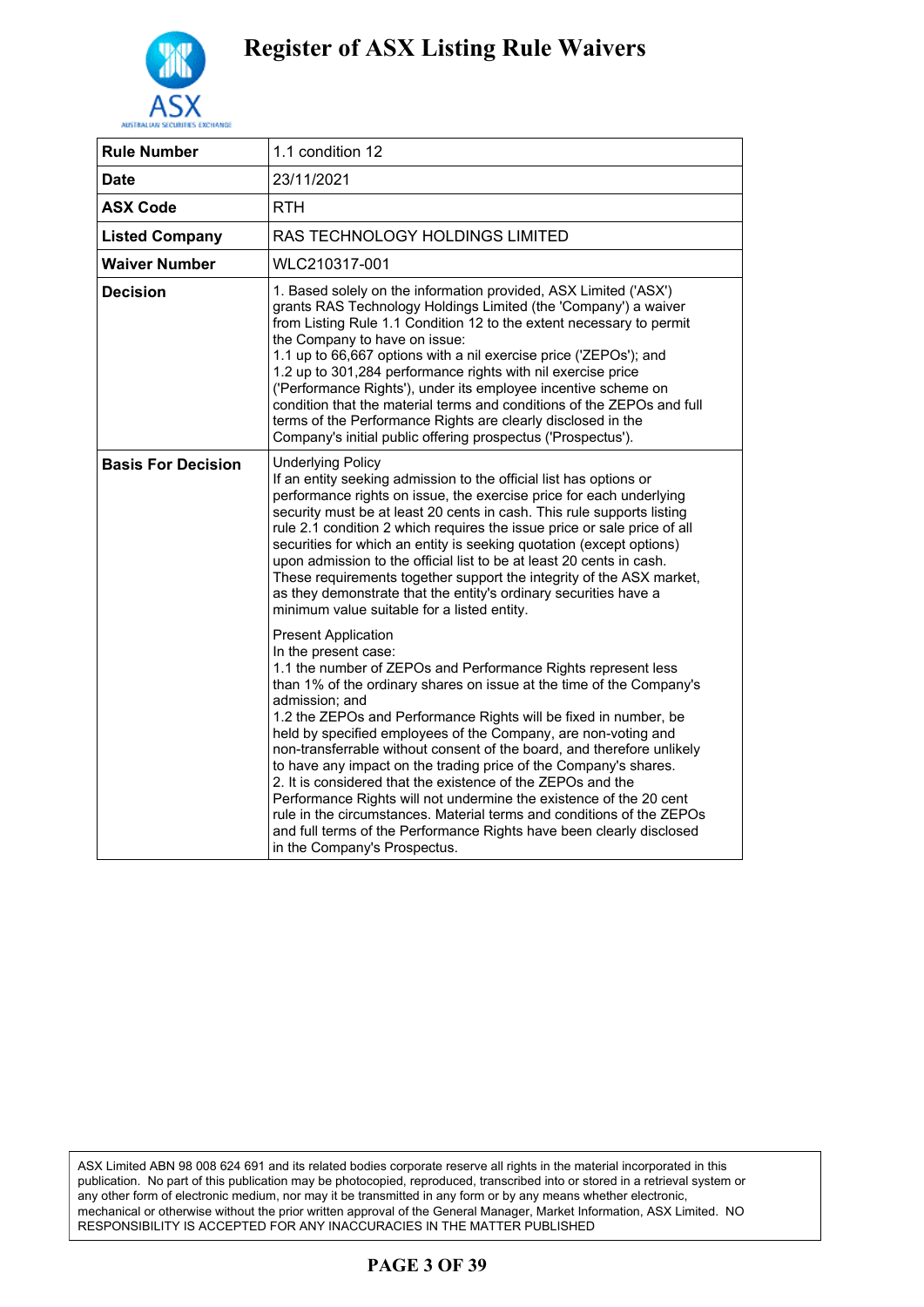

| <b>Rule Number</b>        | 1.1 condition 12                                                                                                                                                                                                                                                                                                                                                                                                                                                                                                                                                                                                                                                                                                                                                                                                                                                                                                                                                                                                                                                                                                                                                                                                                                                                                                                                                                                                            |
|---------------------------|-----------------------------------------------------------------------------------------------------------------------------------------------------------------------------------------------------------------------------------------------------------------------------------------------------------------------------------------------------------------------------------------------------------------------------------------------------------------------------------------------------------------------------------------------------------------------------------------------------------------------------------------------------------------------------------------------------------------------------------------------------------------------------------------------------------------------------------------------------------------------------------------------------------------------------------------------------------------------------------------------------------------------------------------------------------------------------------------------------------------------------------------------------------------------------------------------------------------------------------------------------------------------------------------------------------------------------------------------------------------------------------------------------------------------------|
| <b>Date</b>               | 29/11/2021                                                                                                                                                                                                                                                                                                                                                                                                                                                                                                                                                                                                                                                                                                                                                                                                                                                                                                                                                                                                                                                                                                                                                                                                                                                                                                                                                                                                                  |
| <b>ASX Code</b>           | <b>SRJ</b>                                                                                                                                                                                                                                                                                                                                                                                                                                                                                                                                                                                                                                                                                                                                                                                                                                                                                                                                                                                                                                                                                                                                                                                                                                                                                                                                                                                                                  |
| <b>Listed Company</b>     | SRJ TECHNOLOGIES GROUP PLC                                                                                                                                                                                                                                                                                                                                                                                                                                                                                                                                                                                                                                                                                                                                                                                                                                                                                                                                                                                                                                                                                                                                                                                                                                                                                                                                                                                                  |
| <b>Waiver Number</b>      | WLC210318-001                                                                                                                                                                                                                                                                                                                                                                                                                                                                                                                                                                                                                                                                                                                                                                                                                                                                                                                                                                                                                                                                                                                                                                                                                                                                                                                                                                                                               |
| <b>Decision</b>           | 1. Based solely on the information provided, ASX Limited ('ASX')<br>grants SRJ Technologies Group PLC (the 'Company') in connection<br>with the acquisition of 100% of the issued capital of STATS (U.K.)<br>Limited ('STATS') (the 'Proposed Acquisition') and a proposed capital<br>raising via a public offer at A\$0.50 per fully paid ordinary share to be<br>settled in CHESS Depositary Interests to raise up to A\$142,000,000<br>(the 'Capital Raising'), a waiver from listing rule 1.1 condition 12 to the<br>extent necessary to permit the Company to issue up to 23,533,800<br>performance rights to several directors, key management personnel<br>and employees on completion of the Proposed Acquisition having a<br>nil exercise price (the 'Performance Securities'), subject to the<br>following conditions:<br>1.1 The terms of this waiver are disclosed to the market and, along<br>with the terms and conditions of the Performance Securities, are<br>clearly disclosed in the notice of meeting pursuant to which the<br>Company will seek the approval required under listing rule 11.1.2 for<br>the Proposed Acquisition and in the prospectus to be issued in<br>respect of the Capital Raising; and<br>1.2 The Company's shareholders approve the issue of the<br>Performance Securities in conjunction with the approval obtained<br>under listing rule 11.1.2 for the Proposed Acquisition. |
| <b>Basis For Decision</b> | <b>Underlying Policy</b><br>If an entity seeking admission to the official list has options or<br>performance rights on issue, the exercise price for each underlying<br>security must be at least 20 cents in cash. This rule supports listing<br>rule 2.1 condition 2 which requires the issue price or sale price of all<br>securities for which an entity is seeking quotation (except options)<br>upon admission to the official list to be at least 20 cents in cash.<br>These requirements together support the integrity of the ASX market,<br>as they demonstrate that the entity's ordinary securities have a<br>minimum value suitable for a listed entity.<br><b>Present Application</b>                                                                                                                                                                                                                                                                                                                                                                                                                                                                                                                                                                                                                                                                                                                        |
|                           | The Company intends to seek re-admission to the Official List by re-<br>complying with Chapters 1 and 2 of the ASX Listing Rules. In the<br>present case, the number of Performance Securities will represent<br>approximately 5.54% of the ordinary shares on issue at the time of the<br>Company's admission on an undiluted basis. The Performance<br>Securities are fixed in number and will be held by several directors,<br>key management personnel and employees of the Company and are<br>therefore unlikely to have any impact on the trading price of the<br>Company's shares. The Performance Securities will convert into<br>ordinary shares in the Company on a one-for-one basis on the vesting<br>date, subject to satisfaction of the relevant vesting conditions.<br>It is considered that the existence of Performance Securities will not<br>undermine the existence of the 20 cent rule in the circumstances. The<br>waiver is granted on the condition that the terms and conditions of the<br>Performance Securities are clearly disclosed in the Prospectus.                                                                                                                                                                                                                                                                                                                                        |

ASX Limited ABN 98 008 624 691 and its related bodies corporate reserve all rights in the material incorporated in this publication. No part of this publication may be photocopied, reproduced, transcribed into or stored in a retrieval system or any other form of electronic medium, nor may it be transmitted in any form or by any means whether electronic, mechanical or otherwise without the prior written approval of the General Manager, Market Information, ASX Limited. NO RESPONSIBILITY IS ACCEPTED FOR ANY INACCURACIES IN THE MATTER PUBLISHED

### **PAGE 4 OF 39**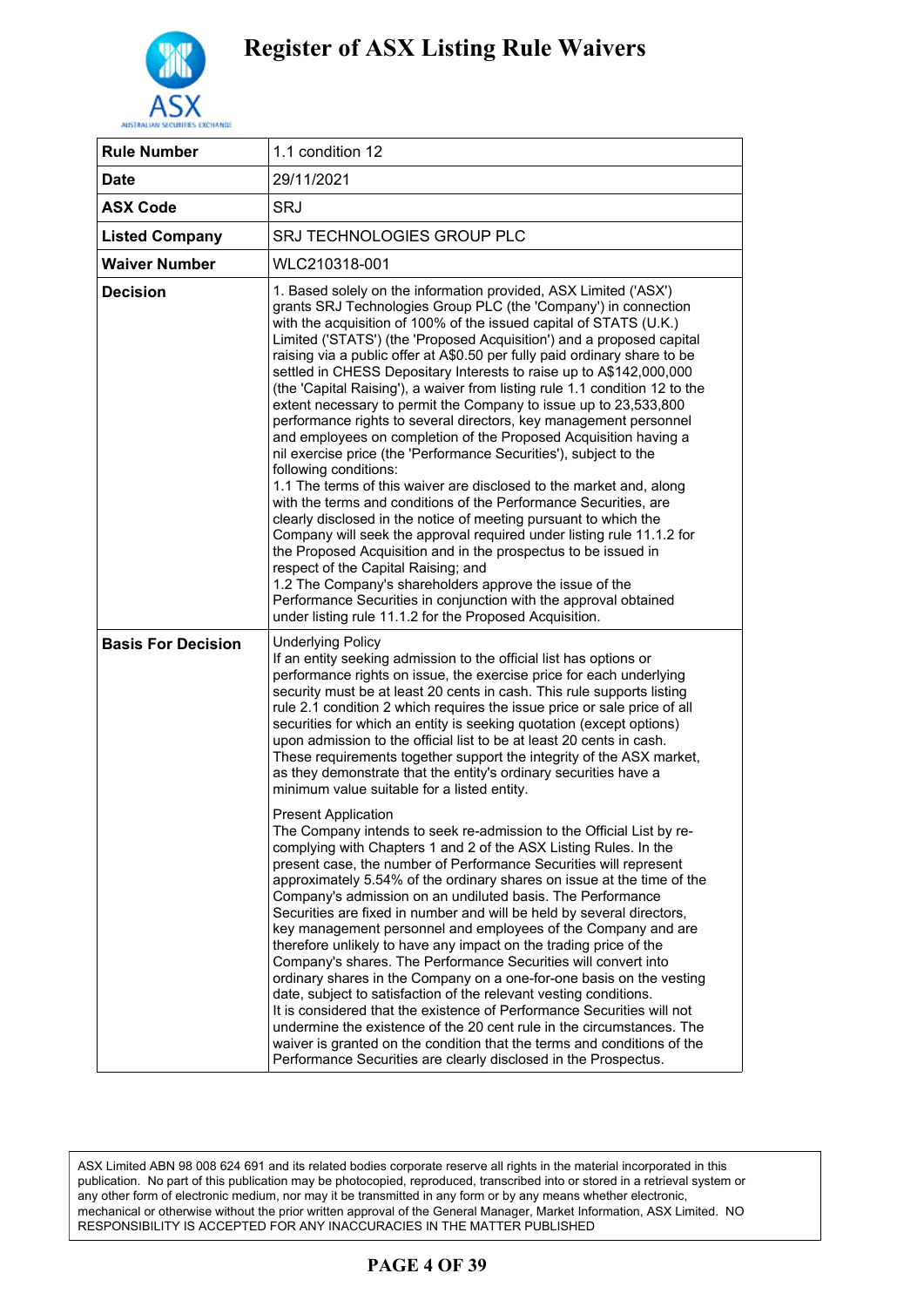

| <b>Rule Number</b>        | 1.1 condition 12                                                                                                                                                                                                                                                                                                                                                                                                                                                                                                                                                                                                                                                                   |
|---------------------------|------------------------------------------------------------------------------------------------------------------------------------------------------------------------------------------------------------------------------------------------------------------------------------------------------------------------------------------------------------------------------------------------------------------------------------------------------------------------------------------------------------------------------------------------------------------------------------------------------------------------------------------------------------------------------------|
| Date                      | 30/11/2021                                                                                                                                                                                                                                                                                                                                                                                                                                                                                                                                                                                                                                                                         |
| <b>ASX Code</b>           | WR1                                                                                                                                                                                                                                                                                                                                                                                                                                                                                                                                                                                                                                                                                |
| <b>Listed Company</b>     | <b>WINSOME RESOURCES LIMITED</b>                                                                                                                                                                                                                                                                                                                                                                                                                                                                                                                                                                                                                                                   |
| <b>Waiver Number</b>      | WLC210304-001                                                                                                                                                                                                                                                                                                                                                                                                                                                                                                                                                                                                                                                                      |
| <b>Decision</b>           | 1. Based solely on the information provided, ASX Limited ('ASX')<br>grants Winsome Resources Limited ('WR1') a waiver of Listing Rule<br>1.1. Condition 12 for WR1 to have on issue 4,250,000 performance<br>rights with a nil exercise price ('Performance Rights'), proposed to be<br>issued by WR1 to the directors on the condition that the full terms and<br>conditions of the Performance Rights are clearly disclosed in the<br>Company's initial public offering prospectus ('Prospectus').                                                                                                                                                                               |
| <b>Basis For Decision</b> | <b>Underlying Policy</b><br>If an entity seeking admission to the official list has options or<br>performance rights on issue, the exercise price for each underlying<br>security must be at least 20 cents in cash. This rule supports listing<br>rule 2.1 condition 2 which requires the issue price or sale price of all<br>the securities for which an entity is seeking quotation (except options)<br>upon admission to the official list to be at least 20 cents in cash.<br>These requirements together support the integrity of the ASX market,<br>as they demonstrate that the entity's ordinary securities have a<br>minimum value suitable for a listed entity.         |
|                           | <b>Present Application</b><br>In the present case the number of Performance Rights represent less<br>than 3% of the ordinary shares on issue at the time of the Company's<br>admission and the and Performance Rights will be fixed in number, be<br>held by directors of the Company, are non-voting and non-<br>transferrable and therefore unlikely to have any impact on the trading<br>price of the Company's shares. It is considered that the existence of<br>the Performance Rights will not undermine the existence of the 20<br>cent rule in the circumstances. Full and conditions of the Performance<br>Rights have been clearly disclosed in the Company's Prospectus |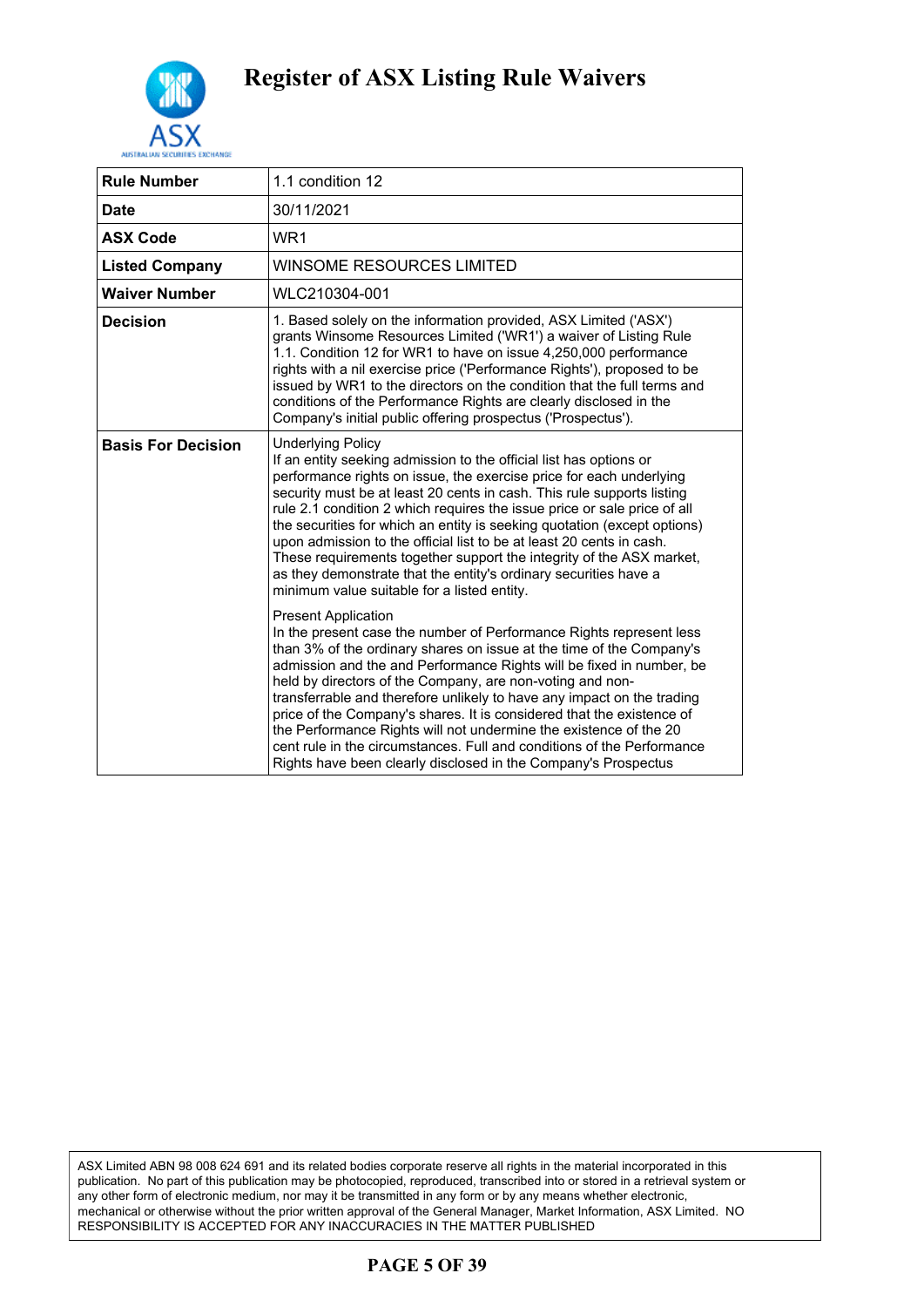

| <b>Rule Number</b>        | 1.3.3(c)                                                                                                                                                                                                                                                                                                                                                                                                                                      |
|---------------------------|-----------------------------------------------------------------------------------------------------------------------------------------------------------------------------------------------------------------------------------------------------------------------------------------------------------------------------------------------------------------------------------------------------------------------------------------------|
| <b>Date</b>               | 19/11/2021                                                                                                                                                                                                                                                                                                                                                                                                                                    |
| <b>ASX Code</b>           | VNT                                                                                                                                                                                                                                                                                                                                                                                                                                           |
| <b>Listed Company</b>     | VENTIA SERVICES GROUP LIMITED                                                                                                                                                                                                                                                                                                                                                                                                                 |
| <b>Waiver Number</b>      | WLC210306-001                                                                                                                                                                                                                                                                                                                                                                                                                                 |
| <b>Decision</b>           | 1. Based solely on the information provided, ASX Limited ('ASX')<br>grants Ventia Services Group Limited (the 'Company') a waiver from<br>Listing Rule 1.3.3(c) to the extent necessary to permit the Company<br>not to have at least \$1.5 million in working capital.                                                                                                                                                                       |
| <b>Basis For Decision</b> | <b>Underlying Policy</b><br>An entity's working capital must be at least \$1.5 million. This rule<br>seeks to ensure that each listed entity will have working capital at the<br>time of listing sufficient for it at least to carry on its business without<br>having to return to the market to raise further capital in the short term.                                                                                                    |
|                           | <b>Present Application</b><br>The Company is a large provider of essential services solutions in<br>Australia. The Company's revenues on an aggregated basis for the<br>past 3 years are in excess of \$6 billion and the Company has<br>aggregated profit over the past 3 years of over \$200m. The Company<br>also has new banking facilities of approximately \$1,150 million which<br>support the Company's working capital requirements. |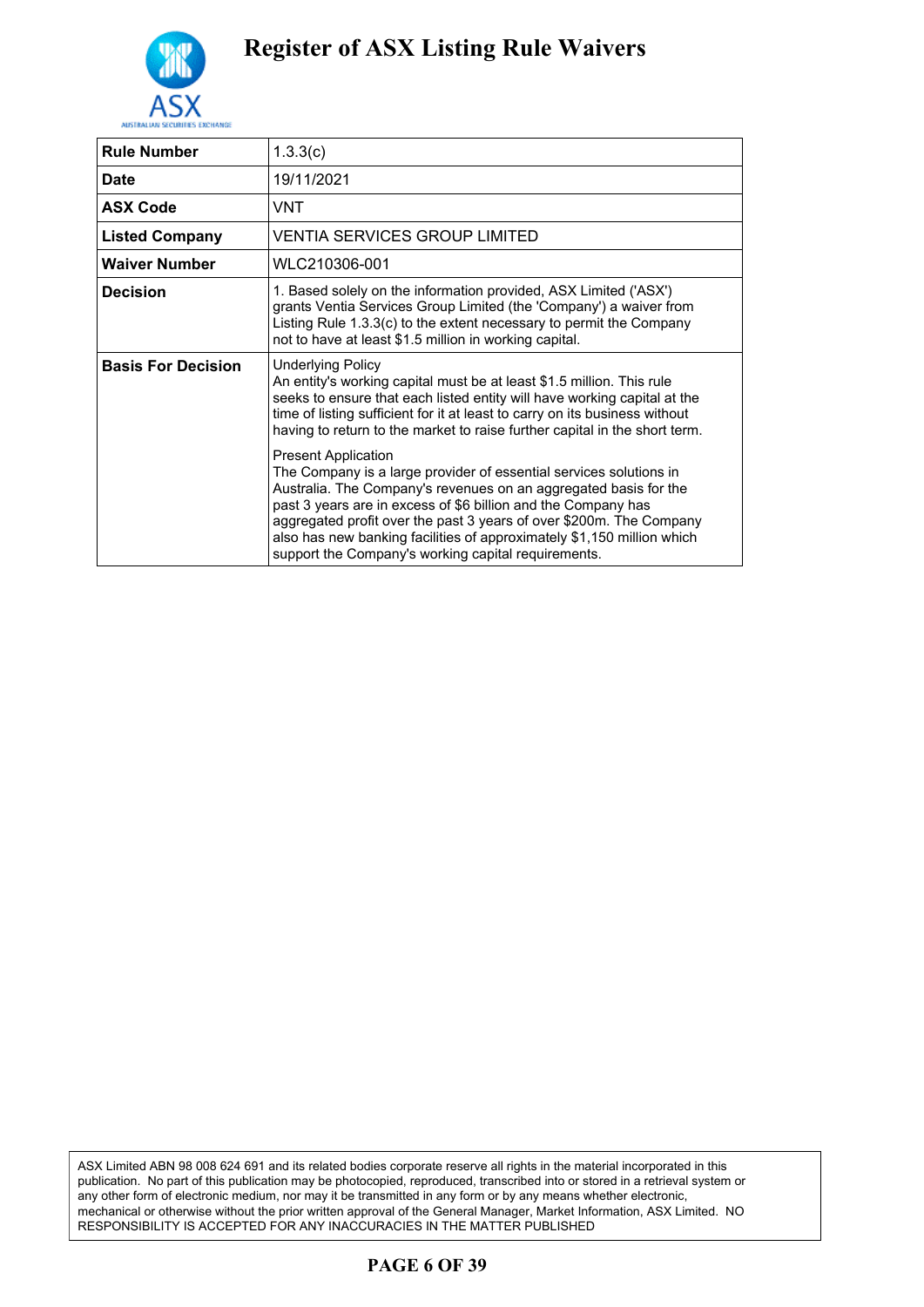

| <b>Rule Number</b>        | 1.8 condition 11                                                                                                                                                                                                                                                                                                                                                                                                                                                                  |
|---------------------------|-----------------------------------------------------------------------------------------------------------------------------------------------------------------------------------------------------------------------------------------------------------------------------------------------------------------------------------------------------------------------------------------------------------------------------------------------------------------------------------|
| <b>Date</b>               | 17/11/2021                                                                                                                                                                                                                                                                                                                                                                                                                                                                        |
| <b>ASX Code</b>           | WSF                                                                                                                                                                                                                                                                                                                                                                                                                                                                               |
| <b>Listed Company</b>     | SERIES 2021-1 WST TRUST                                                                                                                                                                                                                                                                                                                                                                                                                                                           |
| <b>Waiver Number</b>      | WLC210305-001                                                                                                                                                                                                                                                                                                                                                                                                                                                                     |
| <b>Decision</b>           | 1. Based solely on the information provided, ASX Limited ('ASX')<br>grants BNY Trust Company of Australia Limited ('Issuer') in its<br>capacity as trustee of the Series 2021-1 WST Trust ('Trust') a waiver<br>from listing rule 1.8 condition 11 to the extent necessary that the<br>Issuer's securities need not satisfy CHESS requirements on condition<br>that ASX is satisfied with the settlement arrangements that exist in<br>relation to the notes to be quoted on ASX. |
| <b>Basis For Decision</b> | <b>Underlying Policy</b><br>An entity the securities of which are to be quoted must ensure that the<br>requirements of a clearing and settlement (CS) facility relating to an<br>entity's securities are satisfied, except if the entity is incorporated in a<br>jurisdiction where the entity's securities cannot be approved under the<br>operating rules of a CS facility. This supports orderly settlement of<br>securities quoted on the ASX market.                         |
|                           | <b>Present Application</b><br>The securities of the Issuer being quoted are wholesale debt<br>securities. The securities of the Issuer are to be settled outside of<br>CHESS via Austraclear. It is considered appropriate to grant a waiver<br>on the condition that ASX is satisfied with the settlement<br>arrangements that exist in relation to the debt securities to be quoted<br>on ASX.                                                                                  |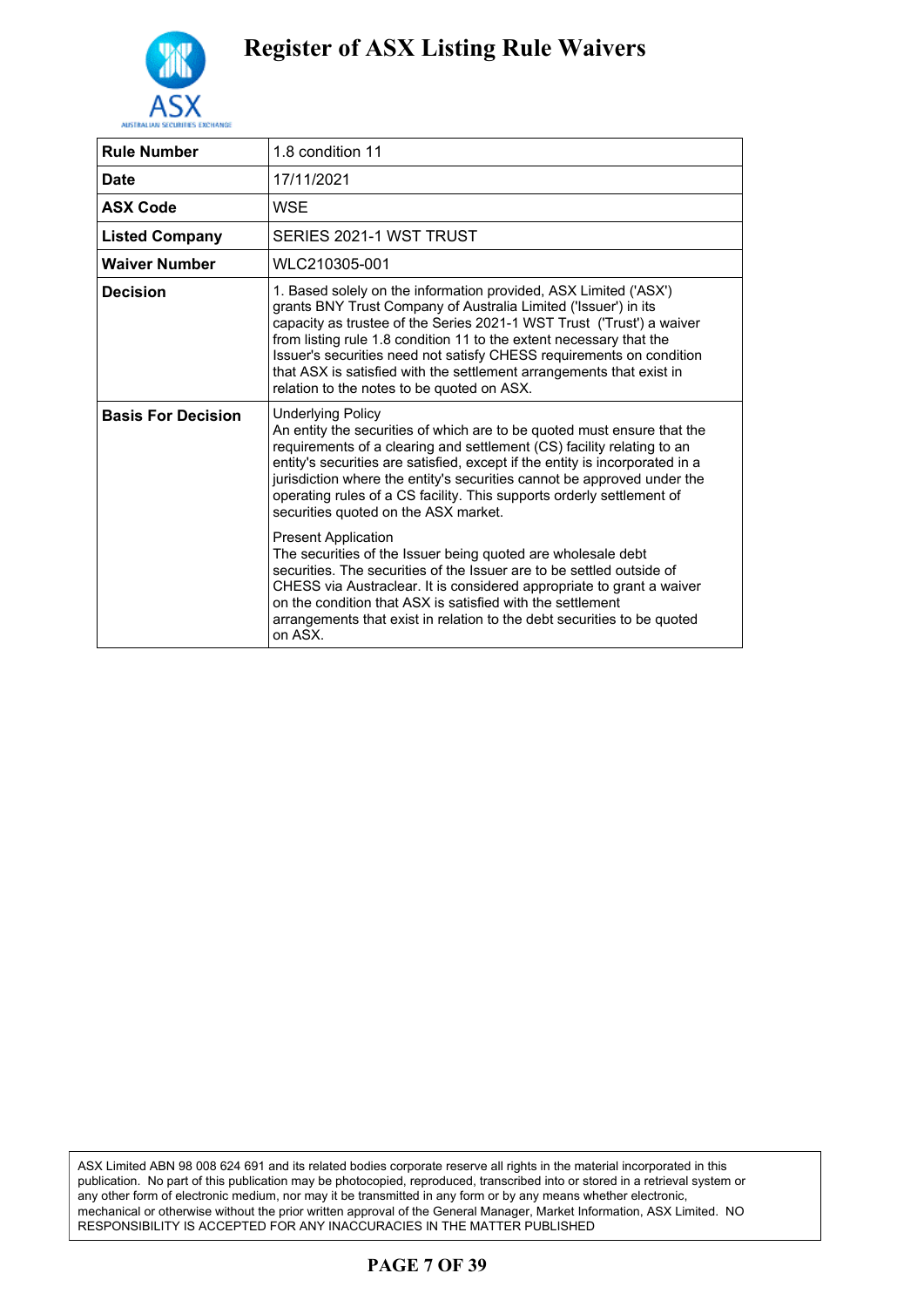

| <b>Rule Number</b>        | 2.1 condition 3                                                                                                                                                                                                                                                                                                                                                                                                                                                                  |
|---------------------------|----------------------------------------------------------------------------------------------------------------------------------------------------------------------------------------------------------------------------------------------------------------------------------------------------------------------------------------------------------------------------------------------------------------------------------------------------------------------------------|
| <b>Date</b>               | 17/11/2021                                                                                                                                                                                                                                                                                                                                                                                                                                                                       |
| <b>ASX Code</b>           | WSE                                                                                                                                                                                                                                                                                                                                                                                                                                                                              |
| <b>Listed Company</b>     | SERIES 2021-1 WST TRUST                                                                                                                                                                                                                                                                                                                                                                                                                                                          |
| <b>Waiver Number</b>      | WLC210305-002                                                                                                                                                                                                                                                                                                                                                                                                                                                                    |
| <b>Decision</b>           | 1. Based solely on the information provided, ASX Limited ('ASX')<br>grants BNY Trust Company of Australia Limited ('Issuer') in its<br>capacity as trustee of the Series 2021-1 WST Trust ('Trust') a waiver<br>from listing rule 2.1 condition 3 to the extent necessary that the<br>Issuer's securities need not satisfy CHESS requirements on condition<br>that ASX is satisfied with the settlement agreements that exist in<br>relation to the notes quoted on ASX.         |
| <b>Basis For Decision</b> | Underlying Policy<br>An entity the securities of which are to be quoted must ensure that the<br>requirements of a clearing and settlement (CS) facility relating to an<br>entity's securities are satisfied, except if the entity is incorporated in a<br>jurisdiction where the entity's securities cannot be approved under the<br>operating rules of a CS facility. This supports orderly settlement of<br>securities quoted on the ASX market.<br><b>Present Application</b> |
|                           | The securities of the Issuer being quoted are wholesale debt<br>securities. The securities of the Issuer are to be settled outside of<br>CHESS via Austraclear. It is considered appropriate to grant a waiver<br>on the condition that ASX is satisfied with the settlement<br>arrangements that exist in relation to the debt securities to be quoted<br>on ASX.                                                                                                               |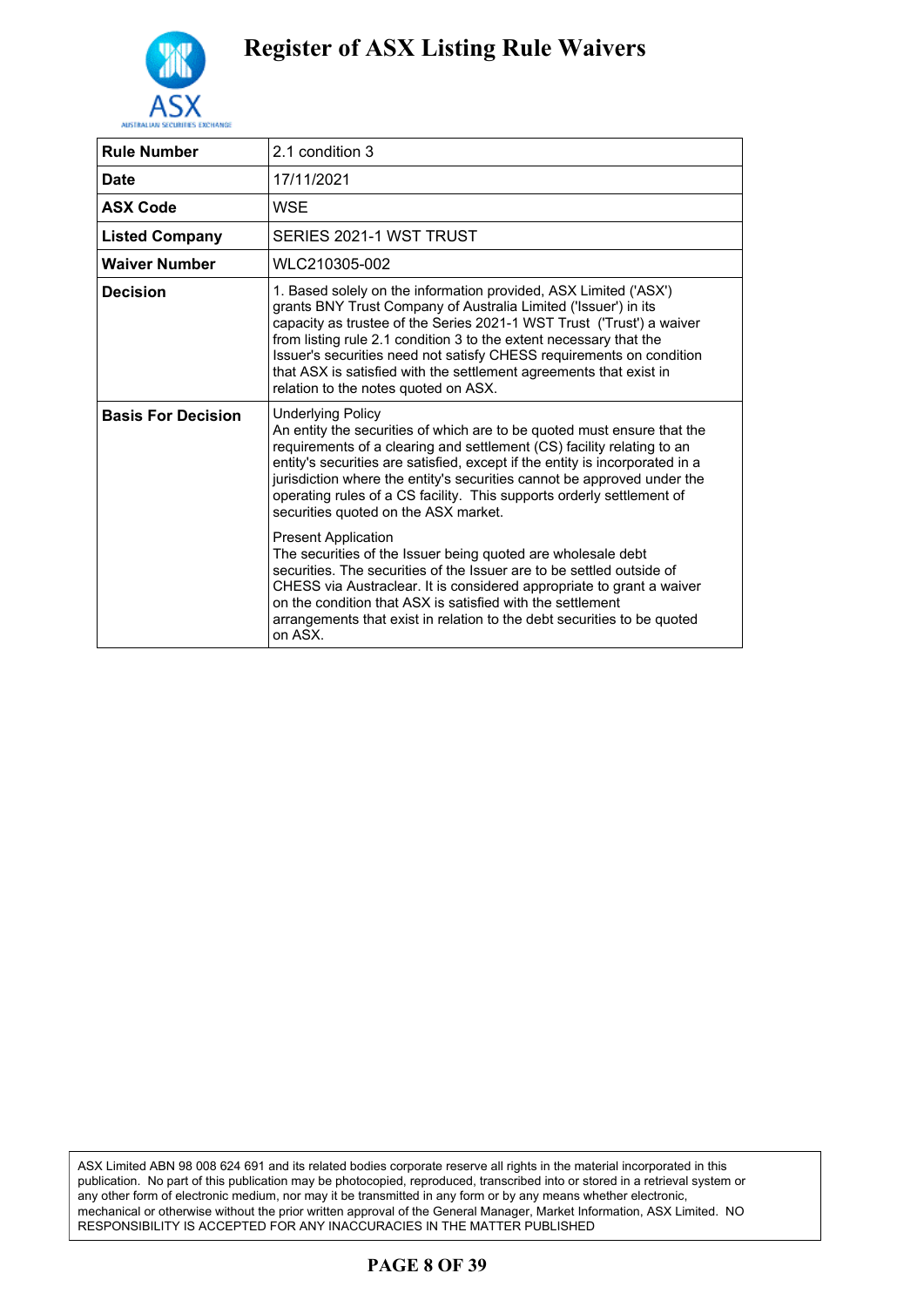

| <b>Rule Number</b>        | 6.16                                                                                                                                                                                                                                                                                                                                                                                                                                                                                                                                                                                                                                                                                                                                                                                                                                                                                                                                                                                                                                                                                                                                                                           |
|---------------------------|--------------------------------------------------------------------------------------------------------------------------------------------------------------------------------------------------------------------------------------------------------------------------------------------------------------------------------------------------------------------------------------------------------------------------------------------------------------------------------------------------------------------------------------------------------------------------------------------------------------------------------------------------------------------------------------------------------------------------------------------------------------------------------------------------------------------------------------------------------------------------------------------------------------------------------------------------------------------------------------------------------------------------------------------------------------------------------------------------------------------------------------------------------------------------------|
| <b>Date</b>               | 24/11/2021                                                                                                                                                                                                                                                                                                                                                                                                                                                                                                                                                                                                                                                                                                                                                                                                                                                                                                                                                                                                                                                                                                                                                                     |
| <b>ASX Code</b>           | <b>EBR</b>                                                                                                                                                                                                                                                                                                                                                                                                                                                                                                                                                                                                                                                                                                                                                                                                                                                                                                                                                                                                                                                                                                                                                                     |
| <b>Listed Company</b>     | EBR SYSTEMS INC.                                                                                                                                                                                                                                                                                                                                                                                                                                                                                                                                                                                                                                                                                                                                                                                                                                                                                                                                                                                                                                                                                                                                                               |
| <b>Waiver Number</b>      | WLC210312-002                                                                                                                                                                                                                                                                                                                                                                                                                                                                                                                                                                                                                                                                                                                                                                                                                                                                                                                                                                                                                                                                                                                                                                  |
| <b>Decision</b>           | 1. Based solely on the information provided, ASX Limited ('ASX')<br>grants EBR Systems, Inc. (the 'Company') a waiver from Listing Rule<br>6.16 to the extent necessary to permit the Company to have<br>28,544,839 options, with varying exercise prices and expiry dates,<br>issued to employees, directors and consultants under the Company's<br>2013 Equity Incentive Plan ('2013 Plan') and 19,811,028 unquoted<br>warrants (including 3,086,515 warrants issued by a subsidiary but<br>which, on exercise, immediately exchange for shares of common<br>stock in the Company) issued to investors under the Company's<br>various fundraising and financing facilities ('Warrants') that do not<br>specifically comply with Listing Rule 6.16 on the following conditions:<br>1.1 the full terms of 2013 Plan and the full terms of the various<br>Warrants are released to the market as pre-quotation disclosure;<br>1.2 the Company undertakes to obtain ASX approval for the<br>implementation of any future option plan; and;<br>1.3 the Company undertakes not to issue any further options or<br>Warrants that do not comply with Chapter 6 of the Listing Rules; |
| <b>Basis For Decision</b> | <b>Underlying Policy</b><br>Listing Rule 6.16 requires that option terms must permit the rights of<br>option holder to be changed to comply with Listing Rules applying to a<br>reorganisation of capital. This rule enhances compliance with the<br>substantive rules, such as Listing Rule 7.22, and ensures that options<br>on issue can have their terms changed in compliance with the Listing<br>Rules in force at the time of the reorganisation of capital (if the Listing<br>Rule have been amended).<br><b>Present Application</b><br>The Company is incorporated in Delaware and regulated by US law.<br>The existing options and Warrants on issue were issued under the<br>2013 Plan and various financing facilities in compliance with the<br>requirements of Delaware law. The waiver is limited to options and<br>Warrants that have already been issued under the existing 2013 Plan<br>and the Company's fundraising and financing facilities.                                                                                                                                                                                                              |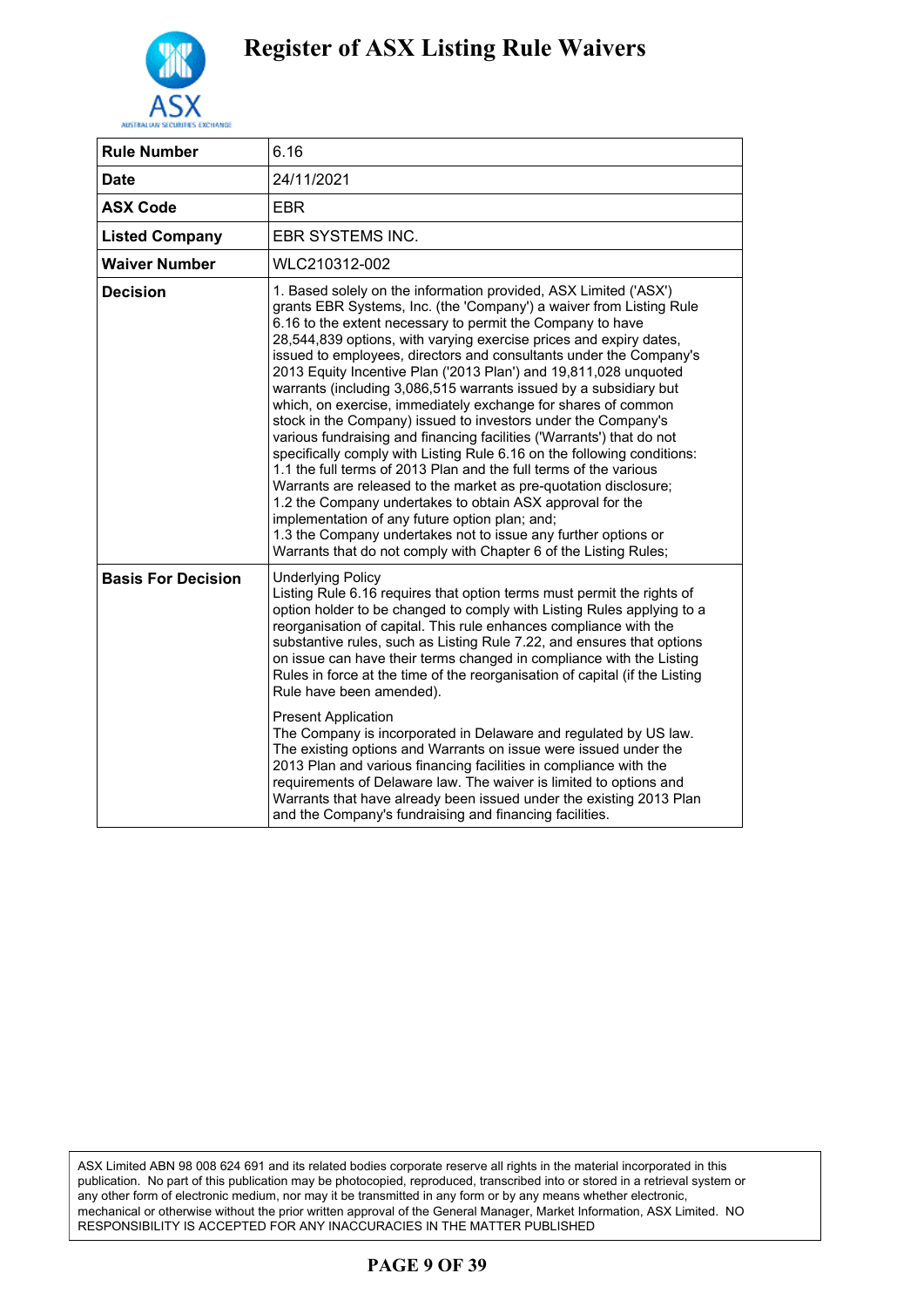

| <b>Rule Number</b>        | 6.19                                                                                                                                                                                                                                                                                                                                                                                                                                                                                                                                                                                                                                                                                                                                                                                                                                                                                                                                                                                                                                                                                                                                                                          |
|---------------------------|-------------------------------------------------------------------------------------------------------------------------------------------------------------------------------------------------------------------------------------------------------------------------------------------------------------------------------------------------------------------------------------------------------------------------------------------------------------------------------------------------------------------------------------------------------------------------------------------------------------------------------------------------------------------------------------------------------------------------------------------------------------------------------------------------------------------------------------------------------------------------------------------------------------------------------------------------------------------------------------------------------------------------------------------------------------------------------------------------------------------------------------------------------------------------------|
| <b>Date</b>               | 24/11/2021                                                                                                                                                                                                                                                                                                                                                                                                                                                                                                                                                                                                                                                                                                                                                                                                                                                                                                                                                                                                                                                                                                                                                                    |
| <b>ASX Code</b>           | <b>EBR</b>                                                                                                                                                                                                                                                                                                                                                                                                                                                                                                                                                                                                                                                                                                                                                                                                                                                                                                                                                                                                                                                                                                                                                                    |
| <b>Listed Company</b>     | EBR SYSTEMS INC.                                                                                                                                                                                                                                                                                                                                                                                                                                                                                                                                                                                                                                                                                                                                                                                                                                                                                                                                                                                                                                                                                                                                                              |
| <b>Waiver Number</b>      | WLC210312-003                                                                                                                                                                                                                                                                                                                                                                                                                                                                                                                                                                                                                                                                                                                                                                                                                                                                                                                                                                                                                                                                                                                                                                 |
| <b>Decision</b>           | 1. Based solely on the information provided, ASX Limited ('ASX')<br>grants EBR Systems, Inc. (the 'Company') a waiver from Listing Rule<br>6.19 to the extent necessary to permit the Company to have<br>28,544,839 options, with varying exercise prices and expiry dates,<br>issued to employees, directors and consultants under the Company's<br>2013 Equity Incentive Plan ('2013 Plan') and 19,811,028 unquoted<br>warrants (including 3,086,515 warrants issued by a subsidiary but<br>which, on exercise, immediately exchange for shares of common<br>stock in the Company) issued to investors under the Company's<br>various fundraising and financing facilities ('Warrants') that do not<br>specifically comply with Listing Rule 6.19 on the following conditions:<br>1.1 the full terms of 2013 Plan and the full terms of the various<br>Warrants are released to the market as pre-quotation disclosure;<br>1.2 the Company undertakes to obtain ASX approval for the<br>implementation of any future option plan; and<br>1.3 the Company undertakes not to issue any further options or<br>Warrants that do not comply with Chapter 6 of the Listing Rules. |
| <b>Basis For Decision</b> | <b>Underlying Policy</b><br>Listing Rule 6.19 requires that option terms set out the option holder's<br>rights to participate in a new issue without exercising the option, or<br>state that there are no such rights. This rule informs both holders of<br>issued securities and holders of the options of the potential<br>participation of option holders in new issues.<br><b>Present Application</b><br>The Company is incorporated in Delaware and regulated by US law.<br>The existing options and Warrants on issue were issued under the<br>2013 Plan and various financing facilities in compliance with the<br>requirements of Delaware law. The waiver is limited to options and<br>Warrants that have already been issued under the existing 2013 Plan<br>and the Company's fundraising and financing facilities.                                                                                                                                                                                                                                                                                                                                                |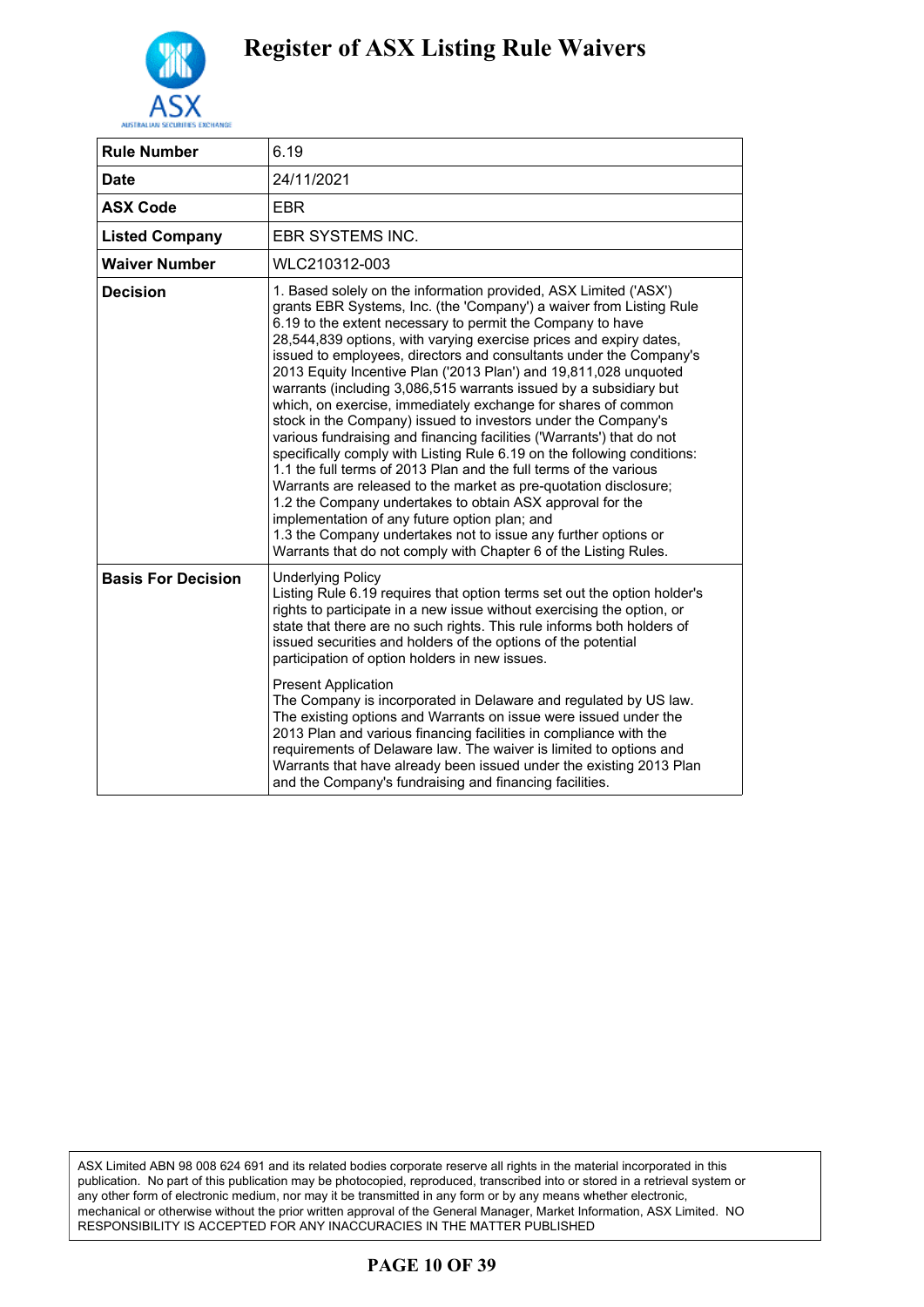

| <b>Rule Number</b>        | 6.21                                                                                                                                                                                                                                                                                                                                                                                                                                                                                                                                                                                                                                                                                                                                                                                                                                                                                                                                                                                                                                                                                                                                                                          |
|---------------------------|-------------------------------------------------------------------------------------------------------------------------------------------------------------------------------------------------------------------------------------------------------------------------------------------------------------------------------------------------------------------------------------------------------------------------------------------------------------------------------------------------------------------------------------------------------------------------------------------------------------------------------------------------------------------------------------------------------------------------------------------------------------------------------------------------------------------------------------------------------------------------------------------------------------------------------------------------------------------------------------------------------------------------------------------------------------------------------------------------------------------------------------------------------------------------------|
| <b>Date</b>               | 24/11/2021                                                                                                                                                                                                                                                                                                                                                                                                                                                                                                                                                                                                                                                                                                                                                                                                                                                                                                                                                                                                                                                                                                                                                                    |
| <b>ASX Code</b>           | <b>EBR</b>                                                                                                                                                                                                                                                                                                                                                                                                                                                                                                                                                                                                                                                                                                                                                                                                                                                                                                                                                                                                                                                                                                                                                                    |
| <b>Listed Company</b>     | <b>EBR SYSTEMS INC.</b>                                                                                                                                                                                                                                                                                                                                                                                                                                                                                                                                                                                                                                                                                                                                                                                                                                                                                                                                                                                                                                                                                                                                                       |
| <b>Waiver Number</b>      | WLC210312-004                                                                                                                                                                                                                                                                                                                                                                                                                                                                                                                                                                                                                                                                                                                                                                                                                                                                                                                                                                                                                                                                                                                                                                 |
| <b>Decision</b>           | 1. Based solely on the information provided, ASX Limited ('ASX')<br>grants EBR Systems, Inc. (the 'Company') a waiver from Listing Rule<br>6.21 to the extent necessary to permit the Company to have<br>28,544,839 options, with varying exercise prices and expiry dates,<br>issued to employees, directors and consultants under the Company's<br>2013 Equity Incentive Plan ('2013 Plan') and 19,811,028 unquoted<br>warrants (including 3,086,515 warrants issued by a subsidiary but<br>which, on exercise, immediately exchange for shares of common<br>stock in the Company) issued to investors under the Company's<br>various fundraising and financing facilities ('Warrants') that do not<br>specifically comply with Listing Rule 6.21 on the following conditions:<br>1.1 the full terms of 2013 Plan and the full terms of the various<br>Warrants are released to the market as pre-quotation disclosure;<br>1.2 the Company undertakes to obtain ASX approval for the<br>implementation of any future option plan; and<br>1.3 the Company undertakes not to issue any further options or<br>Warrants that do not comply with Chapter 6 of the Listing Rules. |
| <b>Basis For Decision</b> | <b>Underlying Policy</b><br>Options must not confer a right to change in exercise price or a<br>change in the number of securities issued on exercise if it also<br>permits a right to participate in new issues without exercising the<br>option to maintain a balance between the rights of holders of issued<br>securities and holders of options.<br><b>Present Application</b><br>The Company is incorporated in Delaware and regulated by US law.<br>The existing options and Warrants on issue were issued under the<br>2013 Plan and various financing facilities in compliance with the<br>requirements of Delaware law. The waiver is limited to options and<br>Warrants that have already been issued under the existing 2013 Plan<br>and the Company's fundraising and financing facilities.                                                                                                                                                                                                                                                                                                                                                                      |

### **PAGE 11 OF 39**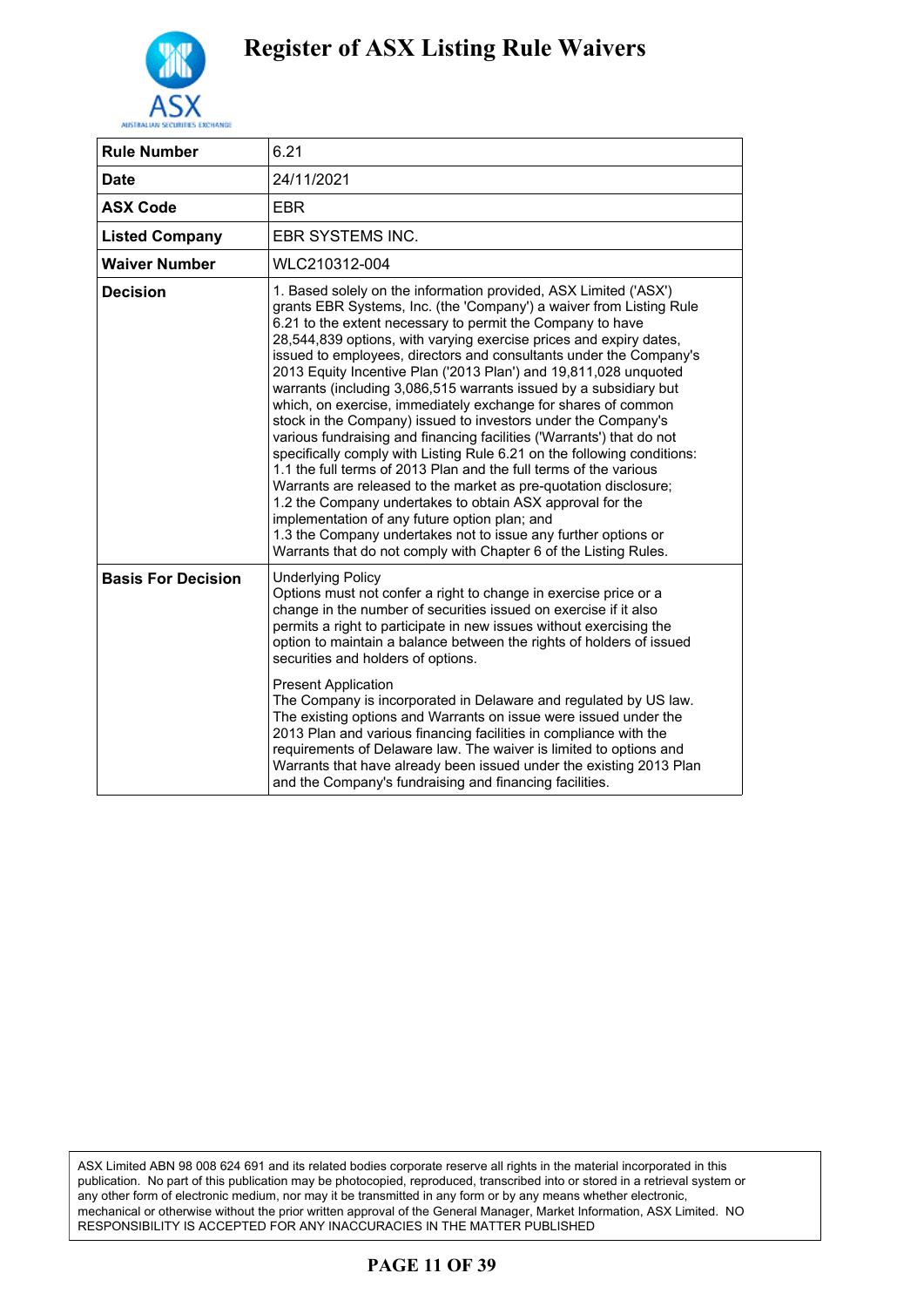

| <b>Rule Number</b>        | 6.22                                                                                                                                                                                                                                                                                                                                                                                                                                                                                                                                                                                                                                                                                                                                                                                                                                                                                                                                                                                                                                                                                                                                                                                          |
|---------------------------|-----------------------------------------------------------------------------------------------------------------------------------------------------------------------------------------------------------------------------------------------------------------------------------------------------------------------------------------------------------------------------------------------------------------------------------------------------------------------------------------------------------------------------------------------------------------------------------------------------------------------------------------------------------------------------------------------------------------------------------------------------------------------------------------------------------------------------------------------------------------------------------------------------------------------------------------------------------------------------------------------------------------------------------------------------------------------------------------------------------------------------------------------------------------------------------------------|
| <b>Date</b>               | 24/11/2021                                                                                                                                                                                                                                                                                                                                                                                                                                                                                                                                                                                                                                                                                                                                                                                                                                                                                                                                                                                                                                                                                                                                                                                    |
| <b>ASX Code</b>           | <b>EBR</b>                                                                                                                                                                                                                                                                                                                                                                                                                                                                                                                                                                                                                                                                                                                                                                                                                                                                                                                                                                                                                                                                                                                                                                                    |
| <b>Listed Company</b>     | EBR SYSTEMS INC.                                                                                                                                                                                                                                                                                                                                                                                                                                                                                                                                                                                                                                                                                                                                                                                                                                                                                                                                                                                                                                                                                                                                                                              |
| <b>Waiver Number</b>      | WLC210312-005                                                                                                                                                                                                                                                                                                                                                                                                                                                                                                                                                                                                                                                                                                                                                                                                                                                                                                                                                                                                                                                                                                                                                                                 |
| <b>Decision</b>           | 1. Based solely on the information provided, ASX Limited ('ASX')<br>grants EBR Systems, Inc. (the 'Company') a waiver from Listing Rule<br>Listing Rule 6.22 to the extent necessary to permit the Company to<br>have 28,544,839 options, with varying exercise prices and expiry<br>dates, issued to employees, directors and consultants under the<br>Company's 2013 Equity Incentive Plan ('2013 Plan') and 19,811,028<br>unquoted warrants (including 3,086,515 warrants issued by a<br>subsidiary but which, on exercise, immediately exchange for shares of<br>common stock in the Company) issued to investors under the<br>Company's various fundraising and financing facilities ('Warrants') that<br>do not specifically comply with Listing Rule 6.22 on the following<br>conditions:<br>1.1 the full terms of 2013 Plan and the full terms of the various<br>Warrants are released to the market as pre-quotation disclosure;<br>1.2 the Company undertakes to obtain ASX approval for the<br>implementation of any future option plan; and<br>1.3 the Company undertakes not to issue any further options or<br>Warrants that do not comply with Chapter 6 of the Listing Rules. |
| <b>Basis For Decision</b> | <b>Underlying Policy</b><br>An option which confers a right to change in exercise price or a<br>change in the number of securities issued on exercise must do so in<br>accordance with the formula stipulated in the Listing Rules. This rule<br>maintains the balance between the rights of holders of issued<br>securities and holders of options.<br><b>Present Application</b><br>The Company is incorporated in Delaware and regulated by US law.<br>The existing options and Warrants on issue were issued under the<br>2013 Plan and various financing facilities in compliance with the<br>requirements of Delaware law. The waiver is limited to options and<br>warrants that have already been issued under the existing 2013 Plan<br>and the Company's fundraising and financing facilities.                                                                                                                                                                                                                                                                                                                                                                                       |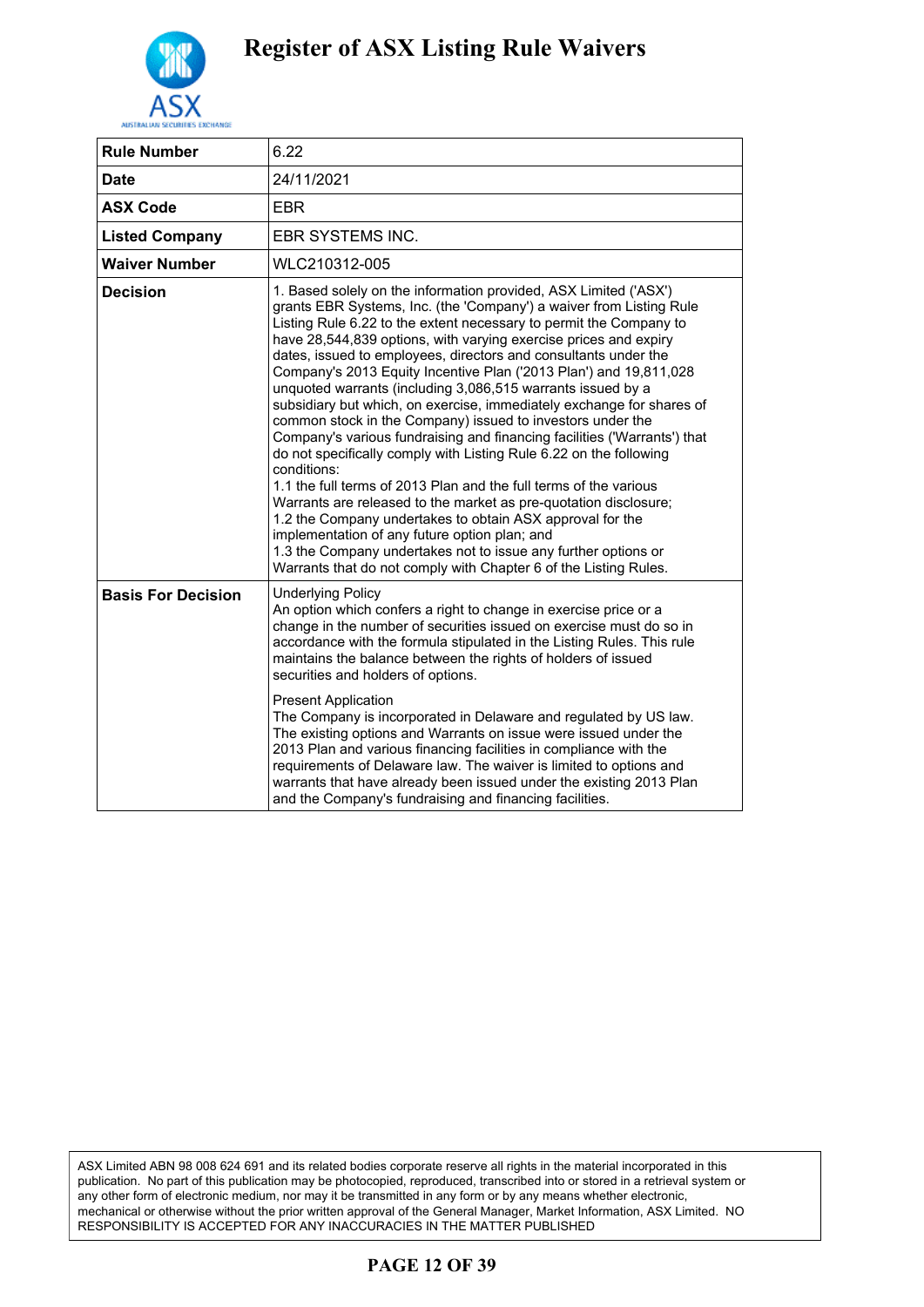

| <b>Rule Number</b>        | 6.23.2                                                                                                                                                                                                                                                                                                                                                                                                                                                                                                                                                                                                                                                                                                                                                                                                                                                                                                                                                                                                                                                                                                           |
|---------------------------|------------------------------------------------------------------------------------------------------------------------------------------------------------------------------------------------------------------------------------------------------------------------------------------------------------------------------------------------------------------------------------------------------------------------------------------------------------------------------------------------------------------------------------------------------------------------------------------------------------------------------------------------------------------------------------------------------------------------------------------------------------------------------------------------------------------------------------------------------------------------------------------------------------------------------------------------------------------------------------------------------------------------------------------------------------------------------------------------------------------|
| <b>Date</b>               | 17/11/2021                                                                                                                                                                                                                                                                                                                                                                                                                                                                                                                                                                                                                                                                                                                                                                                                                                                                                                                                                                                                                                                                                                       |
| <b>ASX Code</b>           | ICQ                                                                                                                                                                                                                                                                                                                                                                                                                                                                                                                                                                                                                                                                                                                                                                                                                                                                                                                                                                                                                                                                                                              |
| <b>Listed Company</b>     | <b>ICAR ASIA LIMITED</b>                                                                                                                                                                                                                                                                                                                                                                                                                                                                                                                                                                                                                                                                                                                                                                                                                                                                                                                                                                                                                                                                                         |
| <b>Waiver Number</b>      | WLC210314-001                                                                                                                                                                                                                                                                                                                                                                                                                                                                                                                                                                                                                                                                                                                                                                                                                                                                                                                                                                                                                                                                                                    |
| <b>Decision</b>           | 1. Based solely on the information provided, ASX Limited ('ASX')<br>grants iCar Asia Limited (the 'Company') a waiver from Listing Rule<br>6.23.2 to the extent necessary to permit the Company to cancel for<br>consideration, and without seeking shareholder approval, 1,000,000<br>unquoted options with an exercise price of \$0.40 each expiring on 31<br>December 2021 and various other equity incentives previously issued<br>under the Company's employee incentive plans (together,<br>'Outstanding Equity Awards') in connection with the proposed scheme<br>of arrangement with Carsome Group Pte. Ltd. (the 'Scheme'), on the<br>following conditions.<br>1.1 Full details of the cancellation of the Outstanding Equity Awards<br>and consideration payable for their cancellation be set out to ASX's<br>satisfaction in the Scheme Booklet.<br>1.2 The Scheme is approved by security holders of the Company and<br>a court of competent jurisdiction, and the Court's orders are lodged<br>with the Australian Securities and Investments Commission such that<br>the Scheme become effective. |
| <b>Basis For Decision</b> | <b>Underlying Policy</b><br>Standard Decision, refer to Guidance Note 17.                                                                                                                                                                                                                                                                                                                                                                                                                                                                                                                                                                                                                                                                                                                                                                                                                                                                                                                                                                                                                                        |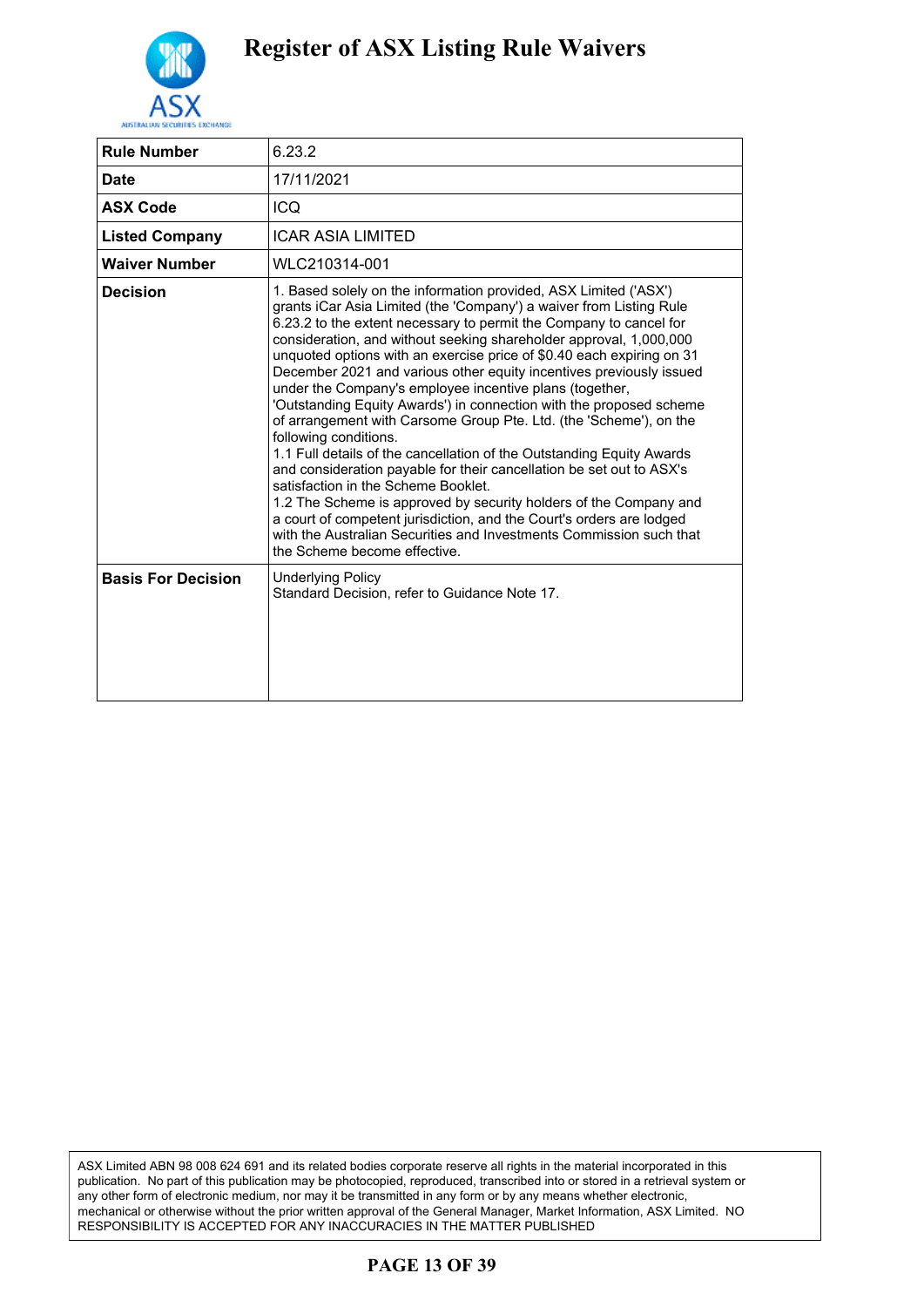

| <b>Rule Number</b>        | 6.23.2                                                                                                                                                                                                                                                                                                                                                                                                                                                                                                                                                                                                                                                                                                                                                                                                                                                                                                                                                                                                                                                                                                                                                                                                    |
|---------------------------|-----------------------------------------------------------------------------------------------------------------------------------------------------------------------------------------------------------------------------------------------------------------------------------------------------------------------------------------------------------------------------------------------------------------------------------------------------------------------------------------------------------------------------------------------------------------------------------------------------------------------------------------------------------------------------------------------------------------------------------------------------------------------------------------------------------------------------------------------------------------------------------------------------------------------------------------------------------------------------------------------------------------------------------------------------------------------------------------------------------------------------------------------------------------------------------------------------------|
| <b>Date</b>               | 26/11/2021                                                                                                                                                                                                                                                                                                                                                                                                                                                                                                                                                                                                                                                                                                                                                                                                                                                                                                                                                                                                                                                                                                                                                                                                |
| <b>ASX Code</b>           | <b>SWK</b>                                                                                                                                                                                                                                                                                                                                                                                                                                                                                                                                                                                                                                                                                                                                                                                                                                                                                                                                                                                                                                                                                                                                                                                                |
| <b>Listed Company</b>     | <b>SWICK MINING SERVICES LTD</b>                                                                                                                                                                                                                                                                                                                                                                                                                                                                                                                                                                                                                                                                                                                                                                                                                                                                                                                                                                                                                                                                                                                                                                          |
| <b>Waiver Number</b>      | WLC210319-001                                                                                                                                                                                                                                                                                                                                                                                                                                                                                                                                                                                                                                                                                                                                                                                                                                                                                                                                                                                                                                                                                                                                                                                             |
| <b>Decision</b>           | 1. Based solely on the information provided, in connection with the<br>proposed acquisition of Swick Mining Services Limited (the<br>'Company') by DDH1 Limited ('DDH'), by scheme of arrangement in<br>accordance with Part 5.1 of the Corporations Act (Cth) (the 'Act') (the<br>'Scheme'), ASX Limited ('ASX') grants the Company a waiver from<br>Listing Rule 6.23.2 to the extent necessary to permit the Company to<br>cancel for consideration 15 warrants on issue ('Warrants'), without<br>shareholder approval on the following conditions:<br>1.1 the Company's security holders have approved, by the requisite<br>majority, the Scheme under section 411 of the Act, pursuant to which<br>DDH will acquire 100% of the issued capital of the Company;<br>1.2 A court of competent jurisdiction makes an order under section<br>411(4)(b) of the Act approving the Scheme and such orders are<br>lodged with the Australian Securities and Investments Commission<br>such that the Scheme becomes effective; and<br>1.3 Full details of the cancellation of the Warrants and the<br>consideration payable for their cancellation are set out to ASX's<br>satisfaction in the Scheme booklet. |
| <b>Basis For Decision</b> | <b>Underlying Policy</b><br>Standard Decision, refer to Guidance Note 17.                                                                                                                                                                                                                                                                                                                                                                                                                                                                                                                                                                                                                                                                                                                                                                                                                                                                                                                                                                                                                                                                                                                                 |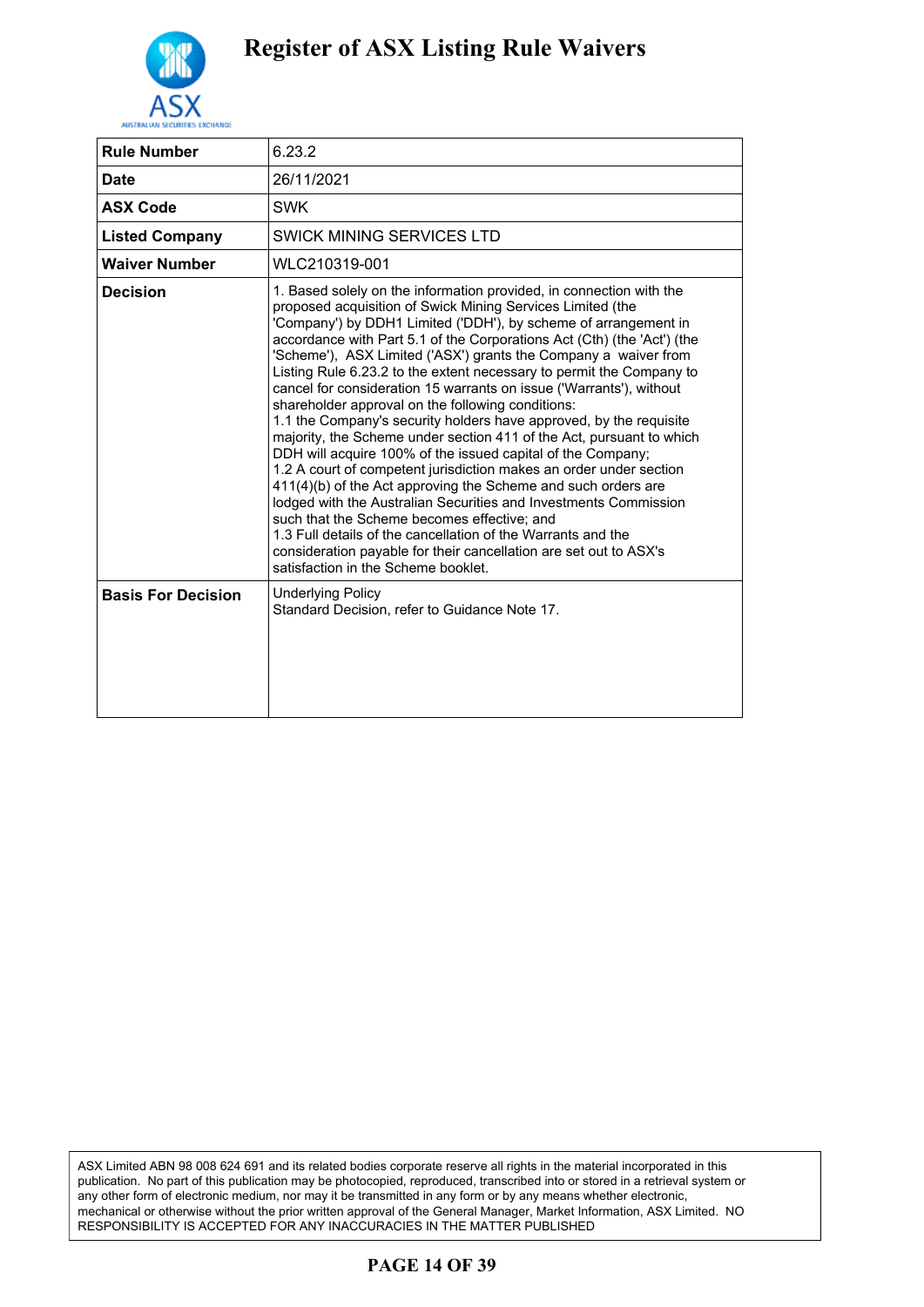

| <b>Rule Number</b>        | 6.23.3                                                                                                                                                                                                                                                                                                                                                                                                                                                                                                                                                                                                                                                                                                                                                                                                                                                                                                                                                                                                                                                                                                                                                                                                                                                                                                                                                                                                                                                                                                                                                                                                                                                                                                                                                                                                                                                                                                                                                                                         |
|---------------------------|------------------------------------------------------------------------------------------------------------------------------------------------------------------------------------------------------------------------------------------------------------------------------------------------------------------------------------------------------------------------------------------------------------------------------------------------------------------------------------------------------------------------------------------------------------------------------------------------------------------------------------------------------------------------------------------------------------------------------------------------------------------------------------------------------------------------------------------------------------------------------------------------------------------------------------------------------------------------------------------------------------------------------------------------------------------------------------------------------------------------------------------------------------------------------------------------------------------------------------------------------------------------------------------------------------------------------------------------------------------------------------------------------------------------------------------------------------------------------------------------------------------------------------------------------------------------------------------------------------------------------------------------------------------------------------------------------------------------------------------------------------------------------------------------------------------------------------------------------------------------------------------------------------------------------------------------------------------------------------------------|
| <b>Date</b>               | 26/11/2021                                                                                                                                                                                                                                                                                                                                                                                                                                                                                                                                                                                                                                                                                                                                                                                                                                                                                                                                                                                                                                                                                                                                                                                                                                                                                                                                                                                                                                                                                                                                                                                                                                                                                                                                                                                                                                                                                                                                                                                     |
| <b>ASX Code</b>           | AST                                                                                                                                                                                                                                                                                                                                                                                                                                                                                                                                                                                                                                                                                                                                                                                                                                                                                                                                                                                                                                                                                                                                                                                                                                                                                                                                                                                                                                                                                                                                                                                                                                                                                                                                                                                                                                                                                                                                                                                            |
| <b>Listed Company</b>     | <b>AUSNET SERVICES LIMITED</b>                                                                                                                                                                                                                                                                                                                                                                                                                                                                                                                                                                                                                                                                                                                                                                                                                                                                                                                                                                                                                                                                                                                                                                                                                                                                                                                                                                                                                                                                                                                                                                                                                                                                                                                                                                                                                                                                                                                                                                 |
| <b>Waiver Number</b>      | WLC210307-001                                                                                                                                                                                                                                                                                                                                                                                                                                                                                                                                                                                                                                                                                                                                                                                                                                                                                                                                                                                                                                                                                                                                                                                                                                                                                                                                                                                                                                                                                                                                                                                                                                                                                                                                                                                                                                                                                                                                                                                  |
| <b>Decision</b>           | 1. Based solely on the information provided, ASX Limited ('ASX')<br>grants AusNet Services Limited (the 'Company') a waiver from Listing<br>Rule 6.23.3 in connection with the proposed scheme of arrangement<br>under Part 5.1 of the Corporations Act 2001 (Cth) between the<br>Company and its shareholders (the 'Scheme') in which all of the<br>issued ordinary shares in the Company ('Shares') will be acquired by<br>Australian Energy Holdings No 4 Pty Ltd ('AEH'), to the extent<br>necessary to permit the Company to accelerate without shareholder<br>approval, the vesting of 8,570,857 performance rights and 834,177<br>deferred rights (together the 'Rights') issued under the Company's<br>long-term incentive plan and the Company's deferred equity incentive<br>plan (together, the 'Plans') so that those Rights vest and convert into<br>Shares on the following conditions:<br>1.1 The Company's shareholders approve the Scheme by the<br>requisite majority at the Scheme meeting, a court of competent<br>jurisdiction ('Court') approves the Scheme, and the Court's orders are<br>lodged with the Australian Securities and Investments Commission<br>such that the Scheme is made effective; and<br>1.2 The full details of the proposed treatment of the Rights are set out<br>to ASX's satisfaction in the Scheme booklet.                                                                                                                                                                                                                                                                                                                                                                                                                                                                                                                                                                                                                                   |
| <b>Basis For Decision</b> | <b>Underlying Policy</b><br>Listing Rule 6.23.3 stipulates that changes to options which have the<br>effect of reducing the exercise price, increasing the exercise period or<br>increasing the number of securities received on exercise is prohibited.<br>These terms are considered to be so fundamental and integral to the<br>terms of the options when granted that they cannot be changed even<br>with the approval of shareholders. These option terms determine the<br>intrinsic value (if any) which may be attributed to the options. The<br>valuation of the options and investors' decisions whether to buy, hold,<br>sell, or exercise, the options depends upon investors having certainty<br>as to the terms of the options. To ensure the integrity of the market<br>any changes to the fundamental terms of the options are prohibited.<br><b>Present Application</b><br>The Company has entered into a Scheme that will result in all of the<br>Company's Shares being acquired by AEH. Under the Company's<br>equity incentive plan rules, the Company's board of directors has<br>specific discretion to accelerate the vesting of Rights as the Scheme<br>has been proposed. Pursuant to the terms of the Scheme, the<br>Company's board is empowered to vest the Rights to allow the<br>holders of Rights to participate in the Scheme. The holders of the<br>Company's Shares will not be disadvantaged by the accelerated<br>vesting of the Rights prior to the record date of the Scheme. The<br>vested Rights will be settled by the issue of Shares in the Company<br>which will be transferred to AEH under the Scheme. The number of<br>Rights are insignificant being approximately 2.45% of the Company's<br>issued capital. The waiver is granted on condition that shareholders of<br>the Company and the Court approve the Scheme and full details of<br>the proposed treatment of the Rights are disclosed in the Scheme<br>booklet to ASX's satisfaction. |

### **PAGE 15 OF 39**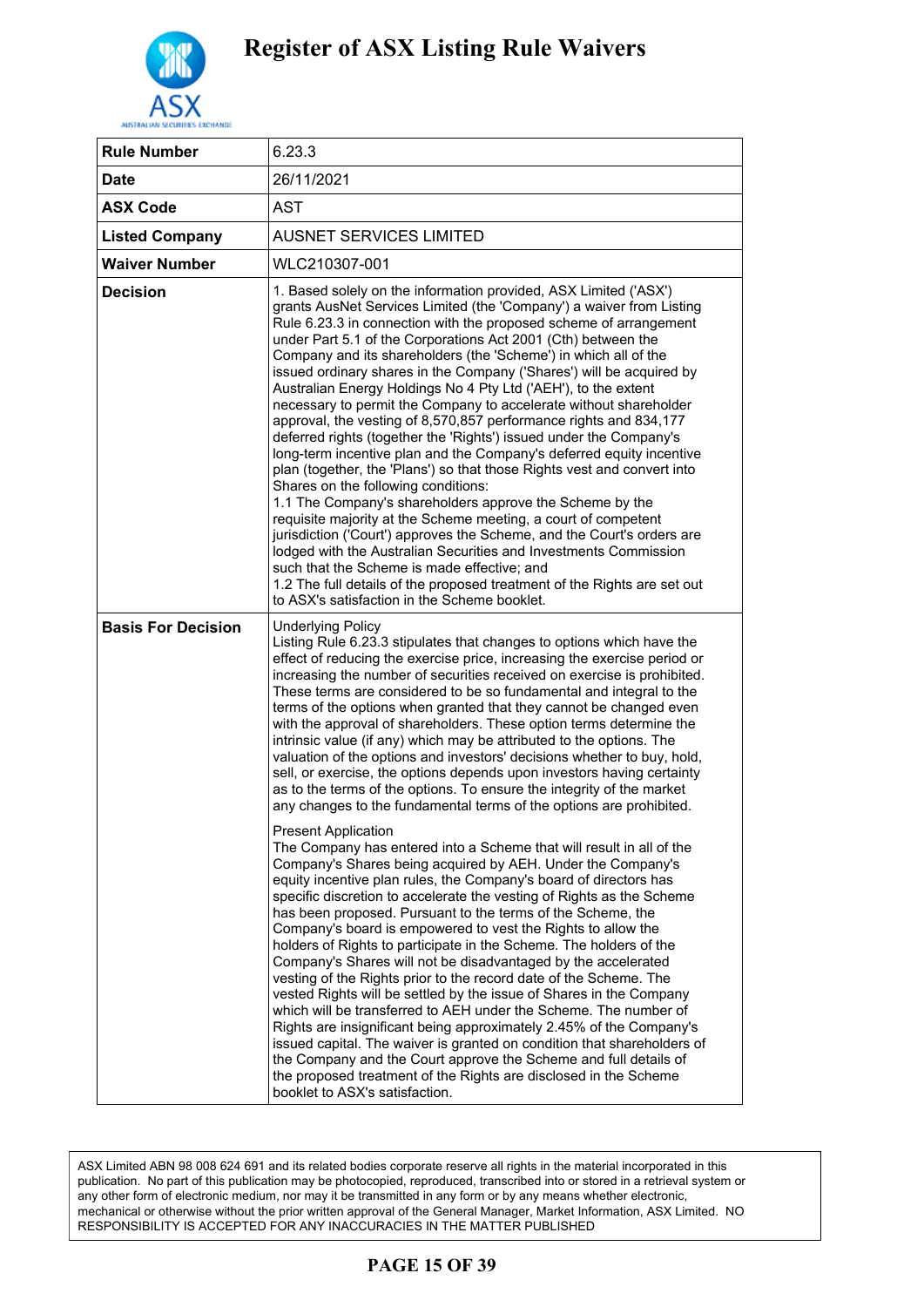ASX Limited ABN 98 008 624 691 and its related bodies corporate reserve all rights in the material incorporated in this publication. No part of this publication may be photocopied, reproduced, transcribed into or stored in a retrieval system or any other form of electronic medium, nor may it be transmitted in any form or by any means whether electronic, mechanical or otherwise without the prior written approval of the General Manager, Market Information, ASX Limited. NO RESPONSIBILITY IS ACCEPTED FOR ANY INACCURACIES IN THE MATTER PUBLISHED

### **PAGE 16 OF 39**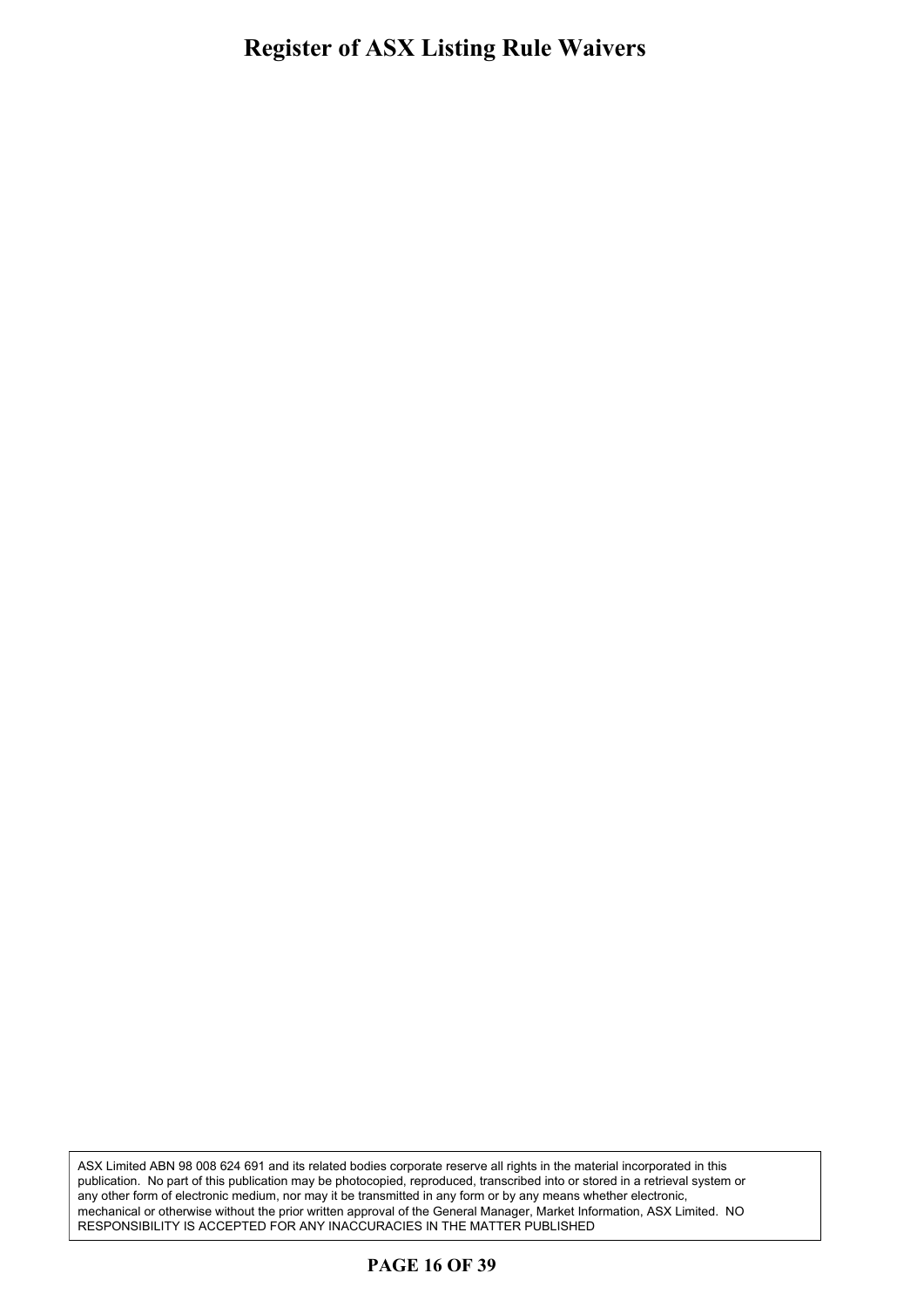

| <b>Rule Number</b>        | 7.1                                                                                                                                                                                                                                                                                                                                                                                                                                                                                                                                                                                                                                                                                                                                                                                                                                                                                                                                                                                                                                                                                                                                                                                                                                                                                                                                                                                                                                                                                                                                                                                                                                                                                                                                                                                                                         |
|---------------------------|-----------------------------------------------------------------------------------------------------------------------------------------------------------------------------------------------------------------------------------------------------------------------------------------------------------------------------------------------------------------------------------------------------------------------------------------------------------------------------------------------------------------------------------------------------------------------------------------------------------------------------------------------------------------------------------------------------------------------------------------------------------------------------------------------------------------------------------------------------------------------------------------------------------------------------------------------------------------------------------------------------------------------------------------------------------------------------------------------------------------------------------------------------------------------------------------------------------------------------------------------------------------------------------------------------------------------------------------------------------------------------------------------------------------------------------------------------------------------------------------------------------------------------------------------------------------------------------------------------------------------------------------------------------------------------------------------------------------------------------------------------------------------------------------------------------------------------|
| <b>Date</b>               | 23/11/2021                                                                                                                                                                                                                                                                                                                                                                                                                                                                                                                                                                                                                                                                                                                                                                                                                                                                                                                                                                                                                                                                                                                                                                                                                                                                                                                                                                                                                                                                                                                                                                                                                                                                                                                                                                                                                  |
| <b>ASX Code</b>           | <b>GUD</b>                                                                                                                                                                                                                                                                                                                                                                                                                                                                                                                                                                                                                                                                                                                                                                                                                                                                                                                                                                                                                                                                                                                                                                                                                                                                                                                                                                                                                                                                                                                                                                                                                                                                                                                                                                                                                  |
| <b>Listed Company</b>     | <b>G.U.D. HOLDINGS LIMITED</b>                                                                                                                                                                                                                                                                                                                                                                                                                                                                                                                                                                                                                                                                                                                                                                                                                                                                                                                                                                                                                                                                                                                                                                                                                                                                                                                                                                                                                                                                                                                                                                                                                                                                                                                                                                                              |
| <b>Waiver Number</b>      | WLC210313-001                                                                                                                                                                                                                                                                                                                                                                                                                                                                                                                                                                                                                                                                                                                                                                                                                                                                                                                                                                                                                                                                                                                                                                                                                                                                                                                                                                                                                                                                                                                                                                                                                                                                                                                                                                                                               |
| <b>Decision</b>           | 1. Based solely on the information provided, ASX Limited ('ASX')<br>grants GUD Holdings Limited (the 'Company') a waiver from listing<br>rule 7.1, in connection with the Company conducting an accelerated<br>non-renounceable pro rata entitlement offer ('Entitlement Offer') and a<br>placement of fully paid ordinary shares ('Shares') to institutional<br>investors ('Placement'), to the extent necessary to permit the<br>Company to calculate the number of Shares which it may agree to<br>issue under the Placement without shareholder approval on the basis<br>that variable "A" of the formula in Listing Rule 7.1 is deemed to<br>include the number of Shares in the Company that may be issued<br>under the underwritten component of the Entitlement Offer, subject to<br>the following conditions<br>1.1 In the event that the full number of ordinary shares offered under<br>the underwritten component of the Entitlement Offer is not issued, and<br>the number of ordinary shares represented by the Placement thereby<br>exceeds 15% of the actual number of the Company's shares following<br>completion of the Entitlement Offer, the Company's 15% capacity<br>under Listing Rule 7.1 following completion of the Entitlement Offer, is<br>to be diminished by that number of ordinary shares issued under the<br>Placement that exceeded the Company's 15% capacity under Listing<br>Rule 7.1 at the time of the Placement.<br>1.2 The ordinary shares issued under the Placement are issued at the<br>same time or after the issue of ordinary shares under the institutional<br>component of the Entitlement Offer and are included in variable "C" in<br>the formula in Listing Rule 7.1 until their issue has been ratified by<br>shareholders or 12 months has passed since their issue. |
| <b>Basis For Decision</b> | <b>Underlying Policy</b><br>Standard Decision, refer to Guidance Note 17.                                                                                                                                                                                                                                                                                                                                                                                                                                                                                                                                                                                                                                                                                                                                                                                                                                                                                                                                                                                                                                                                                                                                                                                                                                                                                                                                                                                                                                                                                                                                                                                                                                                                                                                                                   |

### **PAGE 17 OF 39**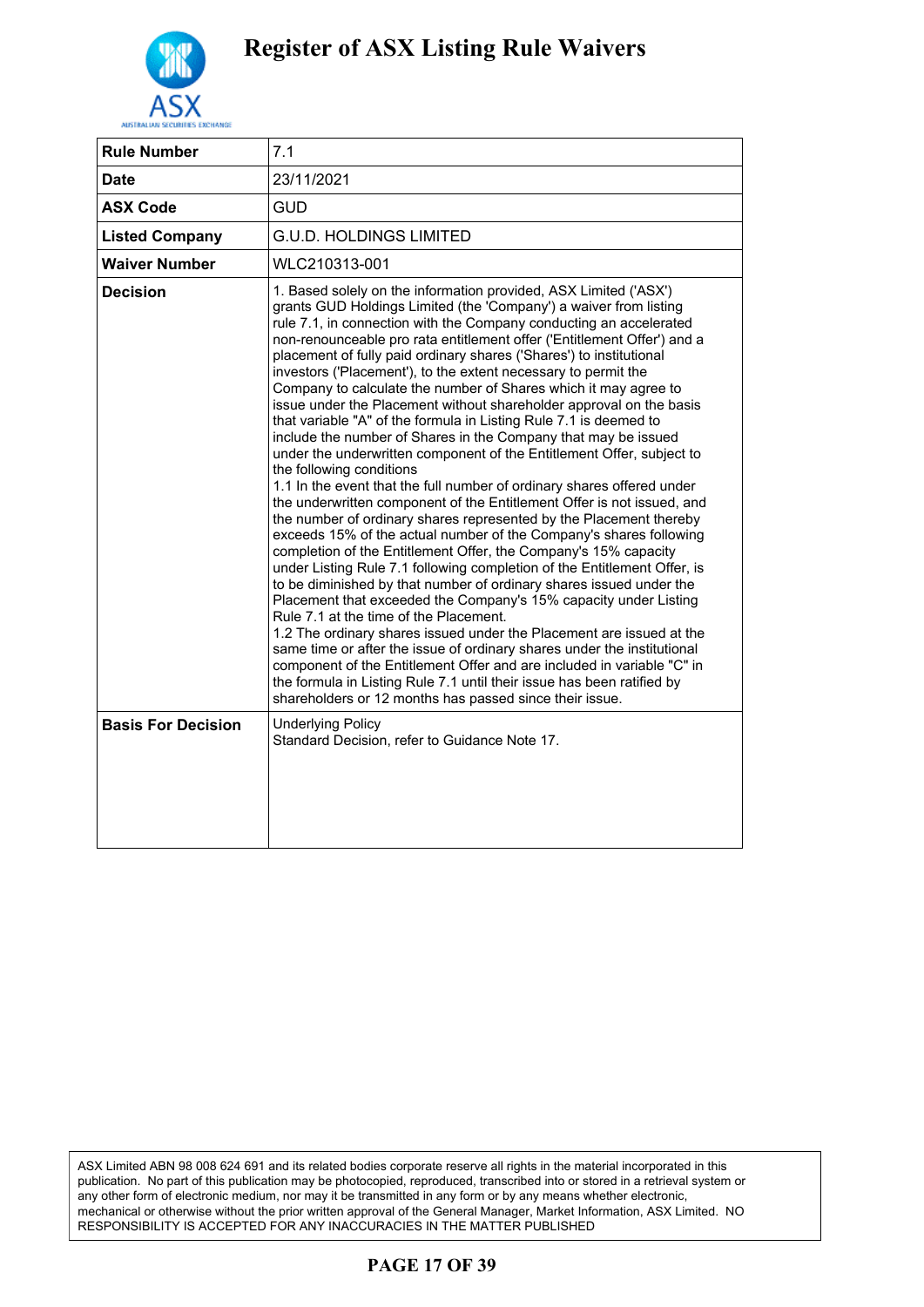

| <b>Rule Number</b>        | 7.1                                                                                                                                                                                                                                                                                                                                                                                                                                                                                                                                                                                                                                                                                                                                                                                                                                                                                                                                                                                                                                                                                                                                                                                                                                                                                                                                                                                                                                                                                                                                                                                                                                                                                                                                                      |
|---------------------------|----------------------------------------------------------------------------------------------------------------------------------------------------------------------------------------------------------------------------------------------------------------------------------------------------------------------------------------------------------------------------------------------------------------------------------------------------------------------------------------------------------------------------------------------------------------------------------------------------------------------------------------------------------------------------------------------------------------------------------------------------------------------------------------------------------------------------------------------------------------------------------------------------------------------------------------------------------------------------------------------------------------------------------------------------------------------------------------------------------------------------------------------------------------------------------------------------------------------------------------------------------------------------------------------------------------------------------------------------------------------------------------------------------------------------------------------------------------------------------------------------------------------------------------------------------------------------------------------------------------------------------------------------------------------------------------------------------------------------------------------------------|
| <b>Date</b>               | 19/11/2021                                                                                                                                                                                                                                                                                                                                                                                                                                                                                                                                                                                                                                                                                                                                                                                                                                                                                                                                                                                                                                                                                                                                                                                                                                                                                                                                                                                                                                                                                                                                                                                                                                                                                                                                               |
| <b>ASX Code</b>           | 360                                                                                                                                                                                                                                                                                                                                                                                                                                                                                                                                                                                                                                                                                                                                                                                                                                                                                                                                                                                                                                                                                                                                                                                                                                                                                                                                                                                                                                                                                                                                                                                                                                                                                                                                                      |
| <b>Listed Company</b>     | LIFE360 INC.                                                                                                                                                                                                                                                                                                                                                                                                                                                                                                                                                                                                                                                                                                                                                                                                                                                                                                                                                                                                                                                                                                                                                                                                                                                                                                                                                                                                                                                                                                                                                                                                                                                                                                                                             |
| <b>Waiver Number</b>      | WLC210315-001                                                                                                                                                                                                                                                                                                                                                                                                                                                                                                                                                                                                                                                                                                                                                                                                                                                                                                                                                                                                                                                                                                                                                                                                                                                                                                                                                                                                                                                                                                                                                                                                                                                                                                                                            |
| <b>Decision</b>           | 1. Based solely on the information provided, ASX Limited ('ASX')<br>grants Life360, Inc (the 'Company') a waiver from listing rule 7.1, in<br>connection with the Company conducting an accelerated non-<br>renounceable pro rata entitlement offer ('Entitlement Offer') and a<br>placement of fully paid ordinary shares ('Shares') to institutional<br>investors ('Placement'), to the extent necessary to permit the<br>Company to calculate the number of Shares which it may agree to<br>issue under the Placement without shareholder approval on the basis<br>that variable "A" of the formula in listing rule 7.1 is deemed to include<br>the number of Shares in the Company that may be issued under the<br>underwritten component of the Entitlement Offer, subject to the<br>following conditions:<br>1.1 The ordinary shares issued under the Placement are issued at the<br>same time or after the issue of shares under the Entitlement Offer and<br>are included in variable "C" in the formula in listing rule 7.1 until their<br>issue has been ratified by shareholders or 12 months has passed<br>since their issue.<br>1.2 In the event that the full number of ordinary shares offered under<br>the underwritten component of the Entitlement Offer is not issued, and<br>the number of shares represented by the Placement thereby exceeds<br>15% of the actual number of the Company's shares following<br>completion of the Entitlement Offer, the Company's 15% capacity<br>under listing rule 7.1 following completion of the Entitlement Offer, is<br>to be reduced by that number of shares issued under the Placement<br>that exceeded the Company's 15% capacity under listing rule 7.1 at<br>the time of the Placement. |
| <b>Basis For Decision</b> | <b>Underlying Policy</b><br>Standard Decision, refer to Guidance Note 17.                                                                                                                                                                                                                                                                                                                                                                                                                                                                                                                                                                                                                                                                                                                                                                                                                                                                                                                                                                                                                                                                                                                                                                                                                                                                                                                                                                                                                                                                                                                                                                                                                                                                                |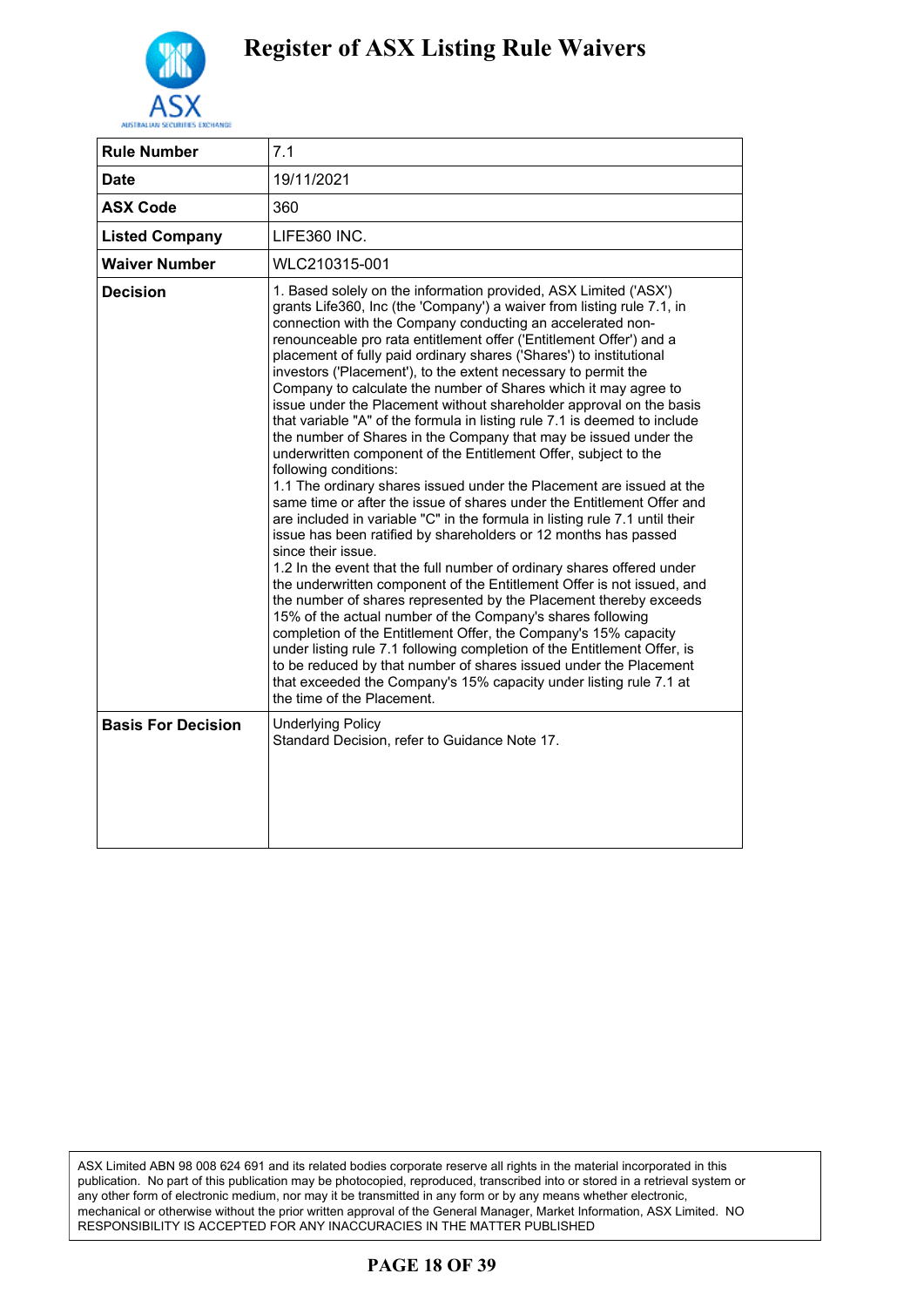

| <b>Rule Number</b>        | 7.3.4                                                                                                                                                                                                                                                                                                                                                                                                                                                                                                                                                                                                                                                                                                                                                                                                                                                                                                                                                                                                                                                                                                                                                                                                                                                                                                                                                                                                                                                                                                                                                                                                                                                                                                                                                                                             |
|---------------------------|---------------------------------------------------------------------------------------------------------------------------------------------------------------------------------------------------------------------------------------------------------------------------------------------------------------------------------------------------------------------------------------------------------------------------------------------------------------------------------------------------------------------------------------------------------------------------------------------------------------------------------------------------------------------------------------------------------------------------------------------------------------------------------------------------------------------------------------------------------------------------------------------------------------------------------------------------------------------------------------------------------------------------------------------------------------------------------------------------------------------------------------------------------------------------------------------------------------------------------------------------------------------------------------------------------------------------------------------------------------------------------------------------------------------------------------------------------------------------------------------------------------------------------------------------------------------------------------------------------------------------------------------------------------------------------------------------------------------------------------------------------------------------------------------------|
| <b>Date</b>               | 24/11/2021                                                                                                                                                                                                                                                                                                                                                                                                                                                                                                                                                                                                                                                                                                                                                                                                                                                                                                                                                                                                                                                                                                                                                                                                                                                                                                                                                                                                                                                                                                                                                                                                                                                                                                                                                                                        |
| <b>ASX Code</b>           | <b>BCI</b>                                                                                                                                                                                                                                                                                                                                                                                                                                                                                                                                                                                                                                                                                                                                                                                                                                                                                                                                                                                                                                                                                                                                                                                                                                                                                                                                                                                                                                                                                                                                                                                                                                                                                                                                                                                        |
| <b>Listed Company</b>     | <b>BCI MINERALS LIMITED</b>                                                                                                                                                                                                                                                                                                                                                                                                                                                                                                                                                                                                                                                                                                                                                                                                                                                                                                                                                                                                                                                                                                                                                                                                                                                                                                                                                                                                                                                                                                                                                                                                                                                                                                                                                                       |
| <b>Waiver Number</b>      | WLC210309-001                                                                                                                                                                                                                                                                                                                                                                                                                                                                                                                                                                                                                                                                                                                                                                                                                                                                                                                                                                                                                                                                                                                                                                                                                                                                                                                                                                                                                                                                                                                                                                                                                                                                                                                                                                                     |
| <b>Decision</b>           | 1. Based solely on the information provided, ASX Limited ('ASX')<br>grants BCI Minerals Limited (the 'Company') a waiver from Listing<br>Rule 7.3.4 to the extent necessary to permit the Company to, in its<br>notice of meeting ('Notice') seeking shareholder approval for the issue<br>of up to 80,192,462 series 2 convertible notes ('Series 2 Notes') and<br>80,192,462 series 3 convertible notes ('Series 3 Notes') pursuant to<br>an agreement between the Company and AustralianSuper Pty Ltd as<br>trustee for AustralianSuper ('Agreement'), not to state that the Series<br>2 Notes and Series 3 Notes ('Notes') will be issued within three<br>months from the date of the shareholder meeting, on the following<br>conditions:<br>1.1 The Series 2 Notes are issued no later than 1 October 2022.<br>1.2 The Series 3 Notes are issued no later than 1 January 2023.<br>1.3 The maximum number of:<br>1.3.1 Series 2 Notes is to be capped at 80,192,462 (and resulting<br>122,022,414 shares); and<br>1.3.2 Series 3 Notes is to be capped at 80,192,462 (and resulting<br>122,022,414 shares).<br>1.4 Adequate details regarding the dilutionary effect of the Series 2<br>Notes and Series 3 Notes and resulting share conversion on the<br>Company's capital structure be included in the Notice.<br>1.5 For any annual reporting period during which any of the Notes<br>have been issued or any of them remain to be issued, the Company's<br>annual report sets out the number of Notes and resulting shares issue<br>in that annual reporting period, the number of Notes that remain to be<br>issued.<br>1.6 The Notice contains the full terms and conditions of agreement<br>pursuant to which the Notes are to be issued as well as the conditions<br>of this waiver. |
| <b>Basis For Decision</b> | <b>Underlying Policy</b><br>ASX Listing Rule 7.3.4 requires a notice of meeting with a resolution<br>to approve the issue of equity securities to state that the securities will<br>be issued within three (3) months of the date of the shareholders'<br>meeting. ASX Listing Rule 7.3.4 ensures that an issue of equity<br>securities is made within a reasonably short time after the ordinary<br>security holders approve the issue, so that there is less possibility that<br>the circumstances of the entity may change by the time that the issue<br>is made in such a way that they are different from those that the<br>ordinary security holders may reasonably have had in contemplation<br>at the time of giving their approval.<br>Where a listed entity has entered into a commercial transaction which<br>calls for the issue of securities as consideration at future times that<br>necessarily will fall longer than 3 months after the date of a<br>shareholders' meeting, ASX's policy is to permit entities to seek<br>shareholder approval for the issue of all the securities that may be<br>issued under that transaction over the various phases, provided that<br>the milestones to be achieved which trigger the obligation to issue the<br>securities are appropriate to the entity and the transaction in all the<br>circumstances, and adequate information can be given to<br>shareholders about the future issues of securities. This allows the<br>entity and the counterparty to the agreement to have commercial<br>certainty about the ability of the entity to issue securities as the                                                                                                                                                                        |

### **PAGE 19 OF 39**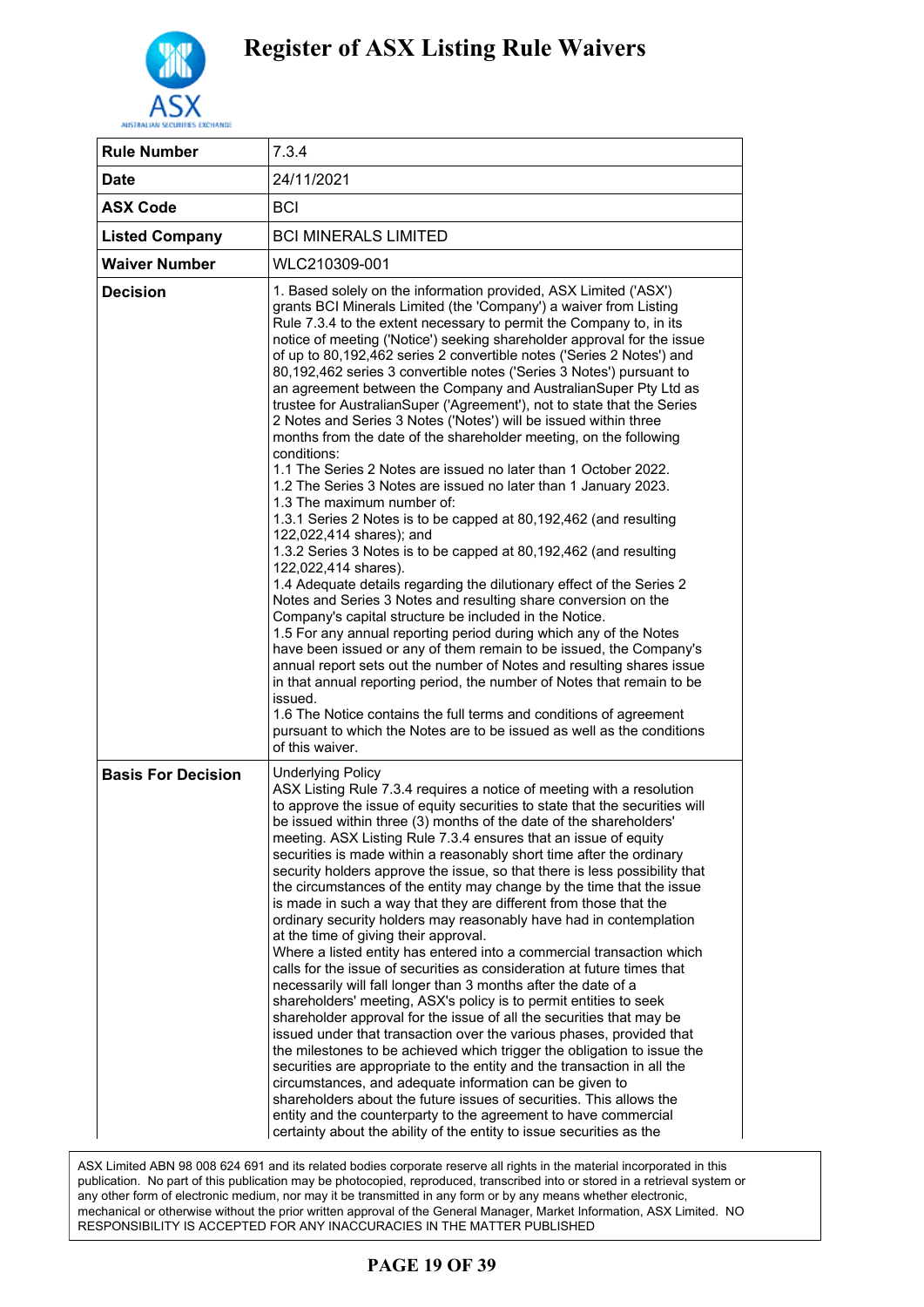### **Register of ASX Listing Rule Waivers** gister of ASX Listing Rule Waivers securities are appropriate to the entity and the transaction in all the

| counterparty performs its obligations, while maintaining the principle<br>that shareholders must give their informed consent to future issues of<br>securities.                                                                                                                                                                                                                                                                                                                                                                                                                                                                                                                                                                                                                                                                                                                                                                                                                                                                                                                                                                                                                                                                                                                                                                |
|--------------------------------------------------------------------------------------------------------------------------------------------------------------------------------------------------------------------------------------------------------------------------------------------------------------------------------------------------------------------------------------------------------------------------------------------------------------------------------------------------------------------------------------------------------------------------------------------------------------------------------------------------------------------------------------------------------------------------------------------------------------------------------------------------------------------------------------------------------------------------------------------------------------------------------------------------------------------------------------------------------------------------------------------------------------------------------------------------------------------------------------------------------------------------------------------------------------------------------------------------------------------------------------------------------------------------------|
| <b>Present Application</b><br>Subject to shareholder approval, the Company is proposing to issue<br>the Series 2 Notes and Series 3 Notes as part of a convertible note<br>subscription deed between the Company and AustralianSuper Pty Ltd<br>as trustee for AustralianSuper ('AusSuper'). AusSuper has proposed<br>to provide funding to the Company for its Mardie salt project. It is<br>proposed that the Notes are back-up funding provided by AusSuper<br>on the basis the Company may require further funding during the<br>early development stage of its project. On this basis it is proposed<br>that the Notes will be issued approximately 9 and 12 months<br>respectively post the shareholder meeting. On the basis that the funds<br>pursuant to the Notes have not yet been advanced and that the<br>Company and AusSuper have structured the commercial<br>arrangement based on prudent and practical financial requirements it<br>is considered that the timing of the issue is justified by the terms of a<br>specific commercial transaction and that there is a clear structure in<br>place governing the issue of securities to which security holders could<br>give informed consent. Shareholders will know the maximum<br>dilutionary effect at the time of voting and there is a sufficient degree |
| of certainty so that shareholders may give their informed consent to<br>the issue of the Notes. The time proposed for the issue of the Notes is<br>in line with precedents granted in similar circumstances.                                                                                                                                                                                                                                                                                                                                                                                                                                                                                                                                                                                                                                                                                                                                                                                                                                                                                                                                                                                                                                                                                                                   |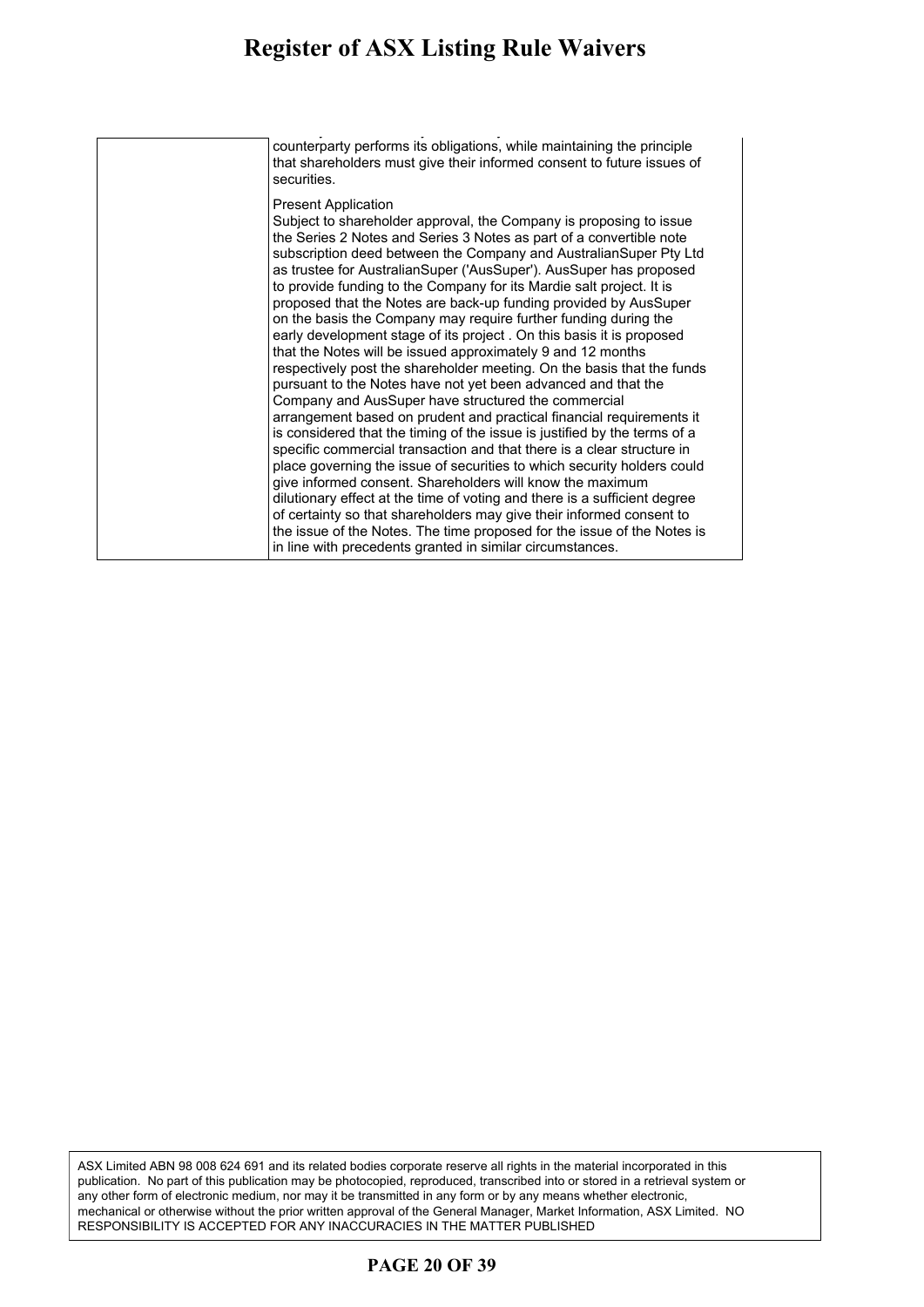

| 7.3.4                                                                                                                                                                                                                                                                                                                                                                                                                                                                                                                                                                                                                                                                                                                                                                                                                                                                                                                                                                                                                                                                                                                                                                                                                                                                                                                                                                                                                                                                                                                                                                                                                                                                                                                                                                                                                                                                                                                                                                                                                                                                                                                                                                                                                                                                                                                                                                                                                                                                                                       |
|-------------------------------------------------------------------------------------------------------------------------------------------------------------------------------------------------------------------------------------------------------------------------------------------------------------------------------------------------------------------------------------------------------------------------------------------------------------------------------------------------------------------------------------------------------------------------------------------------------------------------------------------------------------------------------------------------------------------------------------------------------------------------------------------------------------------------------------------------------------------------------------------------------------------------------------------------------------------------------------------------------------------------------------------------------------------------------------------------------------------------------------------------------------------------------------------------------------------------------------------------------------------------------------------------------------------------------------------------------------------------------------------------------------------------------------------------------------------------------------------------------------------------------------------------------------------------------------------------------------------------------------------------------------------------------------------------------------------------------------------------------------------------------------------------------------------------------------------------------------------------------------------------------------------------------------------------------------------------------------------------------------------------------------------------------------------------------------------------------------------------------------------------------------------------------------------------------------------------------------------------------------------------------------------------------------------------------------------------------------------------------------------------------------------------------------------------------------------------------------------------------------|
| 26/11/2021                                                                                                                                                                                                                                                                                                                                                                                                                                                                                                                                                                                                                                                                                                                                                                                                                                                                                                                                                                                                                                                                                                                                                                                                                                                                                                                                                                                                                                                                                                                                                                                                                                                                                                                                                                                                                                                                                                                                                                                                                                                                                                                                                                                                                                                                                                                                                                                                                                                                                                  |
| <b>TYX</b>                                                                                                                                                                                                                                                                                                                                                                                                                                                                                                                                                                                                                                                                                                                                                                                                                                                                                                                                                                                                                                                                                                                                                                                                                                                                                                                                                                                                                                                                                                                                                                                                                                                                                                                                                                                                                                                                                                                                                                                                                                                                                                                                                                                                                                                                                                                                                                                                                                                                                                  |
| <b>TYRANNA RESOURCES LIMITED</b>                                                                                                                                                                                                                                                                                                                                                                                                                                                                                                                                                                                                                                                                                                                                                                                                                                                                                                                                                                                                                                                                                                                                                                                                                                                                                                                                                                                                                                                                                                                                                                                                                                                                                                                                                                                                                                                                                                                                                                                                                                                                                                                                                                                                                                                                                                                                                                                                                                                                            |
| WLC210320-001                                                                                                                                                                                                                                                                                                                                                                                                                                                                                                                                                                                                                                                                                                                                                                                                                                                                                                                                                                                                                                                                                                                                                                                                                                                                                                                                                                                                                                                                                                                                                                                                                                                                                                                                                                                                                                                                                                                                                                                                                                                                                                                                                                                                                                                                                                                                                                                                                                                                                               |
| 1. Based solely on the information provided, ASX Limited ('ASX')<br>grants Tyranna Resources Limited (the 'Company') a waiver from<br>listing rule 7.3.4 to the extent necessary to permit the Company, in its<br>notice of meeting ('Notice') seeking shareholder approval for the issue<br>of a maximum of 123,076,923 deferred consideration shares to the<br>vendors of Clean Power Resources Pty Ltd (the 'Vendors') to be<br>issued on the achievement of various milestones ('Deferred<br>Consideration Shares') pursuant to a sale agreement between the<br>Company and the Vendors ('Agreement'), not to state that the<br>Deferred Consideration Shares will be issued within three months<br>from the date of the shareholder meeting, on the following conditions:<br>1.1 The Deferred Consideration Shares are to be issued immediately<br>upon satisfaction of each of the relevant milestones and in any event<br>no later than:<br>1.1.1 48 months from completion of the Agreement between the<br>Company and the Vendors; and<br>1.1.2 28 November 2023,<br>whichever occurs first.<br>1.2 The milestones must not be varied.<br>1.3 The maximum number of Deferred Consideration Shares to be<br>issued is to be capped at 123,076,923.<br>1.4 Adequate details regarding the dilutionary effect of the Deferred<br>Consideration Shares on the Company's capital structure be included<br>in the Notice.<br>1.5 For any annual reporting period during which any of the Deferred<br>Consideration Shares have been issued or any of them remain to be<br>issued, the Company's annual report sets out the number of Deferred<br>Consideration Shares issued in that annual reporting period, the<br>number of Deferred Consideration Shares that remain to be issued<br>and the basis on which the Deferred Consideration Shares may be<br>issued.<br>1.6 In any half year report for a period during which any of the<br>Deferred Consideration Shares have been issued or remain to be<br>issued, the Company must include a summary statement of the<br>number of Deferred Consideration Shares issued during the reporting<br>period, the number of Deferred Consideration Shares that remain to<br>be issued and the basis on which the Deferred Consideration Shares<br>may be issued.<br>1.7 The Notice contains the full terms and conditions of agreement<br>pursuant to which the Deferred Consideration Shares are to be issued<br>as well as the conditions of this waiver. |
| <b>Underlying Policy</b><br>Listing rule 7.3.4 requires a notice of meeting with a resolution to<br>approve the issue of equity securities to state that the securities will<br>be issued within three (3) months of the date of the shareholders'<br>meeting. Listing rule 7.3.4 ensures that an issue of equity securities is<br>made within a reasonably short time after the ordinary security<br>holders approve the issue, so that there is less possibility that the<br>circumstances of the entity may change by the time that the issue is<br>made in such a way that they are different from those that the<br>ordinary security holders may reasonably have had in contemplation<br>at the time of giving their approval.                                                                                                                                                                                                                                                                                                                                                                                                                                                                                                                                                                                                                                                                                                                                                                                                                                                                                                                                                                                                                                                                                                                                                                                                                                                                                                                                                                                                                                                                                                                                                                                                                                                                                                                                                                        |
|                                                                                                                                                                                                                                                                                                                                                                                                                                                                                                                                                                                                                                                                                                                                                                                                                                                                                                                                                                                                                                                                                                                                                                                                                                                                                                                                                                                                                                                                                                                                                                                                                                                                                                                                                                                                                                                                                                                                                                                                                                                                                                                                                                                                                                                                                                                                                                                                                                                                                                             |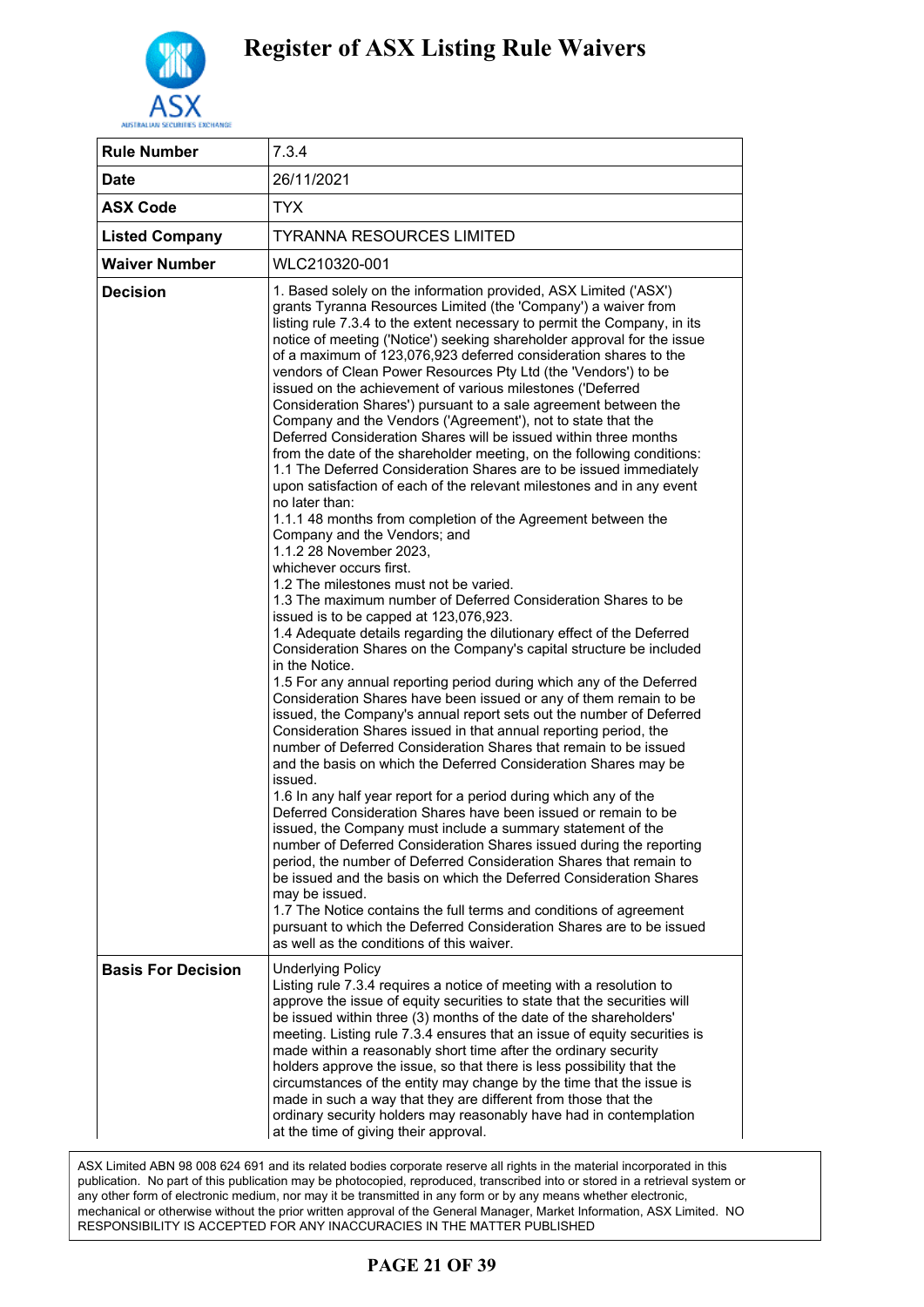### **Register of ASX Listing Rule Waivers** gister of ASX Listing Kule Waivers holders approve the issue, so that there is less possibility that the

at the time of giving their approval.

Where a listed entity has entered into a commercial transaction which calls for the issue of securities as consideration at future times that necessarily will fall longer than 3 months after the date of a shareholders' meeting, ASX's policy is to permit entities to seek shareholder approval for the issue of all the securities that may be issued under that transaction over the various phases, provided that the milestones to be achieved which trigger the obligation to issue the securities are appropriate to the entity and the transaction in all the circumstances, and adequate information can be given to shareholders about the future issues of securities. This allows the entity and the counterparty to the agreement to have commercial certainty about the ability of the entity to issue securities as the counterparty performs its obligations, while maintaining the principle that shareholders must give their informed consent to future issues of securities.

### Present Application

Subject to shareholder approval, the Company is proposing to issue a maximum of 123,076,923 Deferred Consideration Shares, as part consideration for the acquisition of Clean Power Resources Pty Ltd, to the Vendors. The Deferred Consideration Shares are intended to be issued upon the achievement of certain milestone hurdles linked to the exploration achievement of the exploration progress in respect of the tenements being acquired via Clean Power Resources Pty Ltd. Shareholders will know the maximum dilutionary effect at the time of voting on the resolution and there is a sufficient degree of certainty so that shareholders may give their informed consent to the issue of the Deferred Consideration Shares. The time proposed for the issue of the Deferred Consideration Shares is in line with precedents granted in similar circumstances.

ASX Limited ABN 98 008 624 691 and its related bodies corporate reserve all rights in the material incorporated in this publication. No part of this publication may be photocopied, reproduced, transcribed into or stored in a retrieval system or any other form of electronic medium, nor may it be transmitted in any form or by any means whether electronic, mechanical or otherwise without the prior written approval of the General Manager, Market Information, ASX Limited. NO RESPONSIBILITY IS ACCEPTED FOR ANY INACCURACIES IN THE MATTER PUBLISHED

### **PAGE 22 OF 39**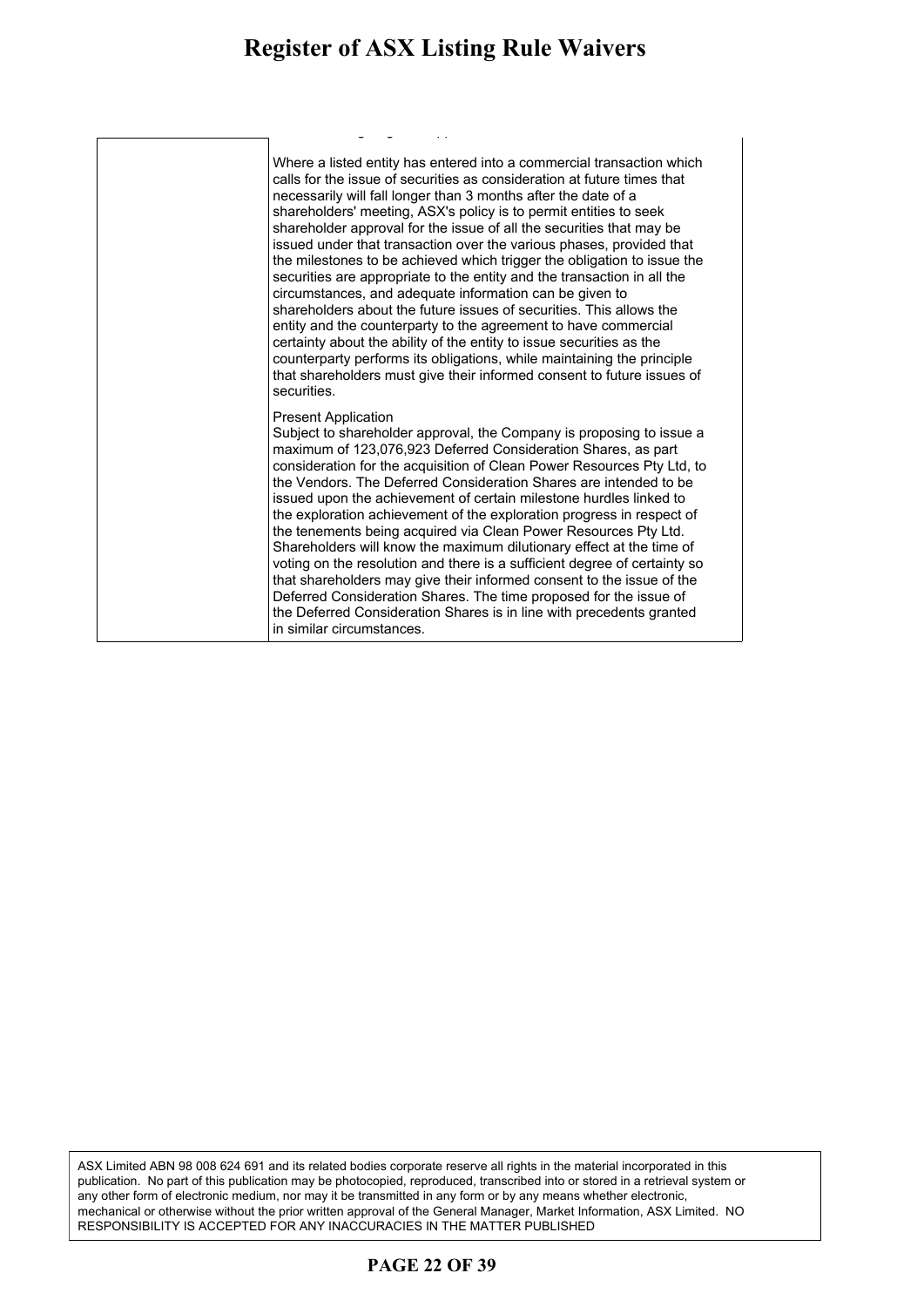

| <b>Rule Number</b>        | 7.3.9                                                                                                                                                                                                                                                                                                                                                                                                                                                                                                                                                                                                                                                                                                                                                                                                                                                                                                                                                                                                                         |
|---------------------------|-------------------------------------------------------------------------------------------------------------------------------------------------------------------------------------------------------------------------------------------------------------------------------------------------------------------------------------------------------------------------------------------------------------------------------------------------------------------------------------------------------------------------------------------------------------------------------------------------------------------------------------------------------------------------------------------------------------------------------------------------------------------------------------------------------------------------------------------------------------------------------------------------------------------------------------------------------------------------------------------------------------------------------|
| <b>Date</b>               | 10/11/2021                                                                                                                                                                                                                                                                                                                                                                                                                                                                                                                                                                                                                                                                                                                                                                                                                                                                                                                                                                                                                    |
| <b>ASX Code</b>           | ABX.                                                                                                                                                                                                                                                                                                                                                                                                                                                                                                                                                                                                                                                                                                                                                                                                                                                                                                                                                                                                                          |
| <b>Listed Company</b>     | AUSTRALIAN BAUXITE LIMITED.                                                                                                                                                                                                                                                                                                                                                                                                                                                                                                                                                                                                                                                                                                                                                                                                                                                                                                                                                                                                   |
| <b>Waiver Number</b>      | WLC210308-001                                                                                                                                                                                                                                                                                                                                                                                                                                                                                                                                                                                                                                                                                                                                                                                                                                                                                                                                                                                                                 |
| <b>Decision</b>           | 1. Based solely on the information provided, ASX Limited ('ASX')<br>grants Australian Bauxite Limited (the 'Company') a waiver from listing<br>rule 7.3.9 to the extent necessary to permit the resolution in the<br>Company's notice of meeting to approve the issue of up to<br>40,250,000 unlisted options exercisable at \$0.20 per option on or<br>before 31 May 2023 (the 'Unlisted Options') to eligible shareholders<br>under the Company's share purchase plan (the 'SPP') to not include a<br>voting exclusion statement that excludes the votes of person who may<br>participate in the issue of the Unlisted Options, on the following<br>conditions:<br>1.1 that the SPP is not underwritten, or if it is underwritten, the<br>Company excludes any votes cast in favour of that resolution by any<br>proposed underwriter or sub-underwriter of the SPP; and<br>1.2 that the Company excludes any votes cast in favour of that<br>resolution by any investor who may receive shares under any SPP<br>shortfall. |
| <b>Basis For Decision</b> | <b>Underlying Policy</b><br>Standard Decision, refer to Guidance Note 17.                                                                                                                                                                                                                                                                                                                                                                                                                                                                                                                                                                                                                                                                                                                                                                                                                                                                                                                                                     |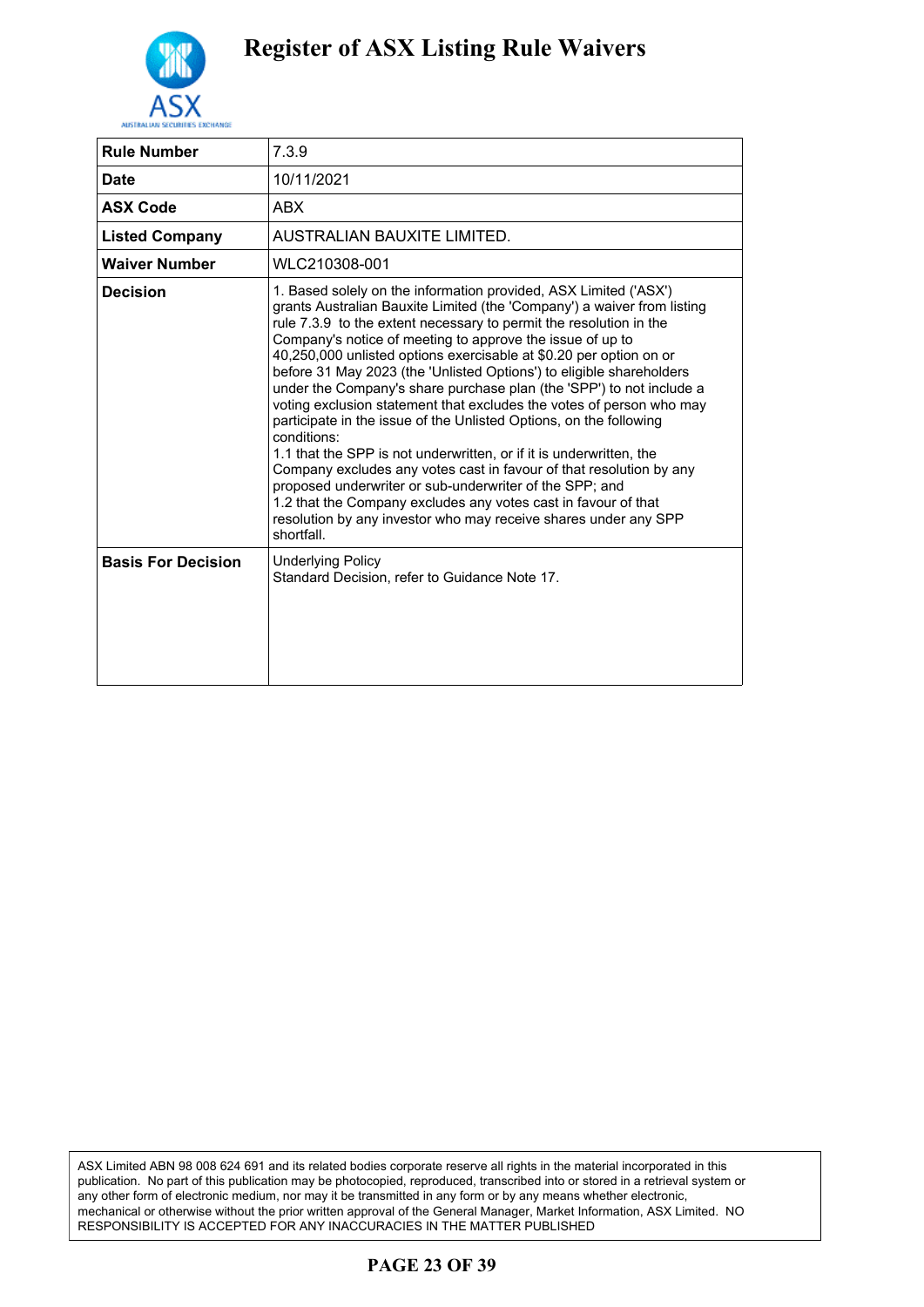

| <b>Rule Number</b>        | 7.3.9                                                                                                                                                                                                                                                                                                                                                                                                                                                                                                                                                                                                                                                                                                                                                                                                                                                                                                                                                                                                                                                                                                                                                                                                                                                                                                                                                                                                                                                                                                                                                                                                                                                                                                                                                                                                       |
|---------------------------|-------------------------------------------------------------------------------------------------------------------------------------------------------------------------------------------------------------------------------------------------------------------------------------------------------------------------------------------------------------------------------------------------------------------------------------------------------------------------------------------------------------------------------------------------------------------------------------------------------------------------------------------------------------------------------------------------------------------------------------------------------------------------------------------------------------------------------------------------------------------------------------------------------------------------------------------------------------------------------------------------------------------------------------------------------------------------------------------------------------------------------------------------------------------------------------------------------------------------------------------------------------------------------------------------------------------------------------------------------------------------------------------------------------------------------------------------------------------------------------------------------------------------------------------------------------------------------------------------------------------------------------------------------------------------------------------------------------------------------------------------------------------------------------------------------------|
| <b>Date</b>               | 29/11/2021                                                                                                                                                                                                                                                                                                                                                                                                                                                                                                                                                                                                                                                                                                                                                                                                                                                                                                                                                                                                                                                                                                                                                                                                                                                                                                                                                                                                                                                                                                                                                                                                                                                                                                                                                                                                  |
| <b>ASX Code</b>           | <b>SRJ</b>                                                                                                                                                                                                                                                                                                                                                                                                                                                                                                                                                                                                                                                                                                                                                                                                                                                                                                                                                                                                                                                                                                                                                                                                                                                                                                                                                                                                                                                                                                                                                                                                                                                                                                                                                                                                  |
| <b>Listed Company</b>     | SRJ TECHNOLOGIES GROUP PLC                                                                                                                                                                                                                                                                                                                                                                                                                                                                                                                                                                                                                                                                                                                                                                                                                                                                                                                                                                                                                                                                                                                                                                                                                                                                                                                                                                                                                                                                                                                                                                                                                                                                                                                                                                                  |
| <b>Waiver Number</b>      | WLC210318-002                                                                                                                                                                                                                                                                                                                                                                                                                                                                                                                                                                                                                                                                                                                                                                                                                                                                                                                                                                                                                                                                                                                                                                                                                                                                                                                                                                                                                                                                                                                                                                                                                                                                                                                                                                                               |
| <b>Decision</b>           | 1. Based solely on the information provided, ASX Limited ('ASX')<br>grants SRJ Technologies Group PLC (the 'Company') in connection<br>with the acquisition of 100% of the issued capital of STATS (U.K.)<br>Limited ('STATS') (the 'Proposed Acquisition') and a proposed capital<br>raising via a public offer at A\$0.50 per fully paid ordinary share to be<br>settled in CHESS Depositary Interests to raise up to A\$142,000,000<br>(the 'Priority Offer'), a waiver from listing rule 7.3.9 to the extent<br>necessary to permit the Company to include a resolution in the<br>Company's notice of meeting ('Notice') to approve the issue of up to<br>284,000,000 fully paid ordinary shares in the Company at an issue<br>price of A\$0.50 per share ('Priority Offer Shares') to eligible<br>shareholders not to include a voting exclusion statement that<br>excludes the votes of persons who may participate in the Priority<br>Offer, on condition that the Priority Offer is not underwritten, or if it is<br>underwritten, the Company excludes any votes cast on that resolution<br>by any proposed underwriter or sub-underwriter of the Priority Offer.                                                                                                                                                                                                                                                                                                                                                                                                                                                                                                                                                                                                                                  |
| <b>Basis For Decision</b> | <b>Underlying Policy</b><br>Listing rule 7.3.9 requires a resolution for the purposes of listing rule<br>7.1 to have a voting exclusion statement excluding votes of security<br>holders who may participate in the issue, as they may receive a<br>benefit from the passing of the resolution that will not accrue to<br>security holders that do not participate in the issue. The policy of<br>excluding the votes of security holders who may participate in the<br>issue is not applicable where the nature of the issue is such that all<br>eligible security holders may participate on an equal basis. In such<br>cases and the exclusion of security holders entitled to participate<br>would mean that no votes could be counted. With such issues there is<br>also limited scope for an individual holder to gain a disproportionate<br>advantage from the passing of the resolution.<br><b>Present Application</b><br>The Company intends to seek re-admission to the Official List by re-<br>complying with Chapters 1 and 2 of the listing rules and further<br>intends to raise capital through a Priority Offer to eligible shareholders<br>to be capped at a fixed amount which excludes the participation of<br>related parties of the Company. The Company is proposing, as a<br>result, to seek shareholder approval for the purposes of listing rule 7.1<br>for the issue of the shares under the Priority Offer at its upcoming<br>general meeting. As the issue of the shares under the Priority Offer<br>proposed to be undertaken is one in which all unrelated shareholders<br>may participate on an equal basis, there is no need to exclude the<br>votes of shareholders entitled to participate in the Priority Offer and it<br>is proposed to grant the waiver on this basis. |

### **PAGE 24 OF 39**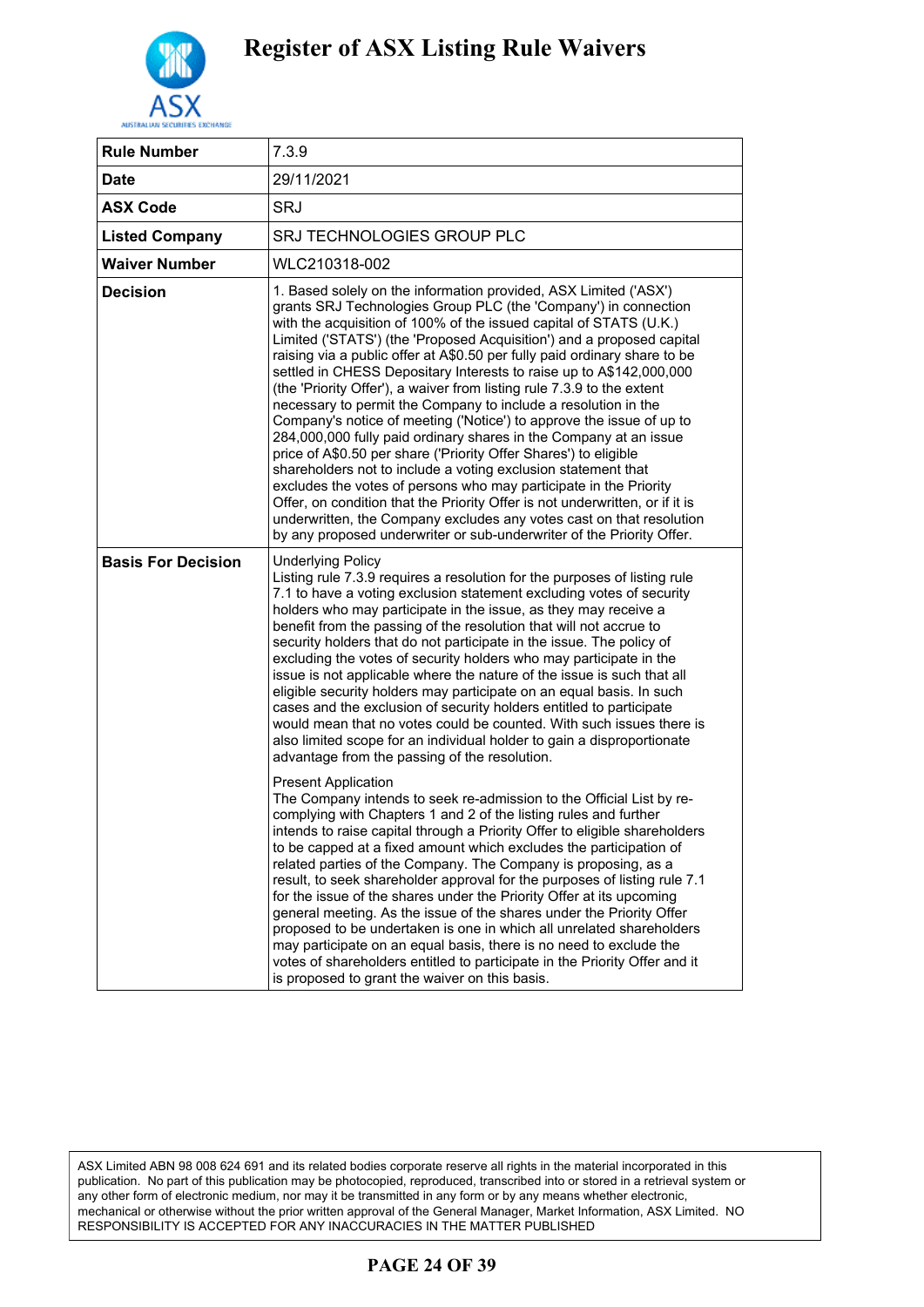

| <b>Rule Number</b>        | 7.25                                                                                                                                                                                                                                                                                                                                                                                                                                                                                                    |
|---------------------------|---------------------------------------------------------------------------------------------------------------------------------------------------------------------------------------------------------------------------------------------------------------------------------------------------------------------------------------------------------------------------------------------------------------------------------------------------------------------------------------------------------|
| Date                      | 26/11/2021                                                                                                                                                                                                                                                                                                                                                                                                                                                                                              |
| <b>ASX Code</b>           | SWK                                                                                                                                                                                                                                                                                                                                                                                                                                                                                                     |
| <b>Listed Company</b>     | SWICK MINING SERVICES LTD                                                                                                                                                                                                                                                                                                                                                                                                                                                                               |
| <b>Waiver Number</b>      | WLC210319-002                                                                                                                                                                                                                                                                                                                                                                                                                                                                                           |
| <b>Decision</b>           | 1. Based solely on the information provided, ASX Limited ('ASX')<br>grants Swick Mining Services Limited (the 'Company') a waiver from<br>listing rule 7.25 to the extent necessary to permit the Company to<br>undertake a capital return which may have the effect of reducing the<br>trading price of the Company's securities to less than 20 cents each<br>pursuant to an equal reduction of capital to be approved by the<br>Company's security holders pursuant to s256 of the Corporations Act. |
| <b>Basis For Decision</b> | <b>Underlying Policy</b><br>Standard Decision, refer to Guidance Note 17.                                                                                                                                                                                                                                                                                                                                                                                                                               |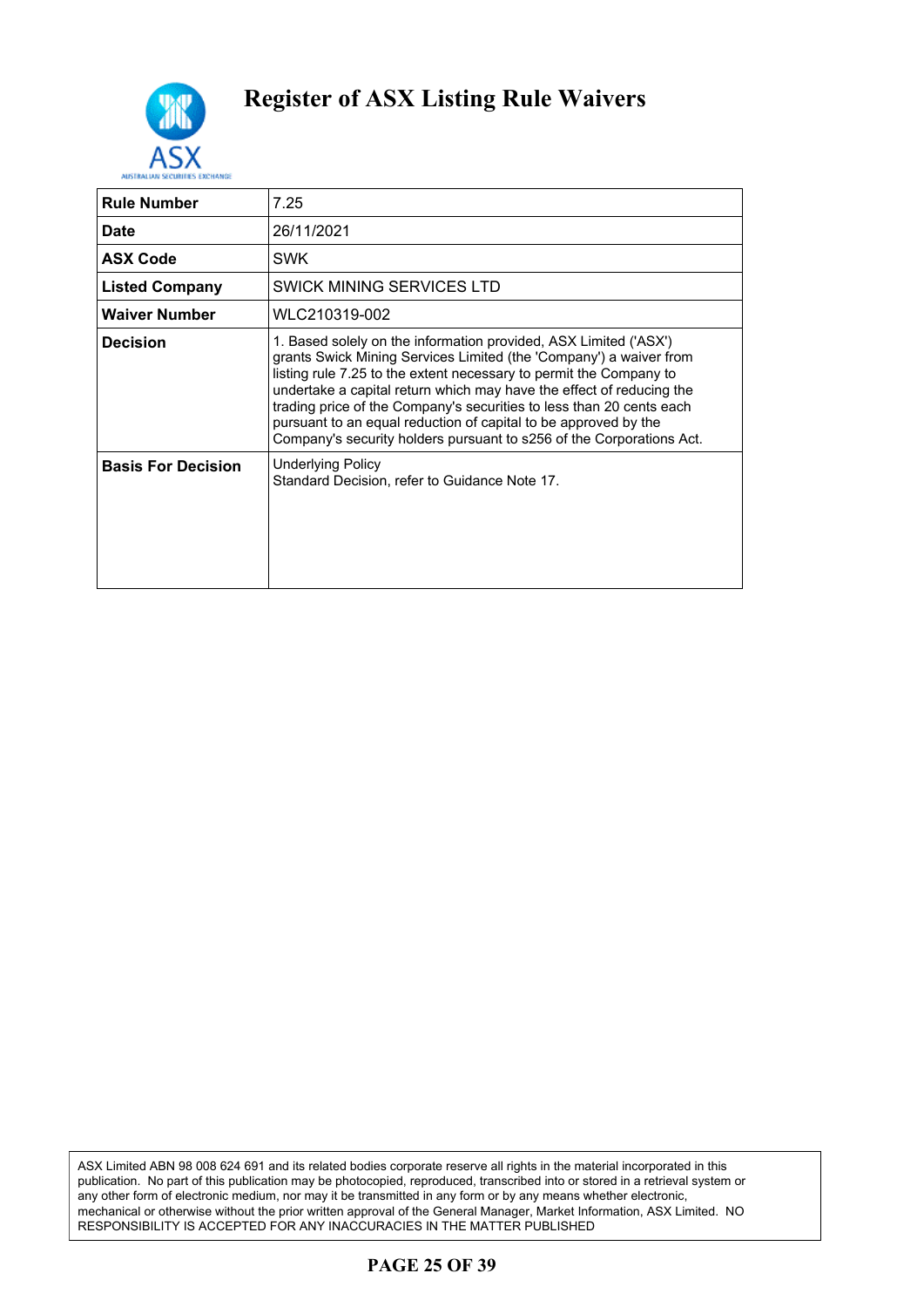

| <b>Rule Number</b>        | 8.2                                                                                                                                                                                                                                                                                                                                                                                                                                                                                                                                                                                                                                                |
|---------------------------|----------------------------------------------------------------------------------------------------------------------------------------------------------------------------------------------------------------------------------------------------------------------------------------------------------------------------------------------------------------------------------------------------------------------------------------------------------------------------------------------------------------------------------------------------------------------------------------------------------------------------------------------------|
| <b>Date</b>               | 17/11/2021                                                                                                                                                                                                                                                                                                                                                                                                                                                                                                                                                                                                                                         |
| <b>ASX Code</b>           | WSE                                                                                                                                                                                                                                                                                                                                                                                                                                                                                                                                                                                                                                                |
| <b>Listed Company</b>     | SERIES 2021-1 WST TRUST                                                                                                                                                                                                                                                                                                                                                                                                                                                                                                                                                                                                                            |
| <b>Waiver Number</b>      | WLC210305-003                                                                                                                                                                                                                                                                                                                                                                                                                                                                                                                                                                                                                                      |
| <b>Decision</b>           | 1. Based solely on the information provided, ASX Limited ('ASX')<br>grants BNY Trust Company of Australia Limited ('Issuer') in its<br>capacity as trustee of the Series 2021-1 WST Trust ('Trust') a waiver<br>from listing rule 8.2 to the extent necessary such that the Issuer need<br>not provide an issuer sponsored subregister as long as the waiver to<br>listing rule 2.1, condition 3 operates.                                                                                                                                                                                                                                         |
| <b>Basis For Decision</b> | <b>Underlying Policy</b><br>An entity is to provide an issuer sponsored subregister for securities<br>except where listing rule 8.2.1 allows for a certificated subregister. An<br>entity in a jurisdiction where securities cannot be approved under the<br>operating rules of a clearing and settlement (CS) facility must provide<br>an issuer sponsored subregister for CDIs. These arrangements<br>support orderly settlement of securities quoted on the ASX market.<br><b>Present Application</b><br>This is a companion waiver to the waiver from listing rule 1.8 condition<br>11 and listing rule 2.1 condition 3 granted to the Issuer. |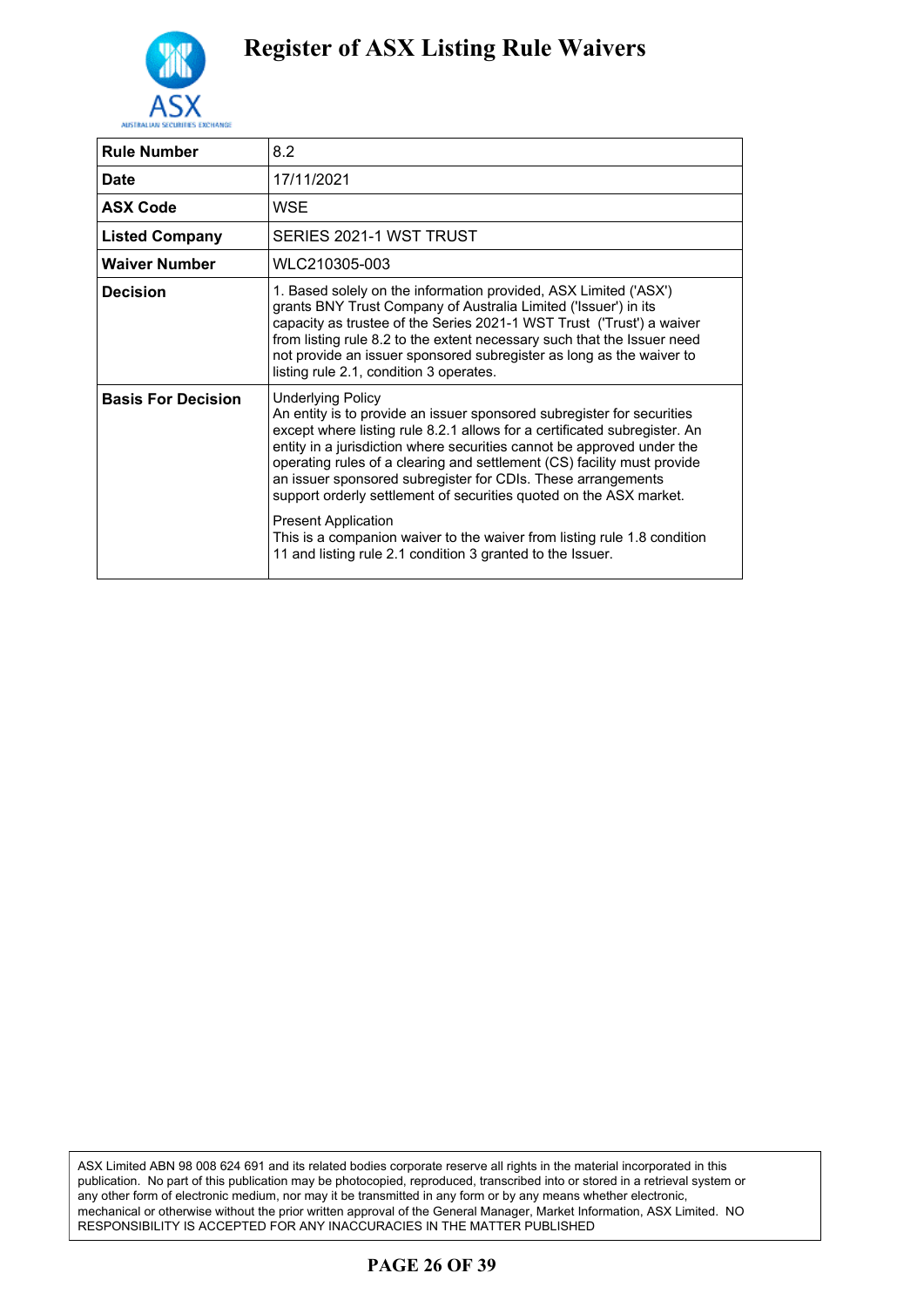

| <b>Rule Number</b>        | 8.10                                                                                                                                                                                                                                                                                                                                                                                                                                                                                                                                                                                                |
|---------------------------|-----------------------------------------------------------------------------------------------------------------------------------------------------------------------------------------------------------------------------------------------------------------------------------------------------------------------------------------------------------------------------------------------------------------------------------------------------------------------------------------------------------------------------------------------------------------------------------------------------|
| <b>Date</b>               | 17/11/2021                                                                                                                                                                                                                                                                                                                                                                                                                                                                                                                                                                                          |
| <b>ASX Code</b>           | <b>WSF</b>                                                                                                                                                                                                                                                                                                                                                                                                                                                                                                                                                                                          |
| <b>Listed Company</b>     | SERIES 2021-1 WST TRUST                                                                                                                                                                                                                                                                                                                                                                                                                                                                                                                                                                             |
| <b>Waiver Number</b>      | WLC210305-004                                                                                                                                                                                                                                                                                                                                                                                                                                                                                                                                                                                       |
| <b>Decision</b>           | 1. Based solely on the information provided, ASX Limited ('ASX')<br>grants BNY Trust Company of Australia Limited ('Issuer') in its<br>capacity as trustee of the Series 2021-1 WST Trust ('Trust') a waiver<br>from listing rule 8.10 to allow the Issuer to refuse to register transfers<br>of notes from the date which is 2 business before an interest payment<br>date or the maturity date of the notes, on the condition that ASX is<br>satisfied with the settlement arrangements that exist in relation to the<br>notes to be quoted on ASX.                                               |
| <b>Basis For Decision</b> | <b>Underlying Policy</b><br>An entity must not interfere with registration of a transfer document<br>relating to quoted securities, subject to a number of exceptions set out<br>in that rule. This supports the principle that quoted securities should<br>be freely transferable. The rule also inhibits the ability of an issuer to<br>cause disruption to the settlement cycle.                                                                                                                                                                                                                 |
|                           | <b>Present Application</b><br>The securities of the Issuer being quoted are wholesale debt<br>securities. The securities of the Issuer are to be settled outside of<br>CHESS via Austraclear. The Issuer is required to close the register of<br>a series of debt securities from the close of 2 business days prior to<br>an interest payment date or the maturity date. This enables the<br>register to be up to date on an interest payment date or maturity date<br>for that series of debt securities. The waiver is granted as this is a<br>common arrangement for these types of securities. |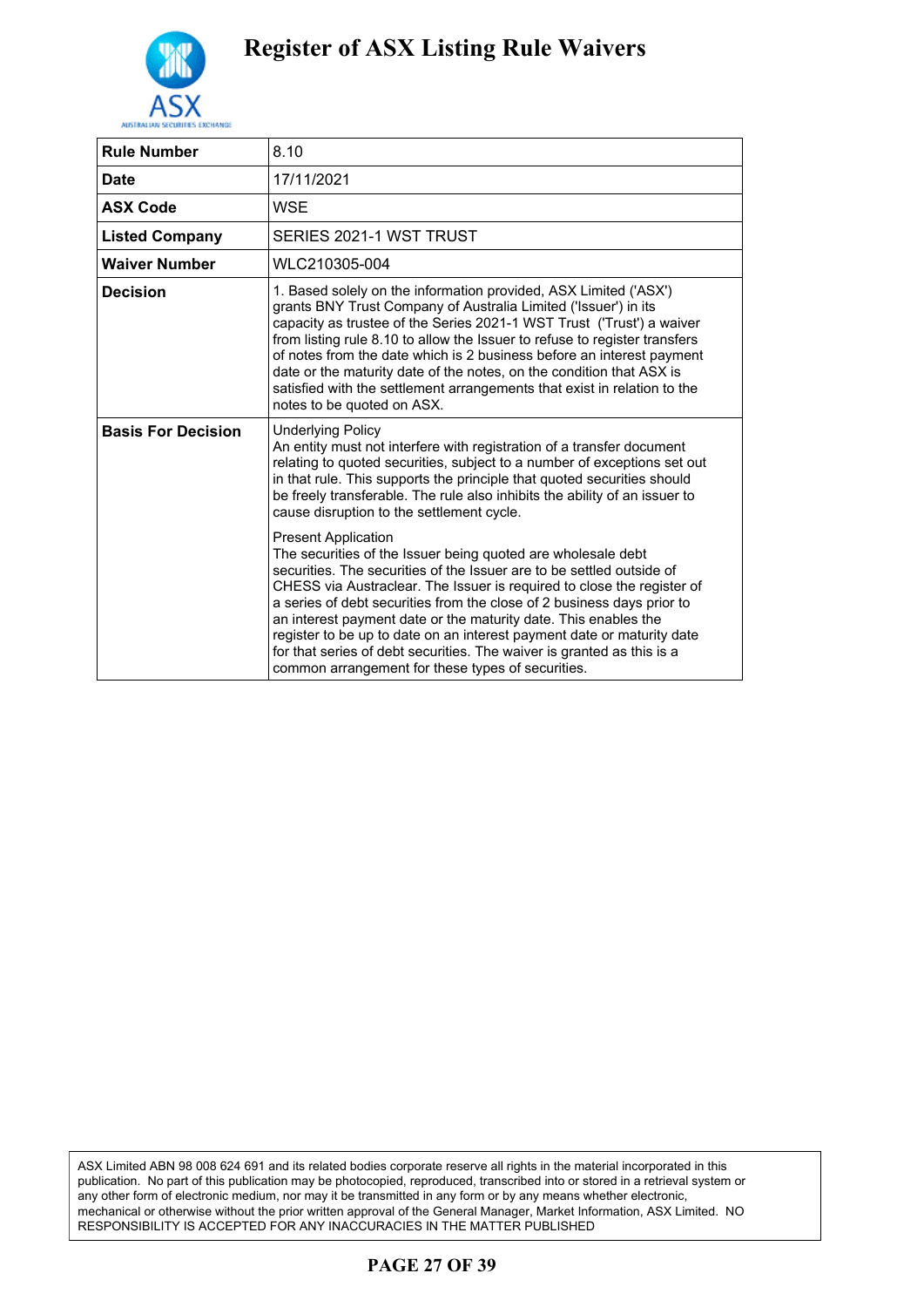

| 8.21                                                                                                                                                                                                                                                                                                                                                                                                                                                                                                                                                                                               |
|----------------------------------------------------------------------------------------------------------------------------------------------------------------------------------------------------------------------------------------------------------------------------------------------------------------------------------------------------------------------------------------------------------------------------------------------------------------------------------------------------------------------------------------------------------------------------------------------------|
| 17/11/2021                                                                                                                                                                                                                                                                                                                                                                                                                                                                                                                                                                                         |
| WSE                                                                                                                                                                                                                                                                                                                                                                                                                                                                                                                                                                                                |
| SERIES 2021-1 WST TRUST                                                                                                                                                                                                                                                                                                                                                                                                                                                                                                                                                                            |
| WLC210305-005                                                                                                                                                                                                                                                                                                                                                                                                                                                                                                                                                                                      |
| 1. Based solely on the information provided, ASX Limited ('ASX')<br>grants BNY Trust Company of Australia Limited ('Issuer') in its<br>capacity as trustee of the Series 2021-1 WST Trust ('Trust') a waiver<br>from listing rule 8.21 to the extent necessary to permit the Company<br>to not do the following:<br>1.1 In respect of transactions settled outside CHESS, mark transfer<br>forms as required by Appendix 8A; or<br>1.2 In respect of transactions that are settled in Austraclear, send<br>confirmation of a change of address to a security holder at the<br>holder's old address |
| <b>Underlying Policy</b><br>An entity must comply with Appendix 8A which outlines the time limits<br>for CHESS requirements in order to maintain an orderly market and<br>support the ASX Settlement Operating Rules. This supports the<br>integrity of the ASX market.<br><b>Present Application</b><br>The securities of the Issuer being quoted are wholesale debt<br>securities. The likely holders of the debt securities are institutional<br>investors. The waiver is granted to the extent that transactions are<br>settled outside CHFSS.                                                 |
|                                                                                                                                                                                                                                                                                                                                                                                                                                                                                                                                                                                                    |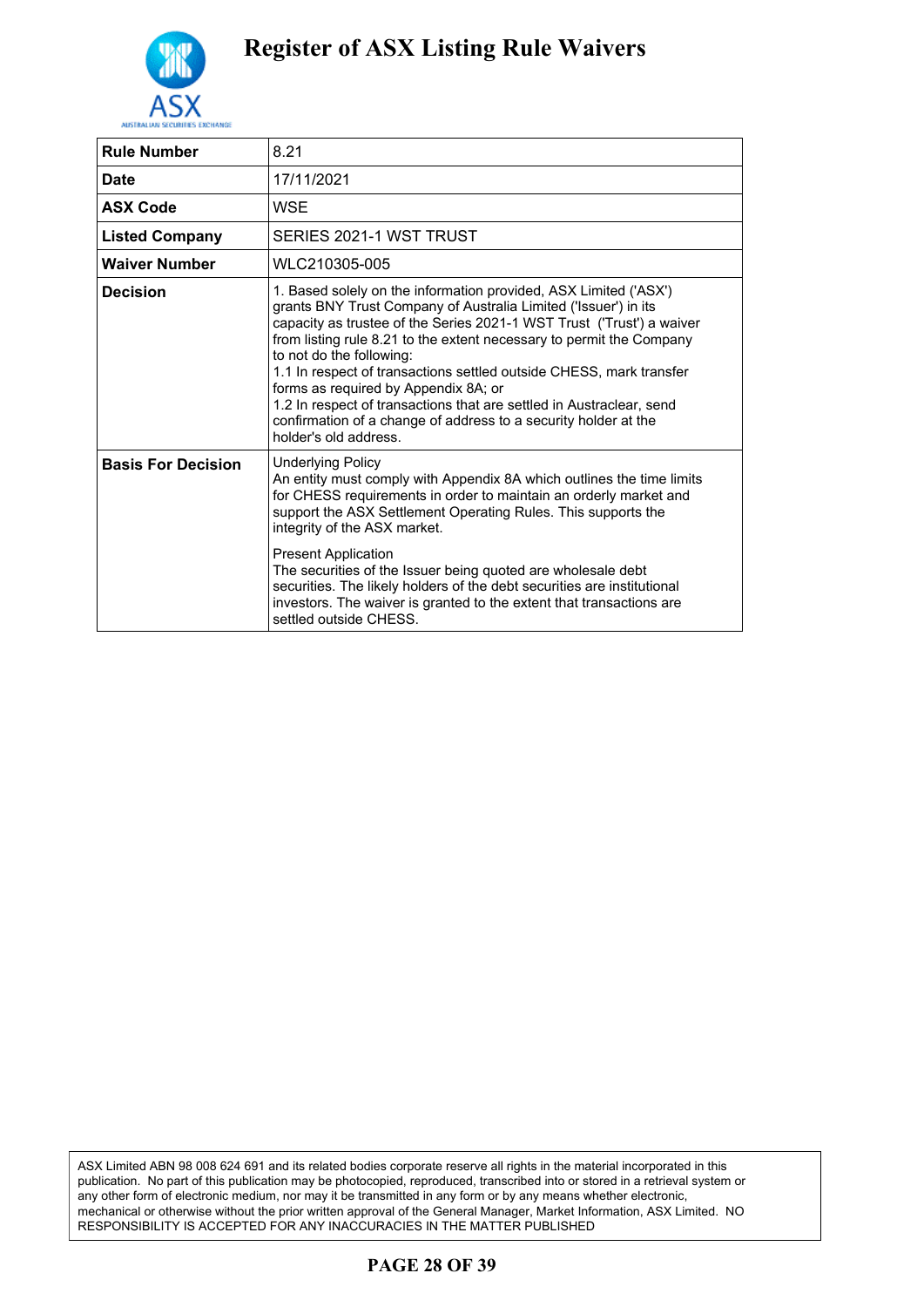

| <b>Rule Number</b>        | 10.11                                                                                                                                                                                                                                                                                                                                                                                                                                                                                                                                                                                                                                                                                                                                                                                                                                                                                                                                                                                                                                                       |
|---------------------------|-------------------------------------------------------------------------------------------------------------------------------------------------------------------------------------------------------------------------------------------------------------------------------------------------------------------------------------------------------------------------------------------------------------------------------------------------------------------------------------------------------------------------------------------------------------------------------------------------------------------------------------------------------------------------------------------------------------------------------------------------------------------------------------------------------------------------------------------------------------------------------------------------------------------------------------------------------------------------------------------------------------------------------------------------------------|
| Date                      | 23/11/2021                                                                                                                                                                                                                                                                                                                                                                                                                                                                                                                                                                                                                                                                                                                                                                                                                                                                                                                                                                                                                                                  |
| <b>ASX Code</b>           | <b>RTH</b>                                                                                                                                                                                                                                                                                                                                                                                                                                                                                                                                                                                                                                                                                                                                                                                                                                                                                                                                                                                                                                                  |
| <b>Listed Company</b>     | RAS TECHNOLOGY HOLDINGS LIMITED                                                                                                                                                                                                                                                                                                                                                                                                                                                                                                                                                                                                                                                                                                                                                                                                                                                                                                                                                                                                                             |
| <b>Waiver Number</b>      | WLC210317-002                                                                                                                                                                                                                                                                                                                                                                                                                                                                                                                                                                                                                                                                                                                                                                                                                                                                                                                                                                                                                                               |
| <b>Decision</b>           | 1. Based solely on the information provided, ASX Limited ('ASX')<br>grants RAS Technology Holdings Limited (the 'Company') a waiver<br>from listing rule 10.11 to the extent necessary to permit the Company<br>to issue 67,780 performance rights ('Performance Rights') to Robert<br>Vilkaitis under the Company's employee incentive scheme ('Incentive<br>Plan'), and the subsequent issue of shares upon the conversion of the<br>Performance Rights, without shareholder approval on the following<br>conditions:<br>1.1 the full terms and conditions of the Incentive Plan are disclosed to<br>ASX's satisfaction to persons who may subscribe for securities<br>pursuant to the Company's initial public offering prospectus issued in<br>connection with its proposed admission to the official list of ASX; and<br>1.2 the date by which the Company will issue the Performance Rights<br>under the Incentive Plan must be no later than 4 months from the date<br>of the Company's admission to the official list of ASX.                       |
| <b>Basis For Decision</b> | <b>Underlying Policy</b><br>Listed entities are required to obtain the prior approval of security<br>holders for an issue of equity securities to related parties. This rule is<br>directed at preventing related parties from obtaining securities on<br>advantageous terms and increasing their holding proportionate to the<br>holdings of other security holders' interests by supplementing the<br>related party provisions of the Corporations Act (and any related party<br>provisions applying to foreign entities under relevant legislation).<br><b>Present Application</b><br>The Company applied for admission to the official list of ASX. It<br>intends to issue securities to a 10.11.2 party under the terms of an<br>employee incentive scheme. The quantum and full terms of<br>Performance Rights (and the Incentive Plan) have been disclosed in<br>the prospectus. Accordingly, security holders are taken to have<br>consented to the issue of Performance Rights under the Incentive<br>Plan by subscribing under an offer document. |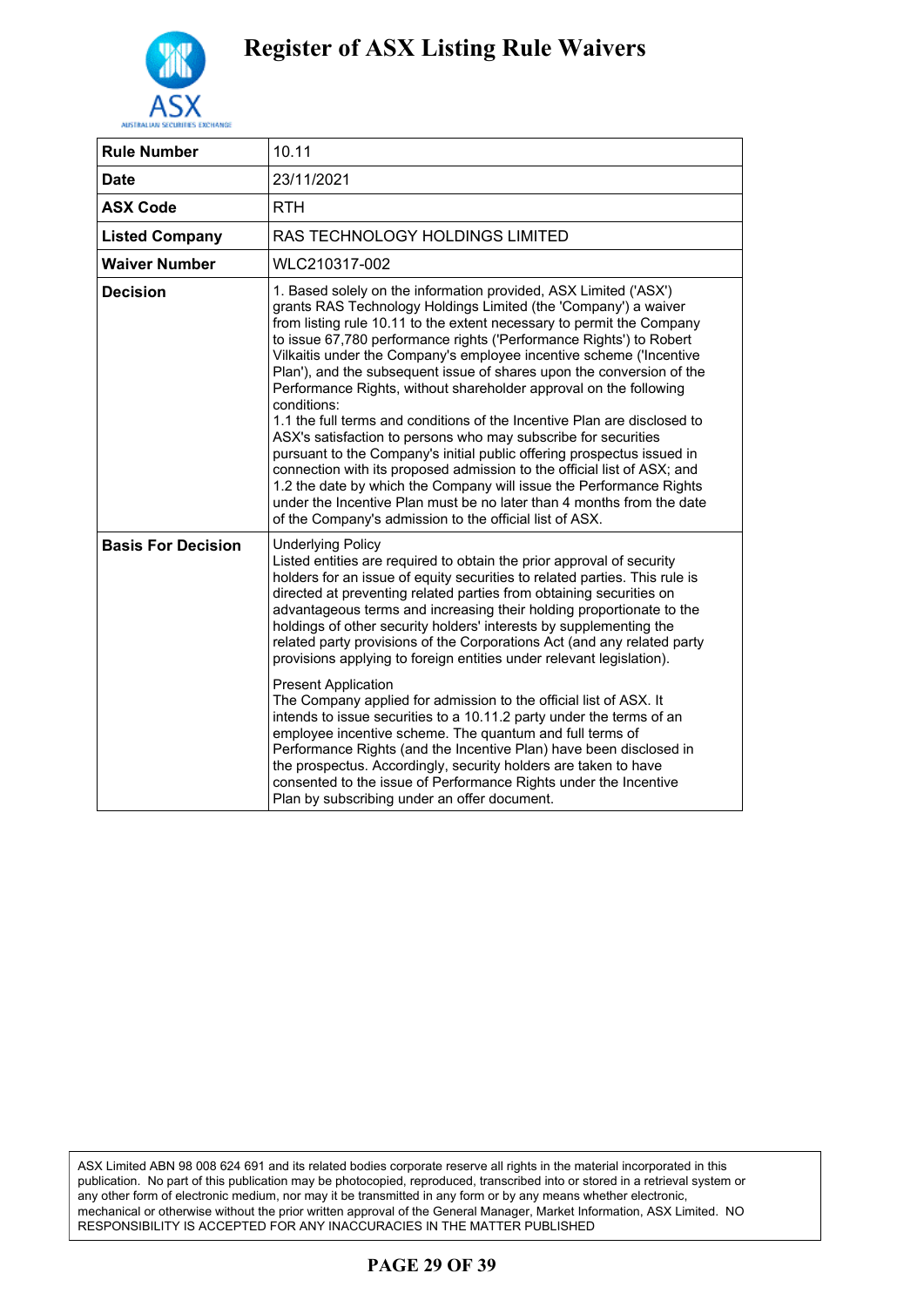

| <b>Rule Number</b>        | 10.13.5                                                                                                                                                                                                                                                                                                                                                                                                                                                                                                                                                                                                                                                                                                                                                                                                                                                                                                                                                                                                                                                                                                                                                                                                                                                                                                                                                                                                                                                                                                                                                                                                                                                                                                                                                                                                                                                                                                                                                                                                                                                                                                                                                                                                                                                                                                                                                                                                                                             |
|---------------------------|-----------------------------------------------------------------------------------------------------------------------------------------------------------------------------------------------------------------------------------------------------------------------------------------------------------------------------------------------------------------------------------------------------------------------------------------------------------------------------------------------------------------------------------------------------------------------------------------------------------------------------------------------------------------------------------------------------------------------------------------------------------------------------------------------------------------------------------------------------------------------------------------------------------------------------------------------------------------------------------------------------------------------------------------------------------------------------------------------------------------------------------------------------------------------------------------------------------------------------------------------------------------------------------------------------------------------------------------------------------------------------------------------------------------------------------------------------------------------------------------------------------------------------------------------------------------------------------------------------------------------------------------------------------------------------------------------------------------------------------------------------------------------------------------------------------------------------------------------------------------------------------------------------------------------------------------------------------------------------------------------------------------------------------------------------------------------------------------------------------------------------------------------------------------------------------------------------------------------------------------------------------------------------------------------------------------------------------------------------------------------------------------------------------------------------------------------------|
| <b>Date</b>               | 18/11/2021                                                                                                                                                                                                                                                                                                                                                                                                                                                                                                                                                                                                                                                                                                                                                                                                                                                                                                                                                                                                                                                                                                                                                                                                                                                                                                                                                                                                                                                                                                                                                                                                                                                                                                                                                                                                                                                                                                                                                                                                                                                                                                                                                                                                                                                                                                                                                                                                                                          |
| <b>ASX Code</b>           | <b>BNO</b>                                                                                                                                                                                                                                                                                                                                                                                                                                                                                                                                                                                                                                                                                                                                                                                                                                                                                                                                                                                                                                                                                                                                                                                                                                                                                                                                                                                                                                                                                                                                                                                                                                                                                                                                                                                                                                                                                                                                                                                                                                                                                                                                                                                                                                                                                                                                                                                                                                          |
| <b>Listed Company</b>     | <b>BIONOMICS LIMITED</b>                                                                                                                                                                                                                                                                                                                                                                                                                                                                                                                                                                                                                                                                                                                                                                                                                                                                                                                                                                                                                                                                                                                                                                                                                                                                                                                                                                                                                                                                                                                                                                                                                                                                                                                                                                                                                                                                                                                                                                                                                                                                                                                                                                                                                                                                                                                                                                                                                            |
| <b>Waiver Number</b>      | WLC210310-001                                                                                                                                                                                                                                                                                                                                                                                                                                                                                                                                                                                                                                                                                                                                                                                                                                                                                                                                                                                                                                                                                                                                                                                                                                                                                                                                                                                                                                                                                                                                                                                                                                                                                                                                                                                                                                                                                                                                                                                                                                                                                                                                                                                                                                                                                                                                                                                                                                       |
| <b>Decision</b>           | 1. Based solely on the information provided, ASX Limited ('ASX')<br>grants Bionomics Limited (the 'Company') a waiver from listing rule<br>10.13.5 to the extent necessary to permit the notice of meeting<br>seeking shareholder approval for the issue of fully paid ordinary<br>shares to BVF Partners LP (and associated funds) ('BVF') and<br>Apeiron Investment Group Limited ('Apeiron') (the 'Shares'), as part of<br>a registered initial public offering of American Depositary Shares<br>(ADS) in the United States (the 'US IPO'), not to state that the Shares<br>will be issued no later than one month after the meeting, on the<br>following conditions.<br>1.1 The Shares are issued to BVF and Apeiron at the same time that<br>shares are issued to unrelated holders participating in the US IPO,<br>and in any event no later than three (3) months after the date of the<br>shareholder meeting.<br>1.2 The terms of this waiver are immediately released to the market.                                                                                                                                                                                                                                                                                                                                                                                                                                                                                                                                                                                                                                                                                                                                                                                                                                                                                                                                                                                                                                                                                                                                                                                                                                                                                                                                                                                                                                                      |
| <b>Basis For Decision</b> | <b>Underlying Policy</b><br>Listing rule 10.11 protects a listed entity's security holders by<br>preventing a related party from obtaining shares on advantageous<br>terms and increasing the related party's holding proportionate to other<br>holdings. Unless one of the exceptions under listing rule 10.12<br>applies, a listed entity must seek shareholder approval before it can<br>issue shares to a related party. Listing rule 10.13 sets out the<br>information required to be included in the notice of meeting seeking<br>approval for the issue of the securities to a related party. In particular,<br>listing rule 10.13.5 requires the date by which the entity will issue the<br>securities and this date must be no later than 1 month after the date<br>of the meeting. This rule ensures that an issue of securities to a<br>related party that has been approved by security holders is made<br>within a reasonable timeframe following the approval, so that that it is<br>less likely that the circumstances in which the issue is made will have<br>changed materially from those prevailing at the time the approval was<br>given.<br><b>Present Application</b><br>The Company is proposing to undertake the US IPO and a concurrent<br>listing of ADSs on Nasdaq, as announced on 2 August 2021.<br>Pursuant to this US IPO, it is anticipated that the Company's two<br>largest shareholders, BVF and Apeiron may wish to participate, and<br>such participation, should it occur, would likely be a significant<br>ingredient in the success of the offer. As 10%+ substantial holders,<br>any issue of shares to BVF or Apeiron requires shareholder approval<br>under Listing Rule 10.11.3. For each of these parties, the number of<br>new shares issued together with any existing holdings, will not exceed<br>a maximum of 401,919,349 shares in the Company following<br>completion of the US IPO.<br>The Company is also seeking shareholder approval under Listing<br>Rule 7.1 for the issue of shares pursuant to the US IPO and would<br>like to issue shares to BVF and Apeiron at the same time as it issues<br>shares to other applicants, which is likely to be greater than 1 month<br>after the date of the meeting. BVF and Apeiron will be issued shares<br>on the same terms as other applicants. The waiver is granted to<br>permit the shares to be issued to BVF and Apeiron at the same time |

ASX Limited ABN 98 008 624 691 and its related bodies corporate reserve all rights in the material incorporated in this publication. No part of this publication may be photocopied, reproduced, transcribed into or stored in a retrieval system or any other form of electronic medium, nor may it be transmitted in any form or by any means whether electronic, mechanical or otherwise without the prior written approval of the General Manager, Market Information, ASX Limited. NO RESPONSIBILITY IS ACCEPTED FOR ANY INACCURACIES IN THE MATTER PUBLISHED

### **PAGE 30 OF 39**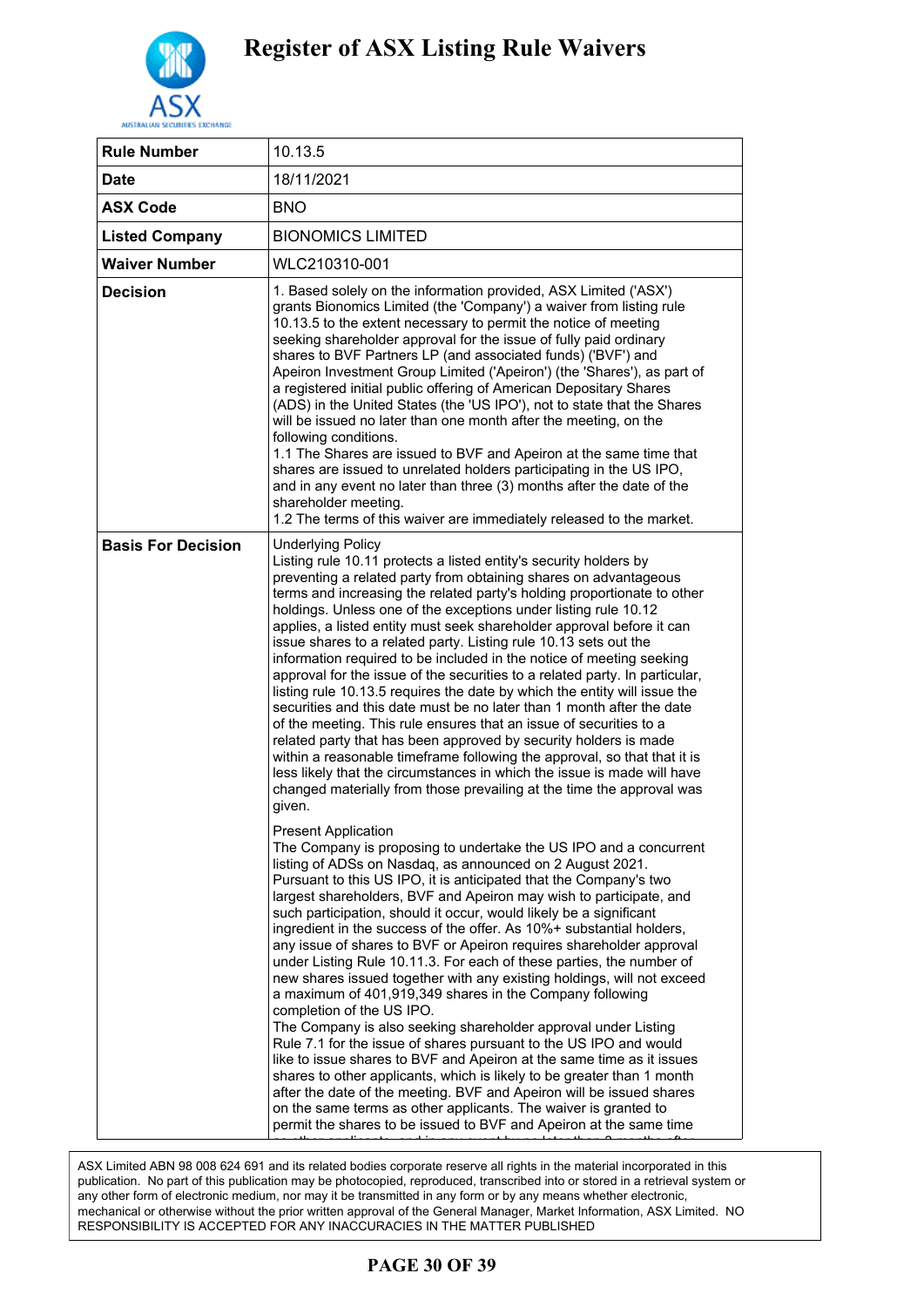#### **Register of ASX Listing Rule Waivers**  $\sigma$ ister of ASV I isting Rule Waiyers  $\sigma$  $\mathbf{S}^{\text{DVCI}}$  of the stability states that  $\mathbf{S}^{\text{DVCI}}$

as other applicants, and in any event by no later than 3 months after the date of the meeting.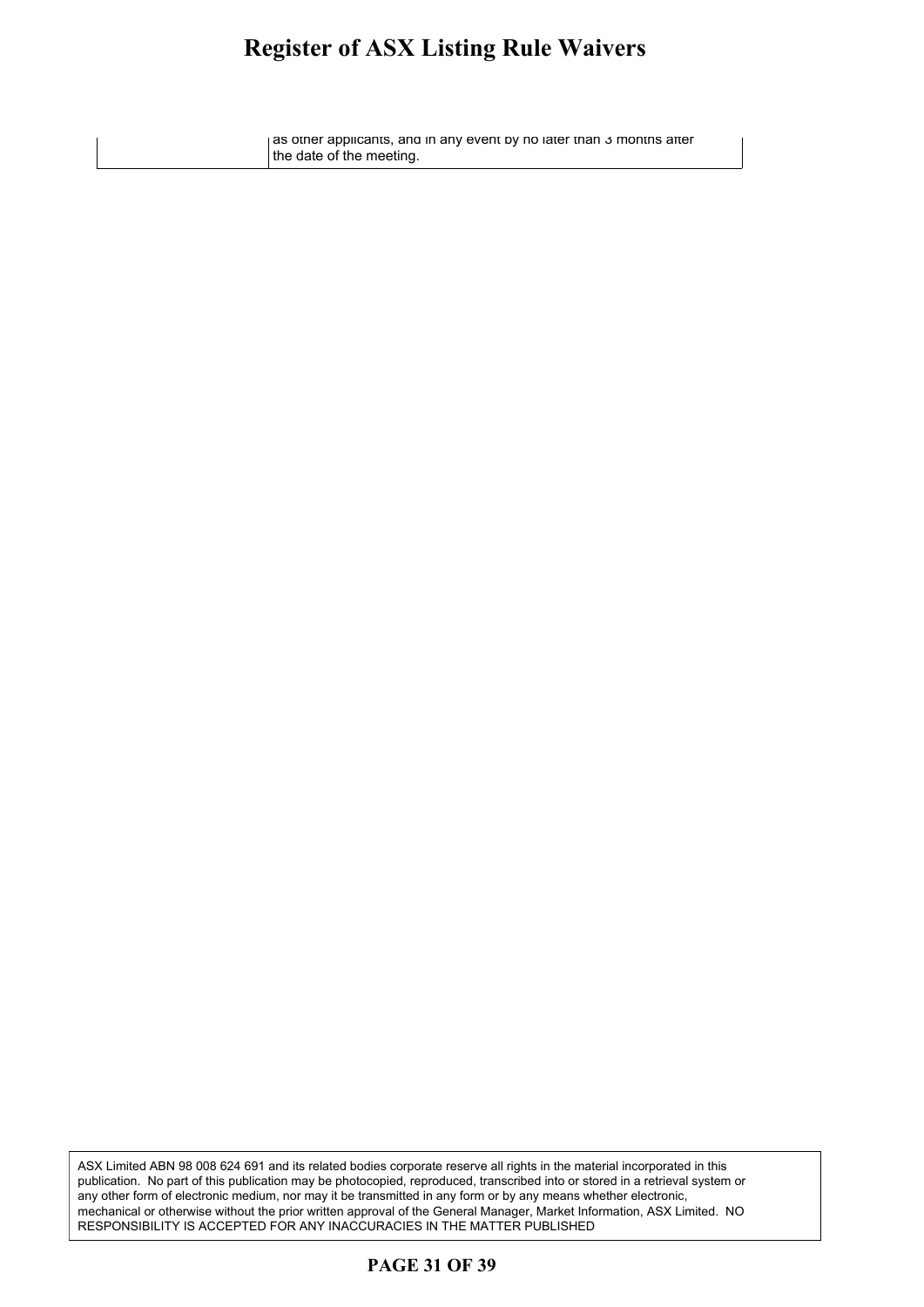

| <b>Rule Number</b>        | 10.14                                                                                                                                                                                                                                                                                                                                                                                                                                                                                                                                                                                                                                                                                                                                                                                                                                                                                                                                                                                                                                                                                                                                                                                                                                                                                                                                                                                                                                                                                                                                                                                                                                                                                                                                                                                                                                                                                                                                            |
|---------------------------|--------------------------------------------------------------------------------------------------------------------------------------------------------------------------------------------------------------------------------------------------------------------------------------------------------------------------------------------------------------------------------------------------------------------------------------------------------------------------------------------------------------------------------------------------------------------------------------------------------------------------------------------------------------------------------------------------------------------------------------------------------------------------------------------------------------------------------------------------------------------------------------------------------------------------------------------------------------------------------------------------------------------------------------------------------------------------------------------------------------------------------------------------------------------------------------------------------------------------------------------------------------------------------------------------------------------------------------------------------------------------------------------------------------------------------------------------------------------------------------------------------------------------------------------------------------------------------------------------------------------------------------------------------------------------------------------------------------------------------------------------------------------------------------------------------------------------------------------------------------------------------------------------------------------------------------------------|
| <b>Date</b>               | 24/11/2021                                                                                                                                                                                                                                                                                                                                                                                                                                                                                                                                                                                                                                                                                                                                                                                                                                                                                                                                                                                                                                                                                                                                                                                                                                                                                                                                                                                                                                                                                                                                                                                                                                                                                                                                                                                                                                                                                                                                       |
| <b>ASX Code</b>           | <b>EBR</b>                                                                                                                                                                                                                                                                                                                                                                                                                                                                                                                                                                                                                                                                                                                                                                                                                                                                                                                                                                                                                                                                                                                                                                                                                                                                                                                                                                                                                                                                                                                                                                                                                                                                                                                                                                                                                                                                                                                                       |
| <b>Listed Company</b>     | EBR SYSTEMS INC.                                                                                                                                                                                                                                                                                                                                                                                                                                                                                                                                                                                                                                                                                                                                                                                                                                                                                                                                                                                                                                                                                                                                                                                                                                                                                                                                                                                                                                                                                                                                                                                                                                                                                                                                                                                                                                                                                                                                 |
| <b>Waiver Number</b>      | WLC210312-006                                                                                                                                                                                                                                                                                                                                                                                                                                                                                                                                                                                                                                                                                                                                                                                                                                                                                                                                                                                                                                                                                                                                                                                                                                                                                                                                                                                                                                                                                                                                                                                                                                                                                                                                                                                                                                                                                                                                    |
| <b>Decision</b>           | 1. Based solely on the information provided, ASX Limited ('ASX')<br>grants EBR Systems, Inc. (the 'Company') a waiver from listing rule<br>10.14 to the extent necessary to permit the Company to issue a total<br>of 776,170 options ('Options') under the Company's 2021 equity<br>incentive plan (the '2021 Plan') to its directors, Allan Will, John<br>McCutcheon, Bronwyn Evans, David Steinhaus and Karen Drexler<br>(the 'Directors'), without shareholder approval, on the following<br>conditions:<br>1.1 The prospectus contains the information required by listing rule<br>10.15 in respect of the proposed issue of Options.<br>1.2 In each case, the date by which the Company will issue the<br>Options under the 2021 Plan must be no later than 3 years from the<br>date of the Company's admission to the official list of ASX.<br>1.3 Details of any Options issued to the Directors under the 2021 Plan<br>will be published in the annual report of the Company relating to the<br>period in which they were issued.                                                                                                                                                                                                                                                                                                                                                                                                                                                                                                                                                                                                                                                                                                                                                                                                                                                                                                       |
| <b>Basis For Decision</b> | <b>Underlying Policy</b><br>Listed entities are required to obtain the prior approval of security<br>holders for an issue of equity securities to related parties, even if<br>pursuant to their participation in an employee incentive scheme. This<br>rule is directed at preventing related parties from obtaining securities<br>on advantageous terms and increasing their holding proportionate to<br>the holdings of other security holders' interests by supplementing the<br>related party provisions of the Corporations Act (and any related party<br>provisions applying to foreign entities under relevant legislation).<br><b>Present Application</b><br>The Company has applied for admission to the official list of ASX. It<br>intends to issue options to its directors under the terms of an equity<br>incentive plan. Under listing rule 10.14, security holders may approve<br>an issue of securities to a director pursuant to an employee incentive<br>scheme for a period of up to 3 years. A waiver from listing rule 10.14<br>is granted on the basis that where a future issue of equity securities to<br>a director under a scheme is disclosed in an initial listing document,<br>persons who subscribe under the initial public offering with notice of<br>the future issue of securities to the related parties, may be taken<br>effectively to have consented to the issue, and it is unnecessary to<br>submit the issue to a security holders' meeting for approval. The<br>disclosure of the details of the future issue must be adequate and<br>consistent with the information that would be required under listing<br>rule 10.15 in a notice of meeting. Accordingly, a waiver from listing<br>rule 10.14 is granted as the prospectus contains adequate disclosure<br>about the proposed issue of the Options to the directors and the<br>Options are to be issued within 3 years of the Company's admission |
|                           |                                                                                                                                                                                                                                                                                                                                                                                                                                                                                                                                                                                                                                                                                                                                                                                                                                                                                                                                                                                                                                                                                                                                                                                                                                                                                                                                                                                                                                                                                                                                                                                                                                                                                                                                                                                                                                                                                                                                                  |

### **PAGE 32 OF 39**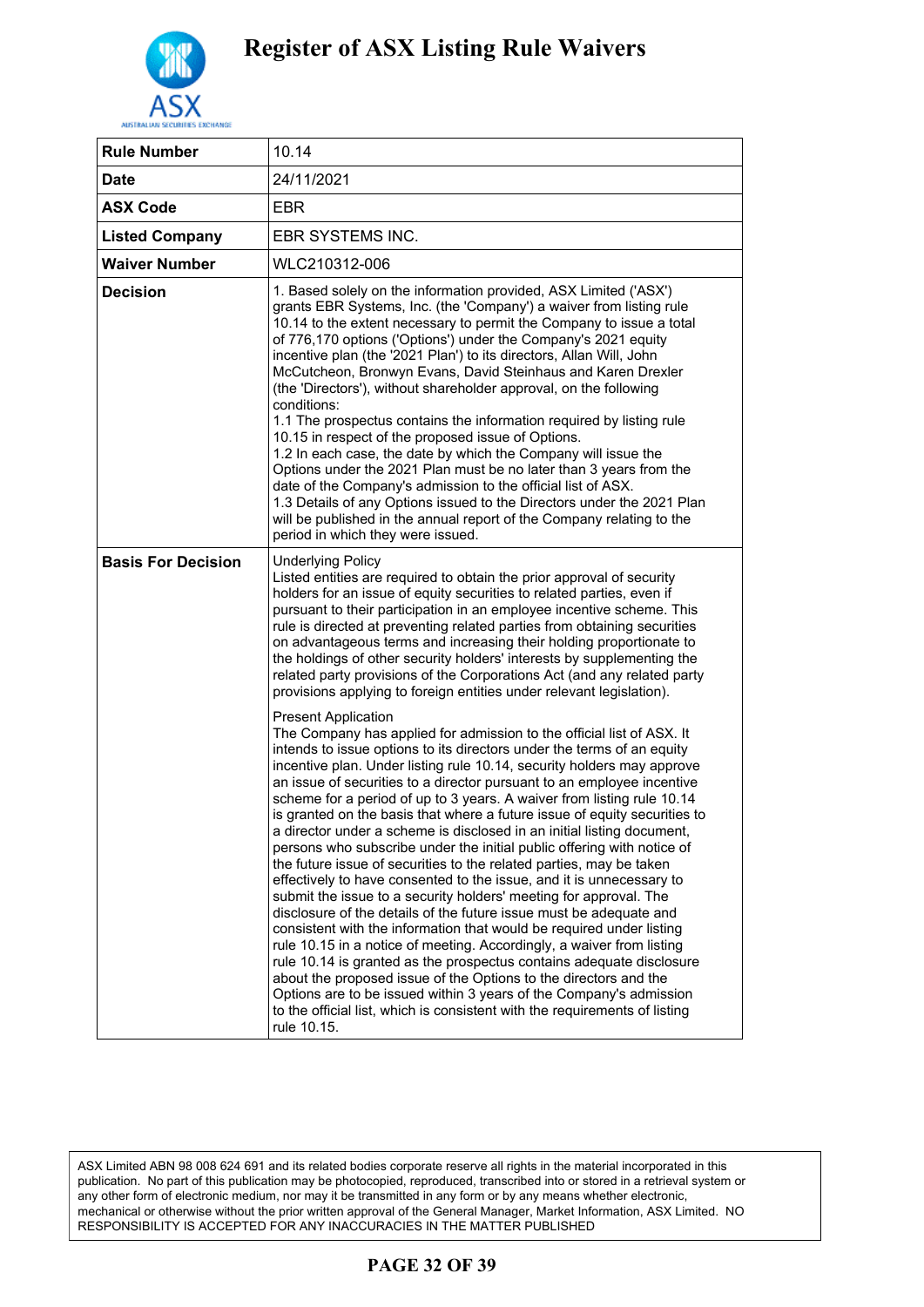

| <b>Rule Number</b>        | 10.14                                                                                                                                                                                                                                                                                                                                                                                                                                                                                                                                                                                                                                                                                                                                                                                                                                                                                                                                                                                                                                                                                                                                                                                                                                                                                                                                                                                                                                                      |
|---------------------------|------------------------------------------------------------------------------------------------------------------------------------------------------------------------------------------------------------------------------------------------------------------------------------------------------------------------------------------------------------------------------------------------------------------------------------------------------------------------------------------------------------------------------------------------------------------------------------------------------------------------------------------------------------------------------------------------------------------------------------------------------------------------------------------------------------------------------------------------------------------------------------------------------------------------------------------------------------------------------------------------------------------------------------------------------------------------------------------------------------------------------------------------------------------------------------------------------------------------------------------------------------------------------------------------------------------------------------------------------------------------------------------------------------------------------------------------------------|
| <b>Date</b>               | 23/11/2021                                                                                                                                                                                                                                                                                                                                                                                                                                                                                                                                                                                                                                                                                                                                                                                                                                                                                                                                                                                                                                                                                                                                                                                                                                                                                                                                                                                                                                                 |
| <b>ASX Code</b>           | <b>RTH</b>                                                                                                                                                                                                                                                                                                                                                                                                                                                                                                                                                                                                                                                                                                                                                                                                                                                                                                                                                                                                                                                                                                                                                                                                                                                                                                                                                                                                                                                 |
| <b>Listed Company</b>     | RAS TECHNOLOGY HOLDINGS LIMITED                                                                                                                                                                                                                                                                                                                                                                                                                                                                                                                                                                                                                                                                                                                                                                                                                                                                                                                                                                                                                                                                                                                                                                                                                                                                                                                                                                                                                            |
| <b>Waiver Number</b>      | WLC210317-003                                                                                                                                                                                                                                                                                                                                                                                                                                                                                                                                                                                                                                                                                                                                                                                                                                                                                                                                                                                                                                                                                                                                                                                                                                                                                                                                                                                                                                              |
| <b>Decision</b>           | 1. Based solely on the information provided, ASX Limited ('ASX')<br>grants RAS Technology Holdings Limited (the 'Company') a waiver<br>from listing rule 10.14 to the extent necessary to permit the Company<br>to issue 67,780 performance rights to the Company's Executive<br>Director, Gary Crispe, 110,000 performance rights to the Company's<br>CEO, Stephen Crispe, and 35,557 performance rights to the<br>Company's Head of Corporate Services and Joint Company<br>Secretary, Angela Gunton ('Performance Rights'), under the<br>Company's employee incentive scheme ('Incentive Plan'), and the<br>subsequent issue of shares upon the conversion of the Performance<br>Rights, without shareholder approval on the following conditions:<br>1.1 the information required by listing rule 10.15 is disclosed to<br>persons who may subscribe for securities pursuant to the Company's<br>initial public offering prospectus ('Prospectus') issued in connection<br>with the Company's admission to the official list of ASX;<br>1.2 full terms and conditions of the Performance Rights and the<br>Incentive Plan is disclosed to ASX's satisfaction to persons who may<br>subscribe for securities pursuant to the Prospectus; and<br>1.3 the date by which the Company will issue the Performance Rights<br>under the Incentive Plan must be no later than 4 months from the date<br>of the Company's admission to the official list of ASX. |
| <b>Basis For Decision</b> | <b>Underlying Policy</b><br>Listed entities are required to obtain the prior approval of security<br>holders for an issue of equity securities to related parties, even if<br>pursuant to their participation in an employee incentive scheme. This<br>rule is directed at preventing related parties from obtaining securities<br>on advantageous terms and increasing their holding proportionate to<br>the holdings of other security holders' interests by supplementing the<br>related party provisions of the Corporations Act (and any related party<br>provisions applying to foreign entities under relevant legislation).                                                                                                                                                                                                                                                                                                                                                                                                                                                                                                                                                                                                                                                                                                                                                                                                                        |
|                           | <b>Present Application</b><br>The Company applied for admission to the official list of ASX. It<br>intends to issue securities to the executive director, Gary Crispe, the<br>CEO, Stephen Crispe, and the Head of Corporate Services and Joint<br>Company Secretary, Angela Gunton, under the terms of an employee<br>incentive scheme. Under Listing rule 10.14, security holders may<br>approve an issue of securities to a director pursuant to an employee<br>incentive scheme for a period of up to 3 years. A waiver from listing<br>rule 10.14 is granted on the basis that where a future issue of equity<br>securities to a director under a scheme is disclosed in an initial listing<br>document, persons who subscribe under the initial public offering with<br>notice of the future issue of securities to the related party, may be<br>taken effectively to have consented to the issue, and it is unnecessary<br>to submit the issue to a security holders' meeting for approval. The<br>disclosure of the details of the future issue must be adequate and<br>consistent with the information that would be required under listing<br>rule 10.15 in a notice of meeting. Accordingly, a waiver from listing<br>rule 10.14 is granted provided the Prospectus contains adequate<br>disclosure about the proposed issues of Performance Rights to listing<br>rule 10.14 parties and the Performance Rights are issued within three         |

### **PAGE 33 OF 39**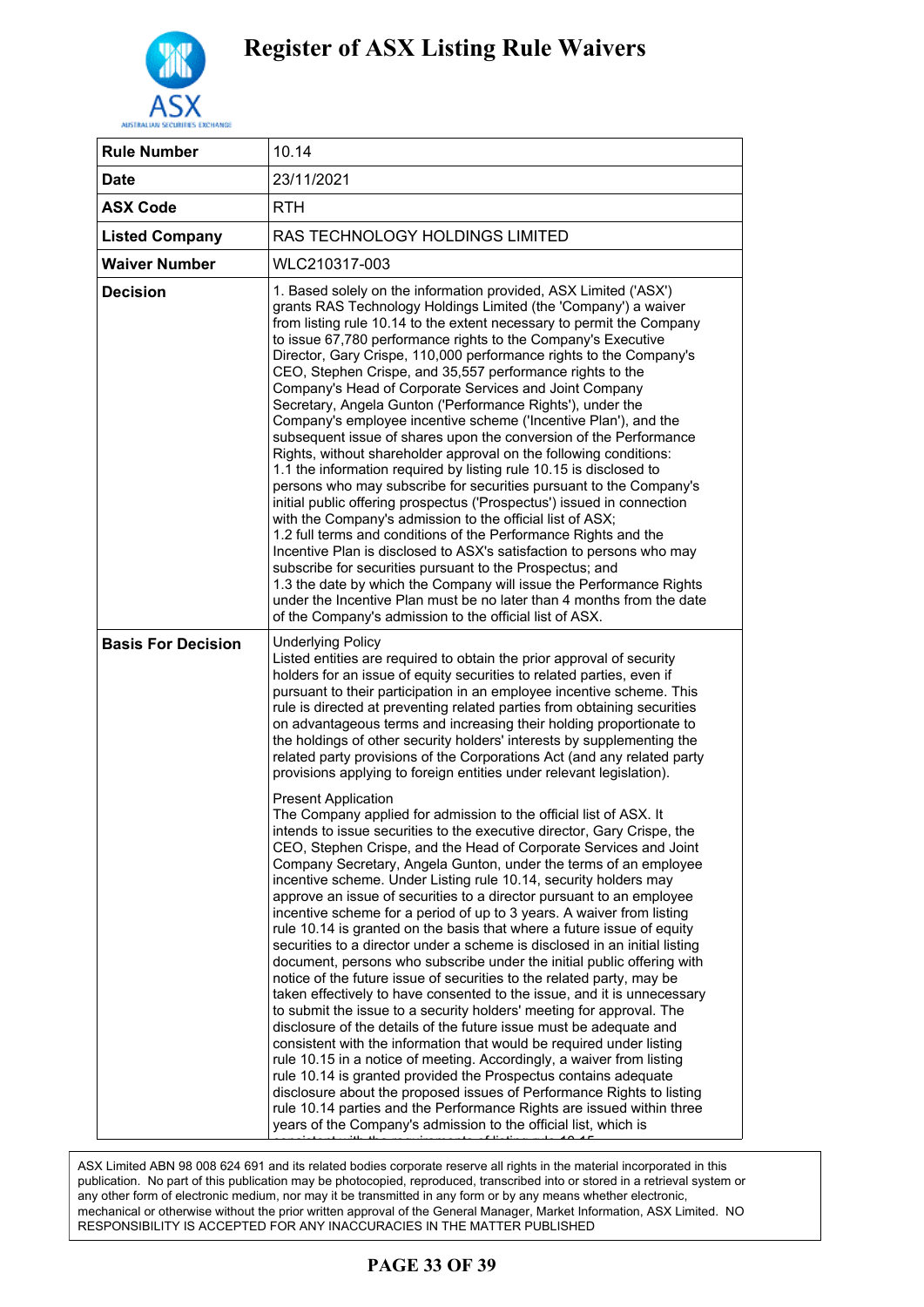#### **Register of ASX Listing Rule Waivers** cister of  $\Lambda {\rm V}$  I isting Rule Waivers rule 10.15 in a notice of meeting. Accordingly, a waiver from listing

consistent with the requirements of listing rule 10.15.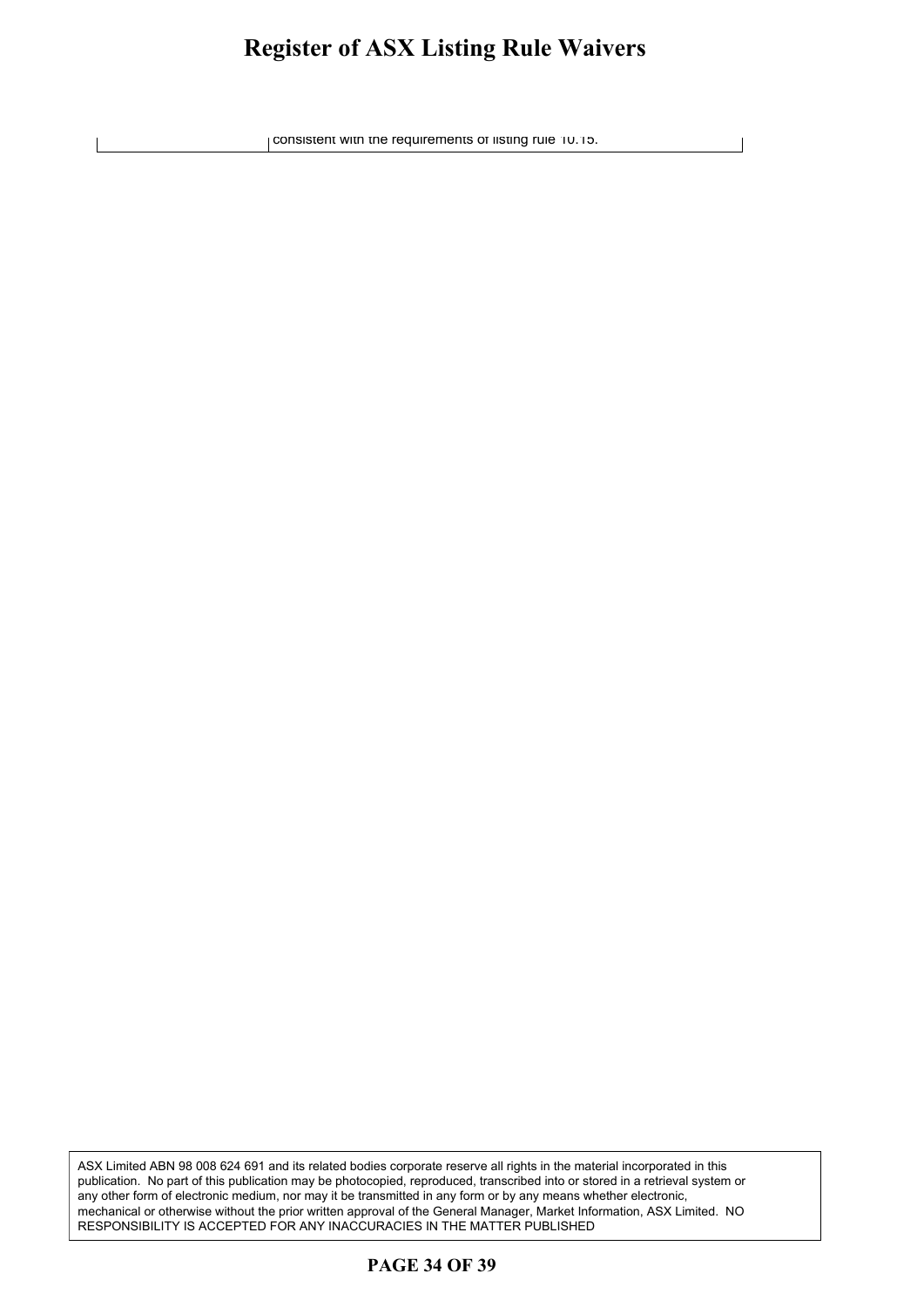

| <b>Rule Number</b>        | 10.18                                                                                                                                                                                                                                                                                                                                                                                                                                                                                                                                                                                                                                                                                                                                                                                                                                                                                                                                                                                                                                                                                         |
|---------------------------|-----------------------------------------------------------------------------------------------------------------------------------------------------------------------------------------------------------------------------------------------------------------------------------------------------------------------------------------------------------------------------------------------------------------------------------------------------------------------------------------------------------------------------------------------------------------------------------------------------------------------------------------------------------------------------------------------------------------------------------------------------------------------------------------------------------------------------------------------------------------------------------------------------------------------------------------------------------------------------------------------------------------------------------------------------------------------------------------------|
| <b>Date</b>               | 24/11/2021                                                                                                                                                                                                                                                                                                                                                                                                                                                                                                                                                                                                                                                                                                                                                                                                                                                                                                                                                                                                                                                                                    |
| <b>ASX Code</b>           | EBR                                                                                                                                                                                                                                                                                                                                                                                                                                                                                                                                                                                                                                                                                                                                                                                                                                                                                                                                                                                                                                                                                           |
| <b>Listed Company</b>     | <b>EBR SYSTEMS INC.</b>                                                                                                                                                                                                                                                                                                                                                                                                                                                                                                                                                                                                                                                                                                                                                                                                                                                                                                                                                                                                                                                                       |
| <b>Waiver Number</b>      | WLC210312-007                                                                                                                                                                                                                                                                                                                                                                                                                                                                                                                                                                                                                                                                                                                                                                                                                                                                                                                                                                                                                                                                                 |
| <b>Decision</b>           | 1. Based solely on the information provided, ASX Limited ('ASX')<br>grants EBR Systems, Inc. (the 'Company') a waiver from listing rule<br>10.18 to the extent necessary to permit the Company upon a change<br>of control to pay termination benefits to existing Company employees<br>pursuant to the terms of the existing contracts with the Company's<br>employees.                                                                                                                                                                                                                                                                                                                                                                                                                                                                                                                                                                                                                                                                                                                      |
| <b>Basis For Decision</b> | <b>Underlying Policy</b><br>An entity must ensure that no officer will be entitled to termination<br>benefits or any increase in them if a change occurs in the<br>shareholding or control of the listed entity. This prevents the use of<br>termination payments as a poison pill or golden parachute and<br>supports the takeover regime in Corporations Act 2001 (Cth).<br><b>Present Application</b><br>The Company has applied for admission to the official list of ASX and<br>is a Delaware incorporated entity. A waiver is granted so that the<br>Company's existing employment contracts with its officers can<br>continue on their terms. In line with usual market practice and laws in<br>North America, it is considered appropriate. This is considered to be a<br>permissible departure from the principle of the rule to allow the<br>Company to honour its contractual obligations to its officers, which are<br>in accordance with the law and market practice in its home<br>jurisdiction, and which were entered into before the Company<br>contemplated listing on ASX. |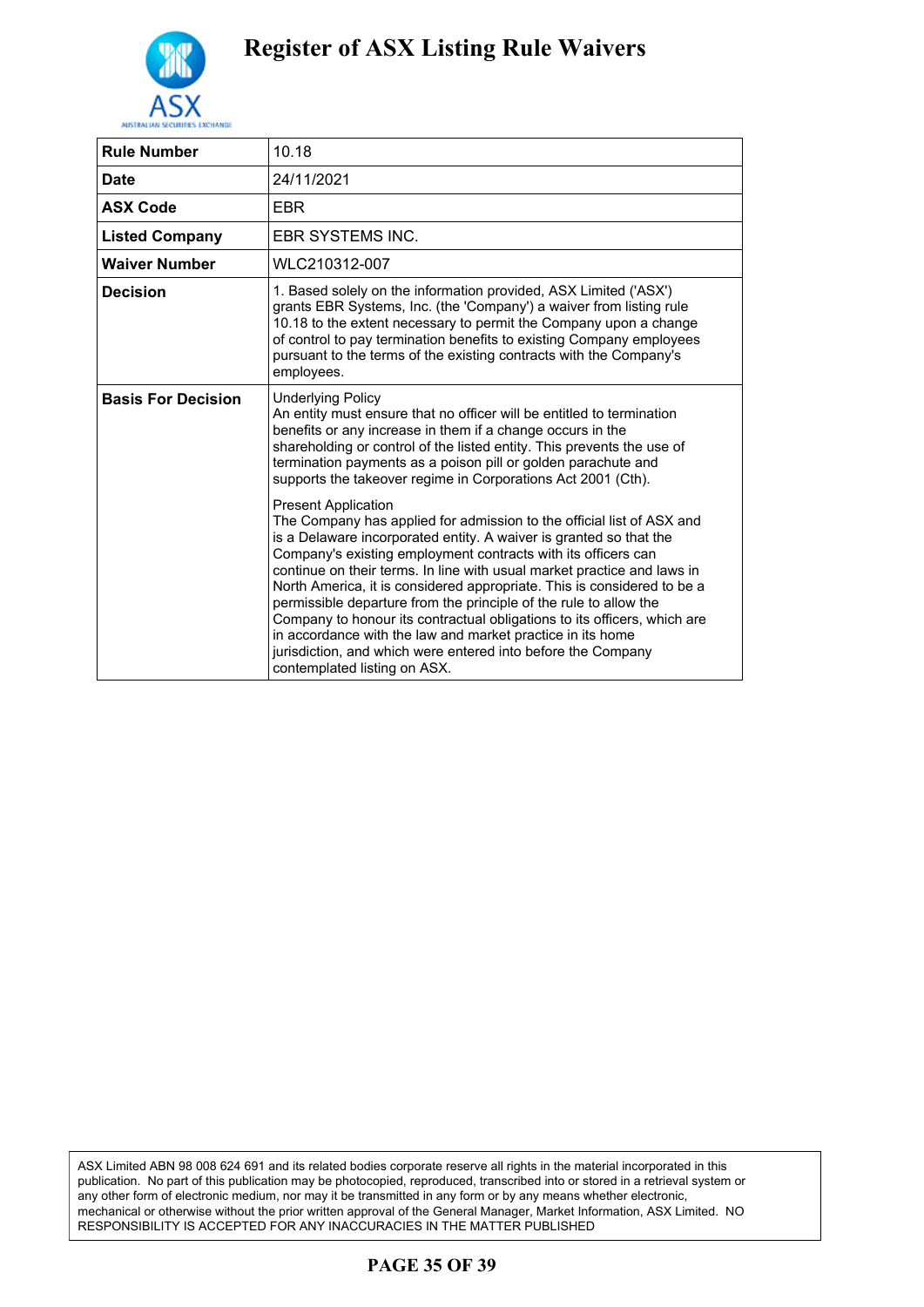

| <b>Rule Number</b>        | 14.2.1                                                                                                                                                                                                                                                                                                                                                                                                                                                                                                                                                                                                                                                                                                                                                                                                                                                                                                                                                                                                                                                                                                                                                                                                                                                                                                                                                                                                                                                                                                                                                                                                                                                                                                                                                                                       |
|---------------------------|----------------------------------------------------------------------------------------------------------------------------------------------------------------------------------------------------------------------------------------------------------------------------------------------------------------------------------------------------------------------------------------------------------------------------------------------------------------------------------------------------------------------------------------------------------------------------------------------------------------------------------------------------------------------------------------------------------------------------------------------------------------------------------------------------------------------------------------------------------------------------------------------------------------------------------------------------------------------------------------------------------------------------------------------------------------------------------------------------------------------------------------------------------------------------------------------------------------------------------------------------------------------------------------------------------------------------------------------------------------------------------------------------------------------------------------------------------------------------------------------------------------------------------------------------------------------------------------------------------------------------------------------------------------------------------------------------------------------------------------------------------------------------------------------|
| <b>Date</b>               | 24/11/2021                                                                                                                                                                                                                                                                                                                                                                                                                                                                                                                                                                                                                                                                                                                                                                                                                                                                                                                                                                                                                                                                                                                                                                                                                                                                                                                                                                                                                                                                                                                                                                                                                                                                                                                                                                                   |
| <b>ASX Code</b>           | <b>EBR</b>                                                                                                                                                                                                                                                                                                                                                                                                                                                                                                                                                                                                                                                                                                                                                                                                                                                                                                                                                                                                                                                                                                                                                                                                                                                                                                                                                                                                                                                                                                                                                                                                                                                                                                                                                                                   |
| <b>Listed Company</b>     | EBR SYSTEMS INC.                                                                                                                                                                                                                                                                                                                                                                                                                                                                                                                                                                                                                                                                                                                                                                                                                                                                                                                                                                                                                                                                                                                                                                                                                                                                                                                                                                                                                                                                                                                                                                                                                                                                                                                                                                             |
| <b>Waiver Number</b>      | WLC210312-008                                                                                                                                                                                                                                                                                                                                                                                                                                                                                                                                                                                                                                                                                                                                                                                                                                                                                                                                                                                                                                                                                                                                                                                                                                                                                                                                                                                                                                                                                                                                                                                                                                                                                                                                                                                |
| <b>Decision</b>           | 1. Based solely on the information provided, ASX Limited ('ASX')<br>grants EBR Systems, Inc. (the 'Company') a waiver from listing rule<br>14.2.1 to the extent necessary to permit the Company to not provide<br>in its proxy form for CHESS Depositary Interests ('CDIs') holder<br>meetings an option for CDI holders to vote against a resolution to<br>elect a director or to ratify the appointment of an auditor, on the<br>following conditions:<br>1.1 the Company releases details of this waiver as part of its pre-<br>quotation disclosure and the terms of the waiver are set out in the<br>meeting documents provided to all holders of CDIs;<br>1.2 the Company complies with the relevant US laws, its By-laws and<br>any applicable Securities Exchange Commission rules as to the<br>content of proxy forms applicable to the resolutions for the election of<br>directors:<br>1.3 the Company provides disclosures acceptable to ASX in the CDI<br>Voting Instruction Form provided to the Company's CDI holders as<br>required by ASX Settlement Operating Rule 13.8.9, to make it clear<br>that CDI holders are only able to vote for the resolution or abstain<br>from voting to re-elect the directors or ratify the appointment of an<br>auditor and provides disclosures of the reasons why this is the case in<br>the notice of meeting for the relevant stockholder meeting; and<br>1.4 without limiting the ASX's right to vary or revoke its decision under<br>listing rule 18.3, the waiver from listing rule 14.2.1 only applies for so<br>long as the relevant US laws prevent the Company from allowing<br>stockholders to vote against a resolution to elect a director where<br>plurality voting is implemented or ratify the appointment of an auditor. |
| <b>Basis For Decision</b> | <b>Underlying Policy</b><br>Listing rule 14.2.1 states that a notice of meeting must include a proxy<br>form which provides for each security holder to direct the proxy to<br>vote for, against or abstain on each resolution. The rule ensures that<br>all security holders can express their views on every resolution put to<br>a security holders' meeting.<br><b>Present Application</b><br>The Company is incorporated in Delaware and regulated by US law.<br>The Company has elected to adopt a plurality voting standard for the<br>election of directors and ratification of the appointment of auditors,<br>which is permissible under Delaware law. In a plurality voting<br>standard for the election of directors, votes 'against' the election of<br>directors are not permitted. It is proposed to grant a waiver to permit<br>the Company to comply with the laws of Delaware.                                                                                                                                                                                                                                                                                                                                                                                                                                                                                                                                                                                                                                                                                                                                                                                                                                                                                             |

### **PAGE 36 OF 39**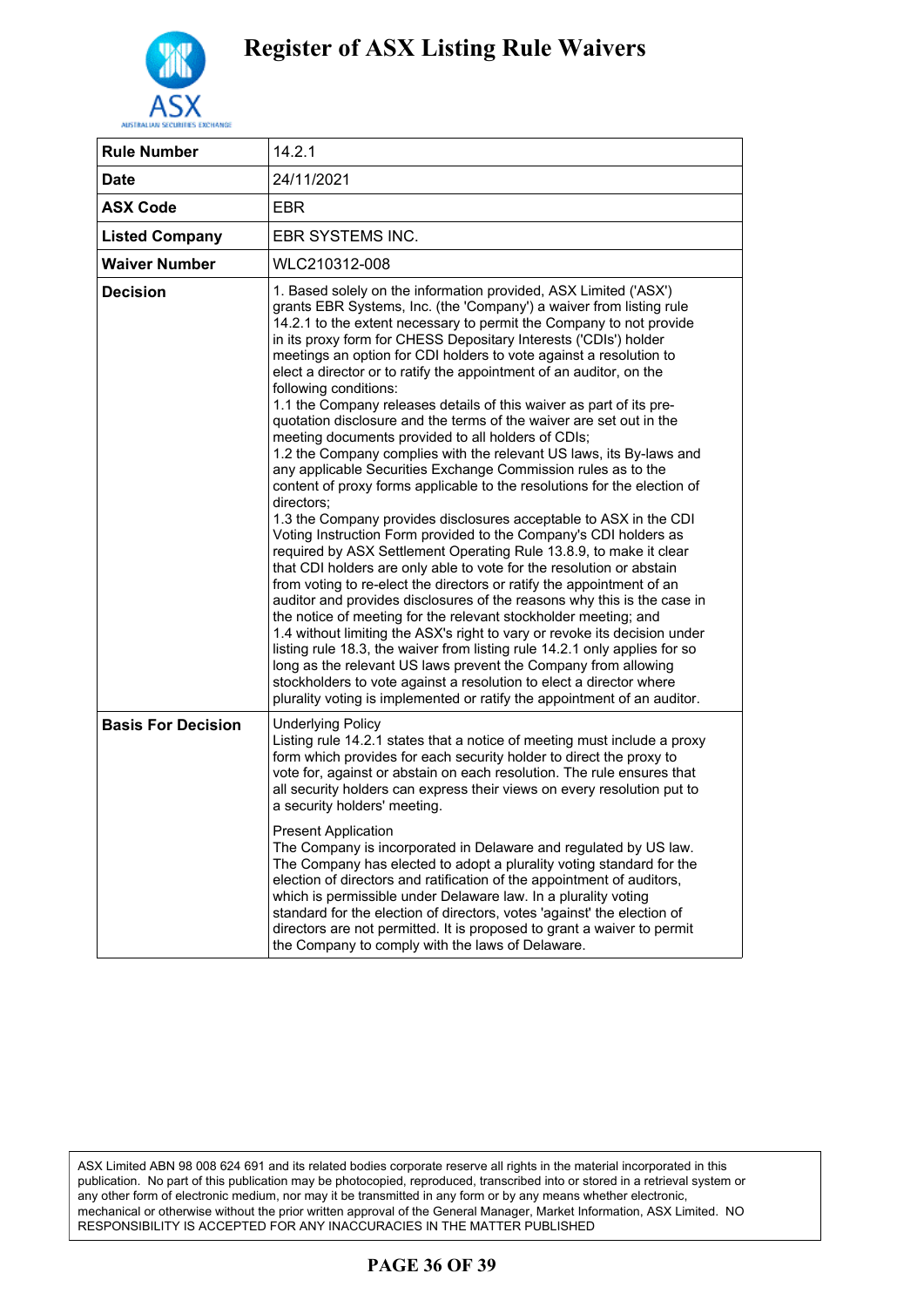

| <b>Rule Number</b>        | 14.4                                                                                                                                                                                                                                                                                                                                                                                                                                                                                                                                                                             |
|---------------------------|----------------------------------------------------------------------------------------------------------------------------------------------------------------------------------------------------------------------------------------------------------------------------------------------------------------------------------------------------------------------------------------------------------------------------------------------------------------------------------------------------------------------------------------------------------------------------------|
| <b>Date</b>               | 24/11/2021                                                                                                                                                                                                                                                                                                                                                                                                                                                                                                                                                                       |
| <b>ASX Code</b>           | EBR                                                                                                                                                                                                                                                                                                                                                                                                                                                                                                                                                                              |
| <b>Listed Company</b>     | <b>EBR SYSTEMS INC.</b>                                                                                                                                                                                                                                                                                                                                                                                                                                                                                                                                                          |
| <b>Waiver Number</b>      | WLC210312-009                                                                                                                                                                                                                                                                                                                                                                                                                                                                                                                                                                    |
| <b>Decision</b>           | 1. Based solely on the information provided, ASX Limited ('ASX')<br>grants EBR Systems, Inc. (the 'Company') a waiver from listing rule<br>14.4 to the extent necessary to permit the Company to permit a<br>director appointed by the Board to fill a casual vacancy or as an<br>additional director to hold office beyond the next annual meeting after<br>that person's appointment if the term of office of the class of director<br>into which that person has been appointed expires at a later annual<br>meeting, in accordance with the Company's constituent documents. |
| <b>Basis For Decision</b> | <b>Underlying Policy</b><br>Directors (other than the managing director) must not hold office past<br>the third annual general meeting following their appointment, or for<br>more than three years - whichever is longer. A casual appointee must<br>not hold office without re-election past the next annual general<br>meeting after the director's appointment. This rule prevents the<br>entrenchment of directors and supports shareholder democracy.                                                                                                                      |
|                           | <b>Present Application</b><br>The Company is incorporated in Delaware and its constituent<br>documents comply with the law of its home jurisdiction. This requires<br>the retirement of directors in classes. Directors appointed to fill casual<br>vacancies hold office until the time for the class into which they have<br>been appointed must stand for re-election. As this statutory<br>requirement is inconsistent with this particular listing rule, a waiver is<br>granted to permit the Company to comply with the laws of its place of<br>incorporation              |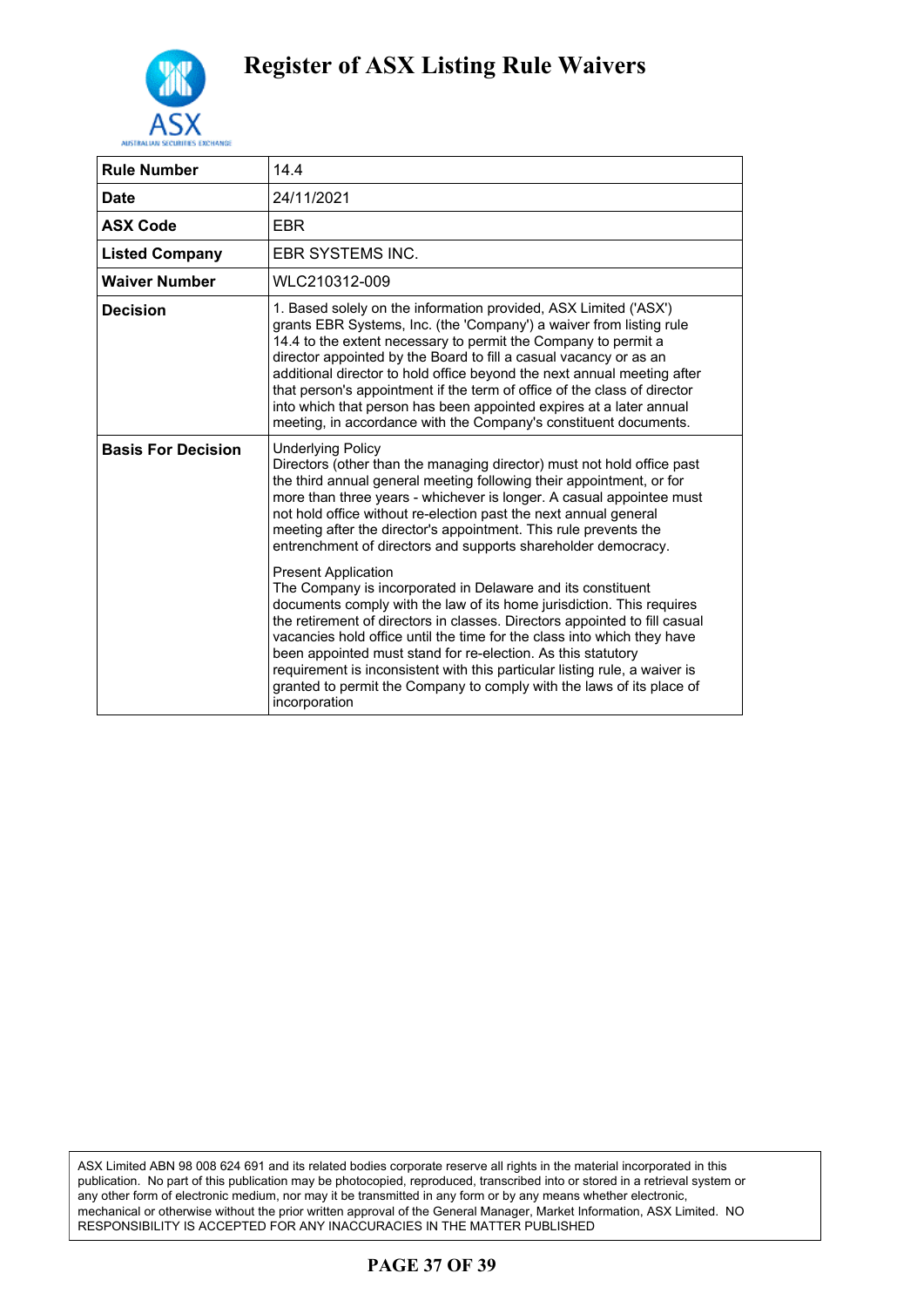

| <b>Rule Number</b>        | 15.16(c)                                                                                                                                                                                                                                                                                                                                                                                                                                                                                                                                                                                                                                                                                                                                                                                                                                                                                                                                                                                                                                                                                                                                                                                                                                                                                                                                                 |
|---------------------------|----------------------------------------------------------------------------------------------------------------------------------------------------------------------------------------------------------------------------------------------------------------------------------------------------------------------------------------------------------------------------------------------------------------------------------------------------------------------------------------------------------------------------------------------------------------------------------------------------------------------------------------------------------------------------------------------------------------------------------------------------------------------------------------------------------------------------------------------------------------------------------------------------------------------------------------------------------------------------------------------------------------------------------------------------------------------------------------------------------------------------------------------------------------------------------------------------------------------------------------------------------------------------------------------------------------------------------------------------------|
| <b>Date</b>               | 19/11/2021                                                                                                                                                                                                                                                                                                                                                                                                                                                                                                                                                                                                                                                                                                                                                                                                                                                                                                                                                                                                                                                                                                                                                                                                                                                                                                                                               |
| <b>ASX Code</b>           | CDO                                                                                                                                                                                                                                                                                                                                                                                                                                                                                                                                                                                                                                                                                                                                                                                                                                                                                                                                                                                                                                                                                                                                                                                                                                                                                                                                                      |
| <b>Listed Company</b>     | CADENCE OPPORTUNITIES FUND LIMITED.                                                                                                                                                                                                                                                                                                                                                                                                                                                                                                                                                                                                                                                                                                                                                                                                                                                                                                                                                                                                                                                                                                                                                                                                                                                                                                                      |
| <b>Waiver Number</b>      | WLC210311-002                                                                                                                                                                                                                                                                                                                                                                                                                                                                                                                                                                                                                                                                                                                                                                                                                                                                                                                                                                                                                                                                                                                                                                                                                                                                                                                                            |
| <b>Decision</b>           | 1. Based solely on the information provided, ASX Limited ('ASX')<br>grant Cadence Opportunities Fund Limited ('CDO') a waiver from<br>listing rule 15.16(c) to the extent necessary to permit Cadence Asset<br>Management Pty Limited ('CAM') to act as its manager in accordance<br>with the terms of the management agreement between CDO and<br>CAM dated 25 October 2018 ('Management Agreement'), for a period<br>of 10 years from the date of the Management Agreement (ending 25<br>October 2028).                                                                                                                                                                                                                                                                                                                                                                                                                                                                                                                                                                                                                                                                                                                                                                                                                                                |
| <b>Basis For Decision</b> | <b>Underlying Policy</b><br>Listing rule 15.16 sets out that management agreements for<br>investment entities (except a pooled development fund) must provide<br>that: (a) the manager may only end the management agreement if it<br>has given at least three months' notice; (b) if the term of the<br>agreement is fixed, it must not be for more than 5 years; and (c) if the<br>agreement is extended past 5 years, it will end on 3 months' notice<br>after an ordinary resolution is passed to end it. This rule ensures that<br>the manager gives adequate notice to the entity before terminating its<br>management agreement and that a manager of an investment entity<br>is not entrenched for a period longer than five years without providing<br>security holders of the entity the opportunity to require the<br>management agreement to be terminated. This gives security holders<br>the power to end the management arrangement after a reasonable<br>fixed term, and prevents the entrenchment of managers<br><b>Present Application</b><br>This is a companion waiver to the waiver from listing rule 15.16(b)<br>which allows CDO to end the Management Agreement on three<br>months' notice after shareholders pass an ordinary resolution to<br>remove the Manager subsequent to an initial term of 10, rather than 5,<br>years. |